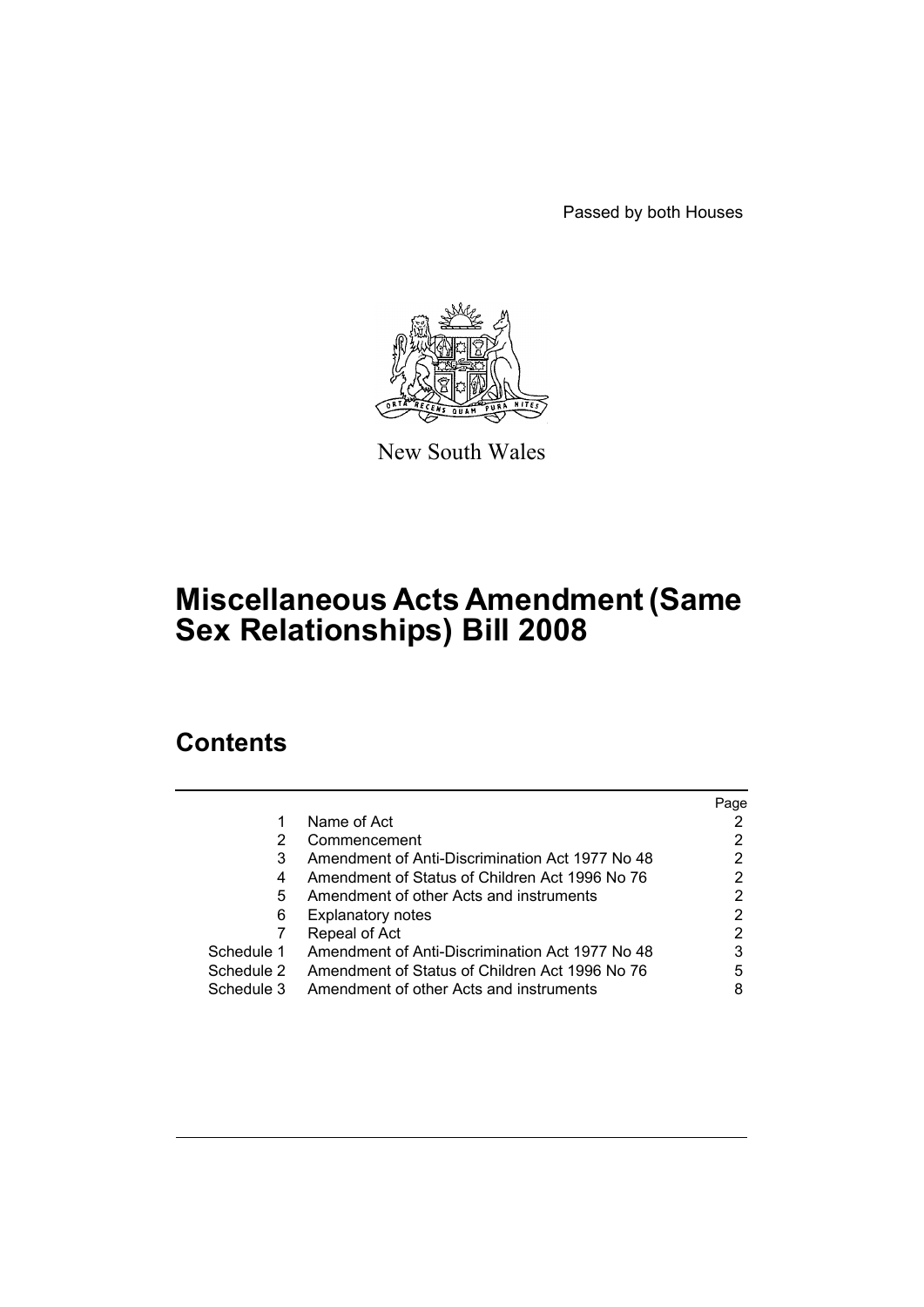*I certify that this PUBLIC BILL, which originated in the LEGISLATIVE COUNCIL, has finally passed the LEGISLATIVE COUNCIL and the LEGISLATIVE ASSEMBLY of NEW SOUTH WALES.*

*Legislative Council 2008* *Clerk of the Parliaments*



New South Wales

# **Miscellaneous Acts Amendment (Same Sex Relationships) Bill 2008**

Act No , 2008

An Act to amend various Acts and instruments to make further provision in relation to same sex and other de facto relationships.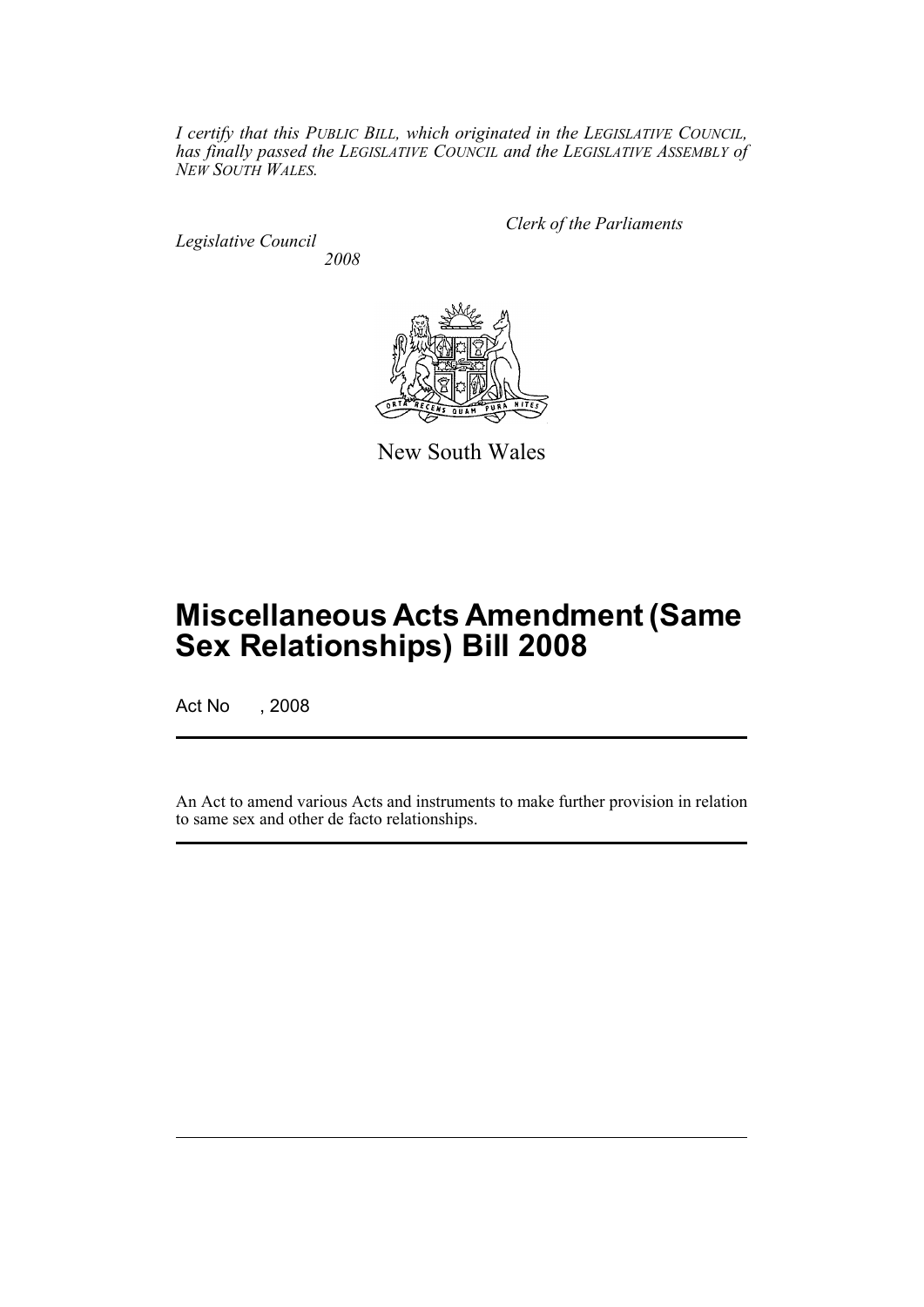# <span id="page-2-0"></span>**The Legislature of New South Wales enacts:**

# **1 Name of Act**

This Act is the *Miscellaneous Acts Amendment (Same Sex Relationships) Act 2008*.

# <span id="page-2-1"></span>**2 Commencement**

This Act commences on a day or days to be appointed by proclamation.

# <span id="page-2-2"></span>**3 Amendment of Anti-Discrimination Act 1977 No 48**

The *Anti-Discrimination Act 1977* is amended as set out in Schedule 1.

# <span id="page-2-3"></span>**4 Amendment of Status of Children Act 1996 No 76**

The *Status of Children Act 1996* is amended as set out in Schedule 2.

# <span id="page-2-4"></span>**5 Amendment of other Acts and instruments**

The Acts and instruments specified in Schedule 3 are amended as set out in that Schedule.

# <span id="page-2-5"></span>**6 Explanatory notes**

The matter appearing under the heading "Explanatory note" in any of the Schedules does not form part of this Act.

# <span id="page-2-6"></span>**7 Repeal of Act**

- (1) This Act is repealed on the day following the day on which all of the provisions of this Act have commenced.
- (2) The repeal of this Act does not, because of the operation of section 30 of the *Interpretation Act 1987*, affect any amendment made by this Act.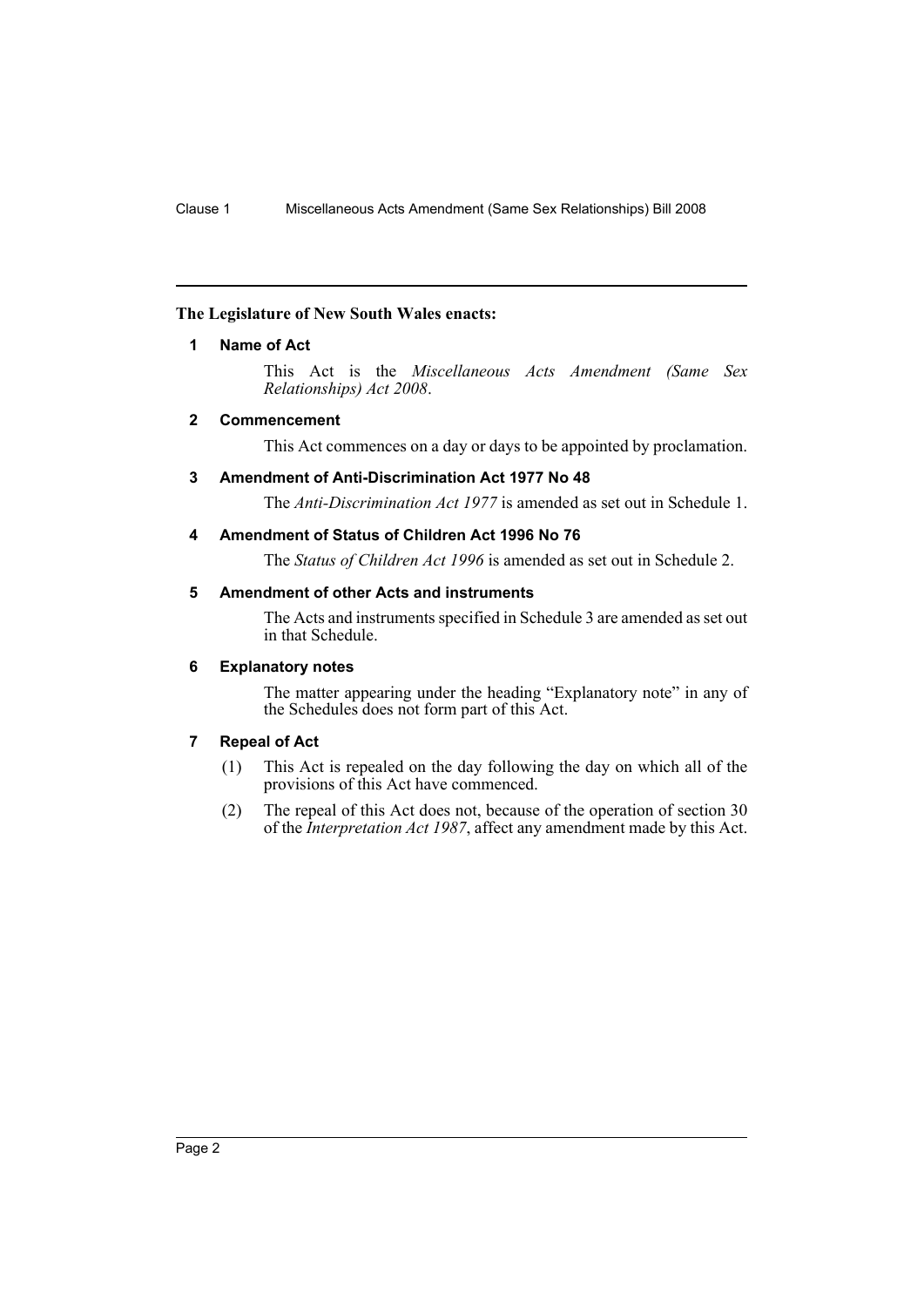Amendment of Anti-Discrimination Act 1977 No 48 Schedule 1

# <span id="page-3-0"></span>**Schedule 1 Amendment of Anti-Discrimination Act 1977 No 48**

(Section 3)

#### **[1] Section 4 Definitions**

Insert in alphabetical order in section 4 (1):

*de facto partner* of a person means the other party to a de facto relationship with the person.

*de facto relationship* has the same meaning as in the *Property (Relationships) Act 1984*.

*marital or domestic status* means the status or condition of being:

- (a) single, or
- (b) married, or
- (c) married but living separately and apart from one's spouse, or
- (d) divorced, or
- (e) widowed, or
- (f) in a de facto relationship.

# **[2] Section 4 (1), definition of "marital status"**

Omit the definition.

# **[3] Section 4 (1), definition of "near relative"**

Insert ", de facto partner" after "spouse".

# **[4] Section 4 (1), definition of "relative"**

Insert ", or the de facto partner of the person" after "adoption".

**[5] Sections 24 (2) (b), 39, 40 (1) and (2), 41, 42, 42A, 42B, 43, 44, 45, 46, 46A (1) and (2), 47, 48 (1) and (2), 48A, 49, 59 and 122C (a)**

Insert "or domestic" after "marital" wherever occurring.

**[6] Part 4, heading**

Insert "**or domestic**" after "**marital**".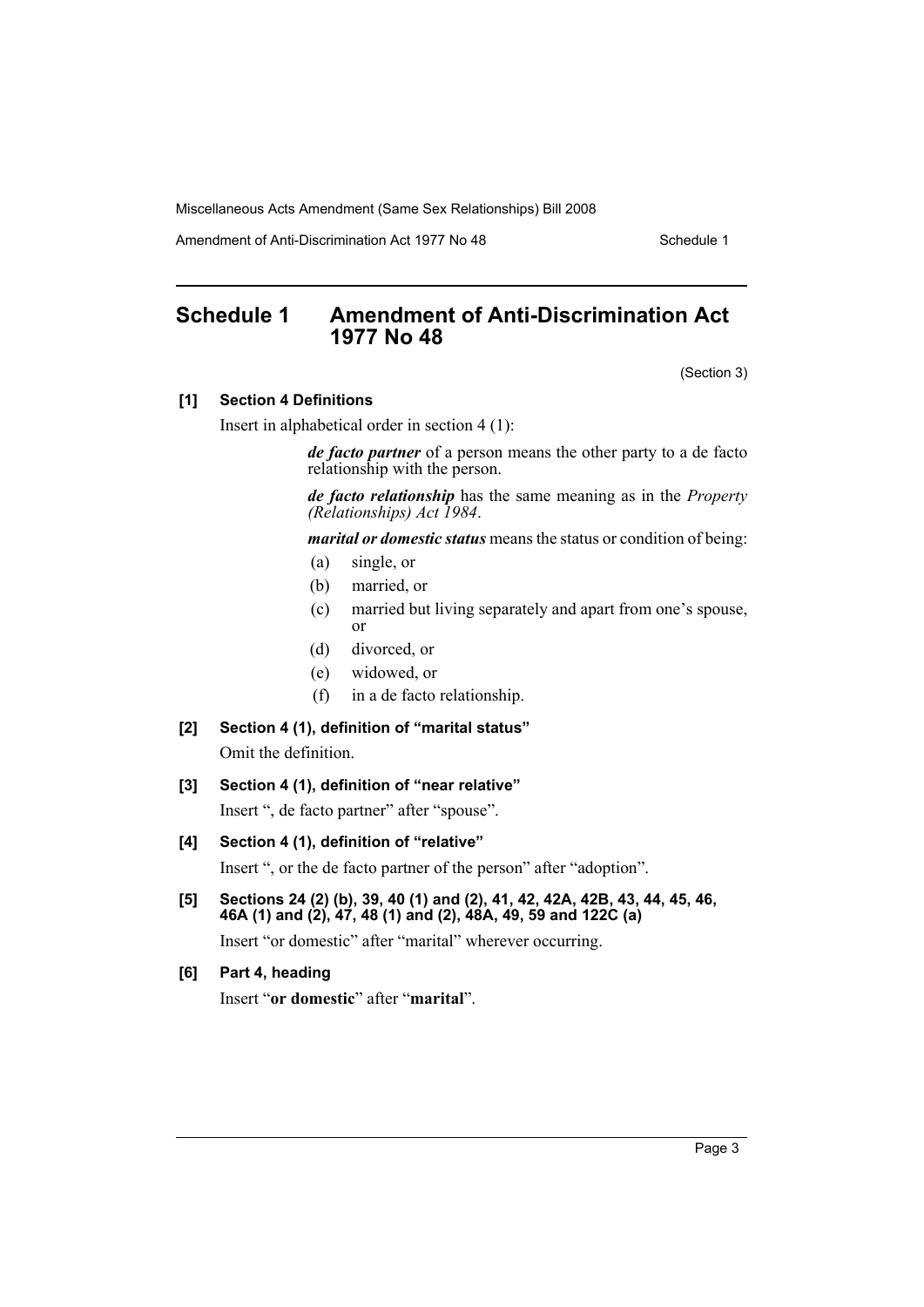Schedule 1 Amendment of Anti-Discrimination Act 1977 No 48

#### **[7] Section 49S Meaning of "responsibilities as a carer"**

Omit the definition of *de facto relationship* from section 49S (3).

#### **Explanatory note**

Part 4 of the *Anti-Discrimination Act 1977* (*the Act*) prohibits discrimination against a person, in the circumstances described in that Part, on the ground of the person's marital status.

Item [1] of the proposed amendments to the Act, together with item [2] of those amendments, replaces the term *marital status* with the term *marital or domestic status*.

Currently, the term *marital status* extends to the status or condition of being in cohabitation, otherwise than in marriage, with a person of the opposite sex. The proposed new term of *marital or domestic status*, when read with the proposed definition of *de facto relationship* inserted by item [1], extends to the status or condition of being in a de facto relationship within the meaning of the *Property (Relationships) Act 1984*.

Item [1] also inserts a new definition of *de facto partner*.

Items [5] and [6] of the proposed amendments are consequential on the replacement of the term *marital status* with the term *marital or domestic status* by items [1] and [2].

Item [7] of the proposed amendments is consequential on the insertion of the new definition of *de facto relationship* by item [1].

The Act prohibits discrimination of various kinds (for example, discrimination on the ground of race, sex or marital status) in a number of different areas, including in the provision of accommodation. However, it is not unlawful to discriminate in the provision of accommodation if (among other things) a near relative of the person providing that accommodation resides on those premises. The term *near relative* of a person is defined to include the spouse of the person. Item [3] of the proposed amendments, when read with the proposed new definitions of *de facto partner* and *de facto relationship*, extends the term *near relative* to include the other party to a de facto relationship (within the meaning of the *Property (Relationships) Act 1984*) with the person.

The Act makes discrimination against a person unlawful on the ground of the race, sex, marital status, disability, homosexuality or age of a relative of the person or on the ground that the relative is a transgender person. The term *relative* of a person is defined to include a person who is related by marriage to the person. Item [4] of the proposed amendments extends that term to include the de facto partner of the person.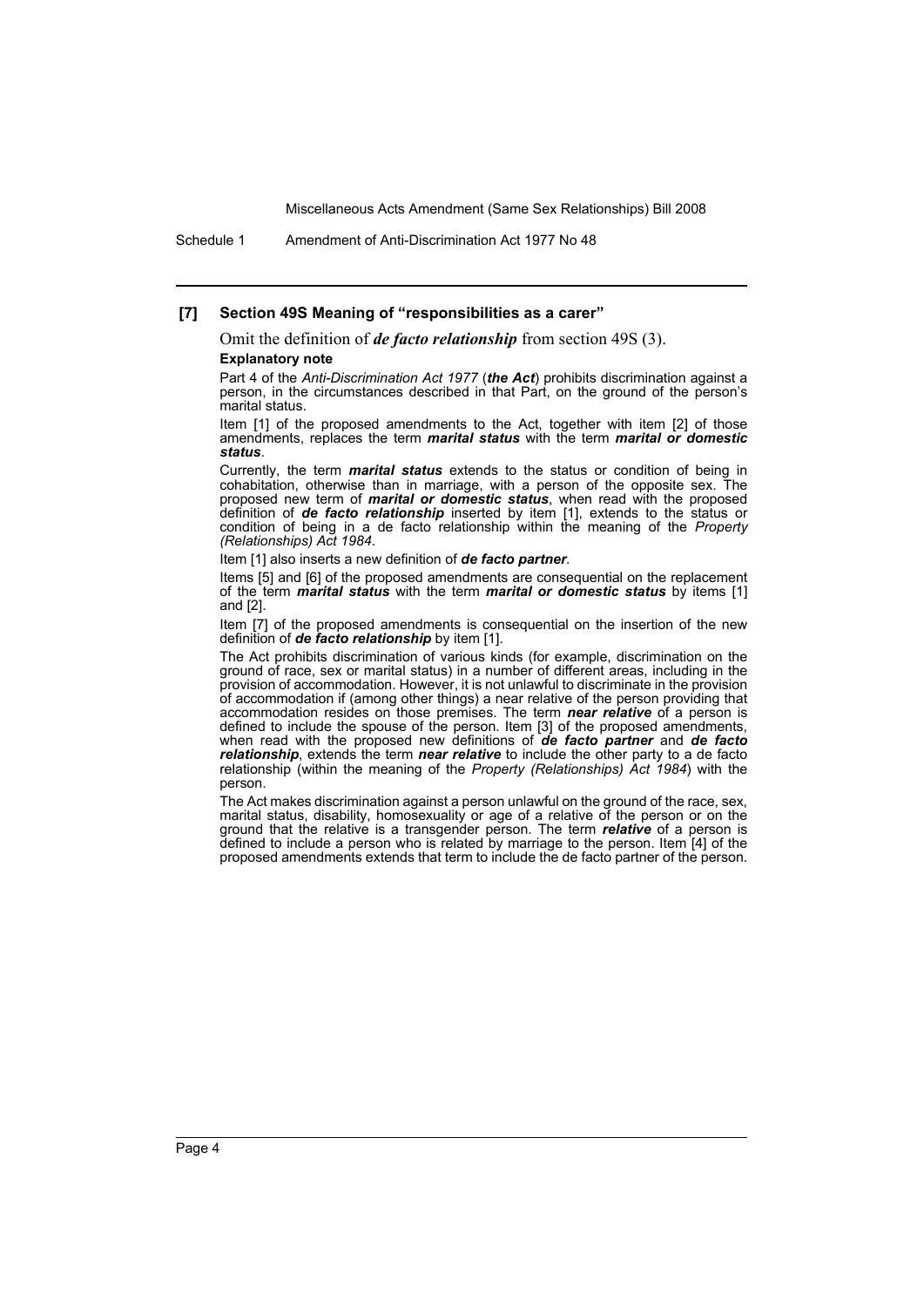Amendment of Status of Children Act 1996 No 76 Schedule 2

# <span id="page-5-0"></span>**Schedule 2 Amendment of Status of Children Act 1996 No 76**

(Section 4)

#### **[1] Section 14 Presumptions of parentage arising out of use of fertilisation procedures**

Insert after section 14 (1):

- (1A) When a woman who is in a de facto relationship with another woman has undergone a fertilisation procedure as a result of which she becomes pregnant:
	- (a) the other woman is presumed to be a parent of any child born as a result of the pregnancy, but only if the other woman consented to the procedure, and
	- (b) the woman who has become pregnant is presumed to be the mother of any child born as a result of the pregnancy even if she did not provide the ovum used in the procedure.

#### **[2] Section 14 (3)**

Insert "This subsection does not affect the presumption arising under subsection  $(1A)$  (a)." at the end of the subsection.

### **[3] Section 14 (5A)**

Insert after section 14 (5):

(5A) In any proceedings in which the operation of subsection (1A) is relevant, the consent of a woman to the carrying out of a fertilisation procedure that results in the pregnancy of her de facto partner is presumed.

# **[4] Section 14 (6) (a)**

Omit "living with a man as his wife on a bona fide domestic basis although not married to him".

Insert instead "in a de facto relationship with a man".

# **[5] Section 14 (6) (b) (i)**

Omit "living with another person of the opposite sex as his or her spouse on a bona fide domestic basis although not married to the other person".

Insert instead "in a de facto relationship with a person of the opposite sex".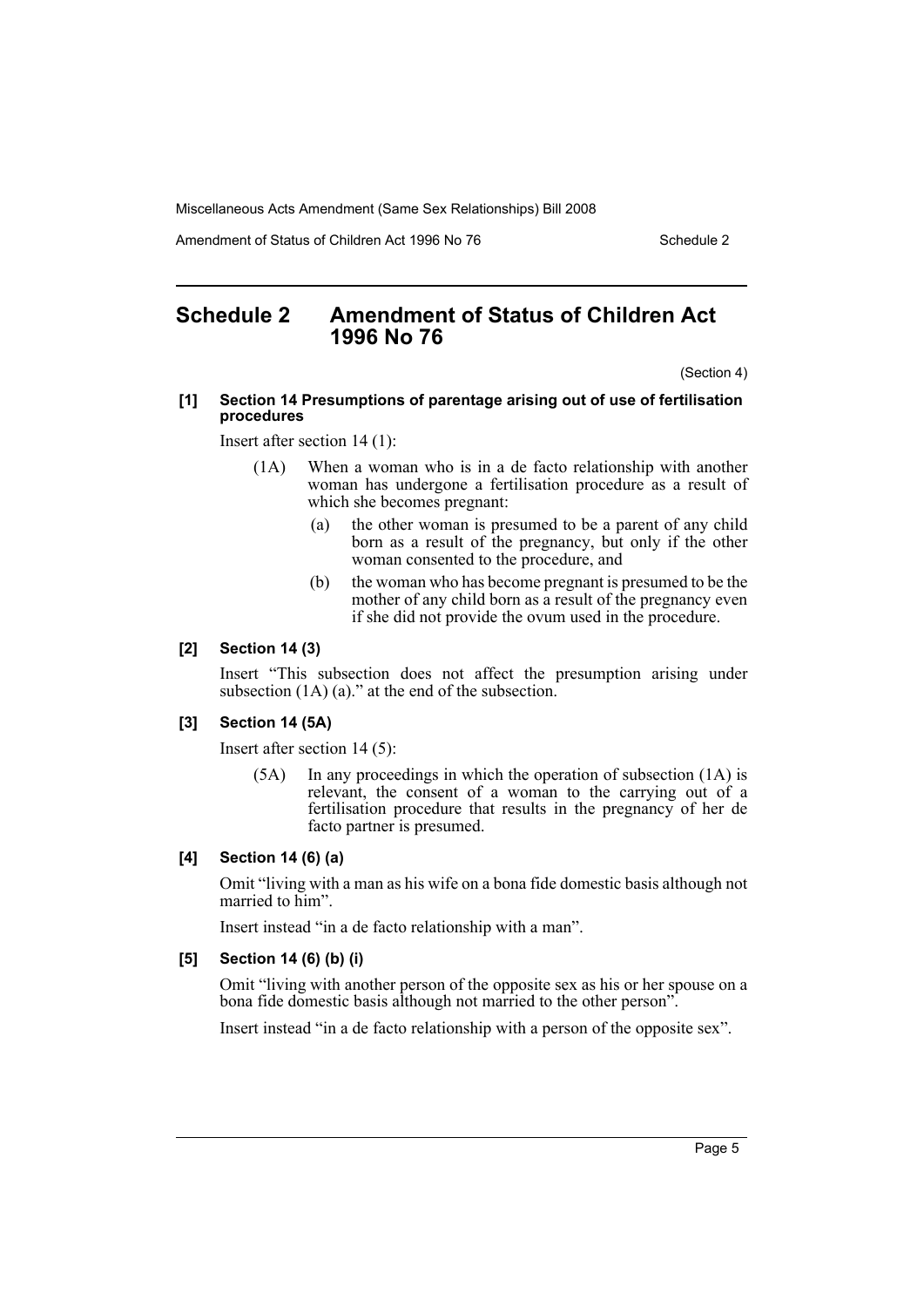Schedule 2 Amendment of Status of Children Act 1996 No 76

# **[6] Section 14 (7)**

Insert after section 14 (6):

(7) In this section:

*de facto partner*, in relation to a person, means the other party to a de facto relationship with the person.

*de facto relationship* has the same meaning as in the *Property (Relationships) Act 1984*.

## **[7] Schedule 2 Savings and transitional provisions**

Insert at the end of clause 1 (1):

*Miscellaneous Acts Amendment (Same Sex Relationships) Act 2008*, but only to the extent that it amends this Act

# **[8] Schedule 2, Part 3**

Insert after Part 2:

# **Part 3 Provision consequent on enactment of Miscellaneous Acts Amendment (Same Sex Relationships) Act 2008**

#### **7 Parentage presumption to apply in relation to fertilisation procedures occurring before commencement**

- (1) The presumptions arising under section 14 (1A) in relation to a child born as the result of a fertilisation procedure, as inserted by the *Miscellaneous Acts Amendment (Same Sex Relationships) Act 2008*, extend to a procedure undertaken, and a consent given, before the commencement of that subsection. This subclause applies even though at the time the consent was given the presumptions did not apply.
- (2) However, those presumptions do not apply so as to affect:
	- (a) the previous operation of this or any other Act or law, or
	- (b) any will executed before the commencement of section  $14(1A)$ , or
	- (c) the vesting in possession or in interest of any property before the commencement of section 14 (1A).

#### (3) In this clause:

*will* includes a codicil and any other testamentary disposition.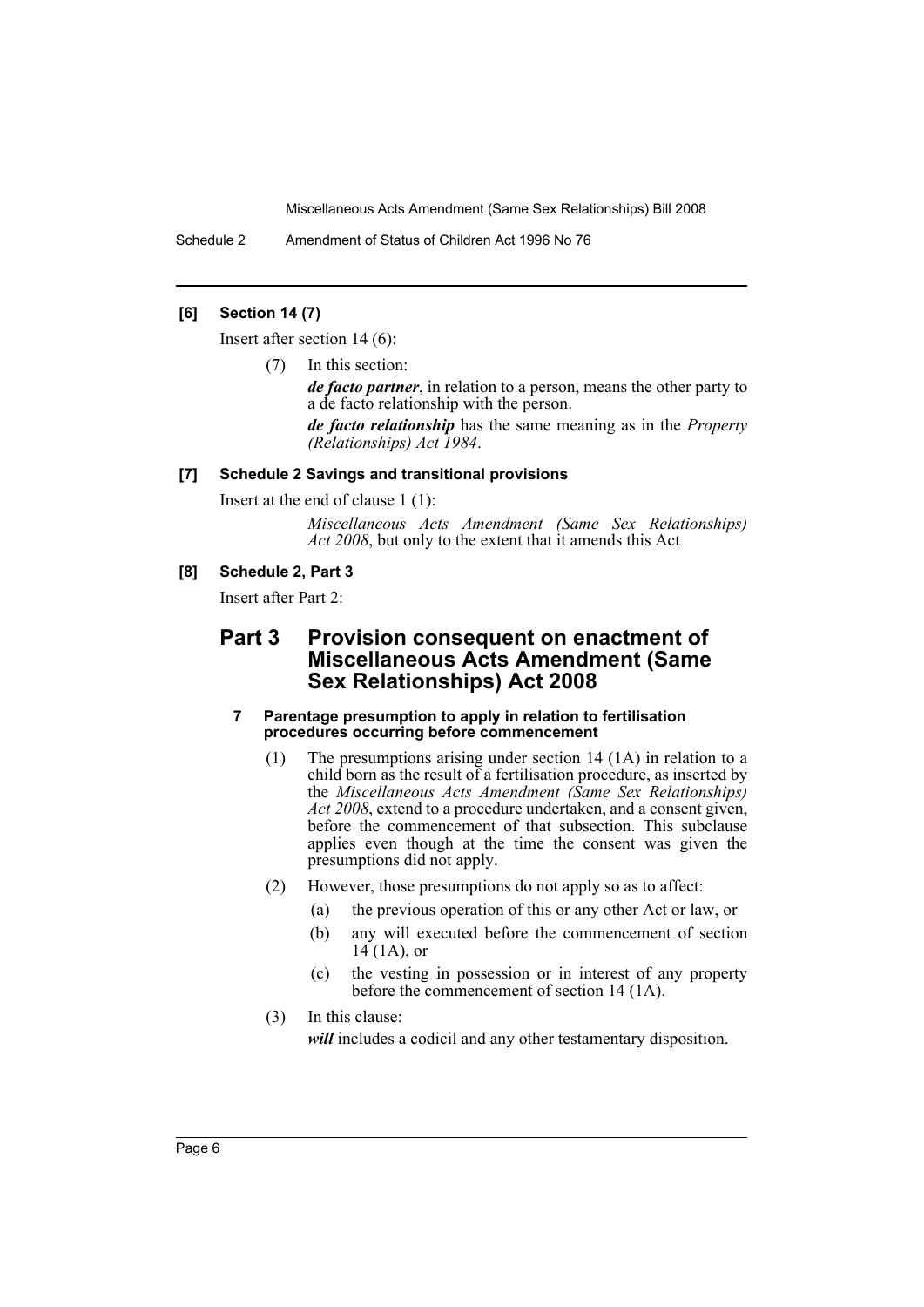Amendment of Status of Children Act 1996 No 76 Schedule 2

#### **Explanatory note**

Section 14 of the *Status of Children Act 1996* (*the Act*) set out a number of irrebuttable presumptions as to the parentage of a child born as a result of a fertilisation procedure. One of those presumptions is that a man who consents to his wife or de facto partner undergoing a fertilisation procedure, even if the procedure involves the use of another man's sperm, is presumed to be the father of any child born as a result of any pregnancy arising from the procedure (see section 14 (1) (a) and (6)). Another of the presumptions is that a woman who is married to, or in a de facto relationship with, a man and becomes pregnant as a result of the use of another woman's ovum is presumed to be the mother of any child born as a result of the pregnancy (see section 14 (1) (b) and (6)).

Item [1] of the proposed amendments to the Act provides for the extension of both of those irrebuttable presumptions to a child born in the context of a de facto relationship involving 2 women. Firstly, it provides that a woman who consents to her female de facto partner undergoing a fertilisation procedure is presumed to be a parent of any child born as a result of any pregnancy arising from the procedure. Secondly, it provides that a woman who is in a de facto relationship with a woman and becomes pregnant as a result of the use of an ovum other than her own is presumed to be the mother of any child born as a result of the pregnancy. Items [2] and [3] of the proposed amendments make consequential amendments.

Item [6] of the proposed amendments inserts definitions of *de facto partner* and *de facto relationship* for the purposes of section 14. The term *de facto relationship* is defined to have the same meaning as in the *Property (Relationships) Act 1984.*<br>Items [4] and [5] of the proposed amendments make consequential amendments.

Item [7] of the proposed amendments enables savings and transitional regulations to be made as a consequence of the enactment of the proposed Act (but only to the extent that it amends the *Status of Children Act 1996*).

Item [8] of the proposed amendments provides for the proposed parentage presumptions set out in item [1] to extend to a fertilisation procedure undertaken, and a consent given, before the commencement of the proposed amendments, but not so as to affect:

- (a) the previous operation of any Act or other law, or
- (b) any will executed before that commencement, or
- (c) the vesting in possession or in interest of any property before that commencement.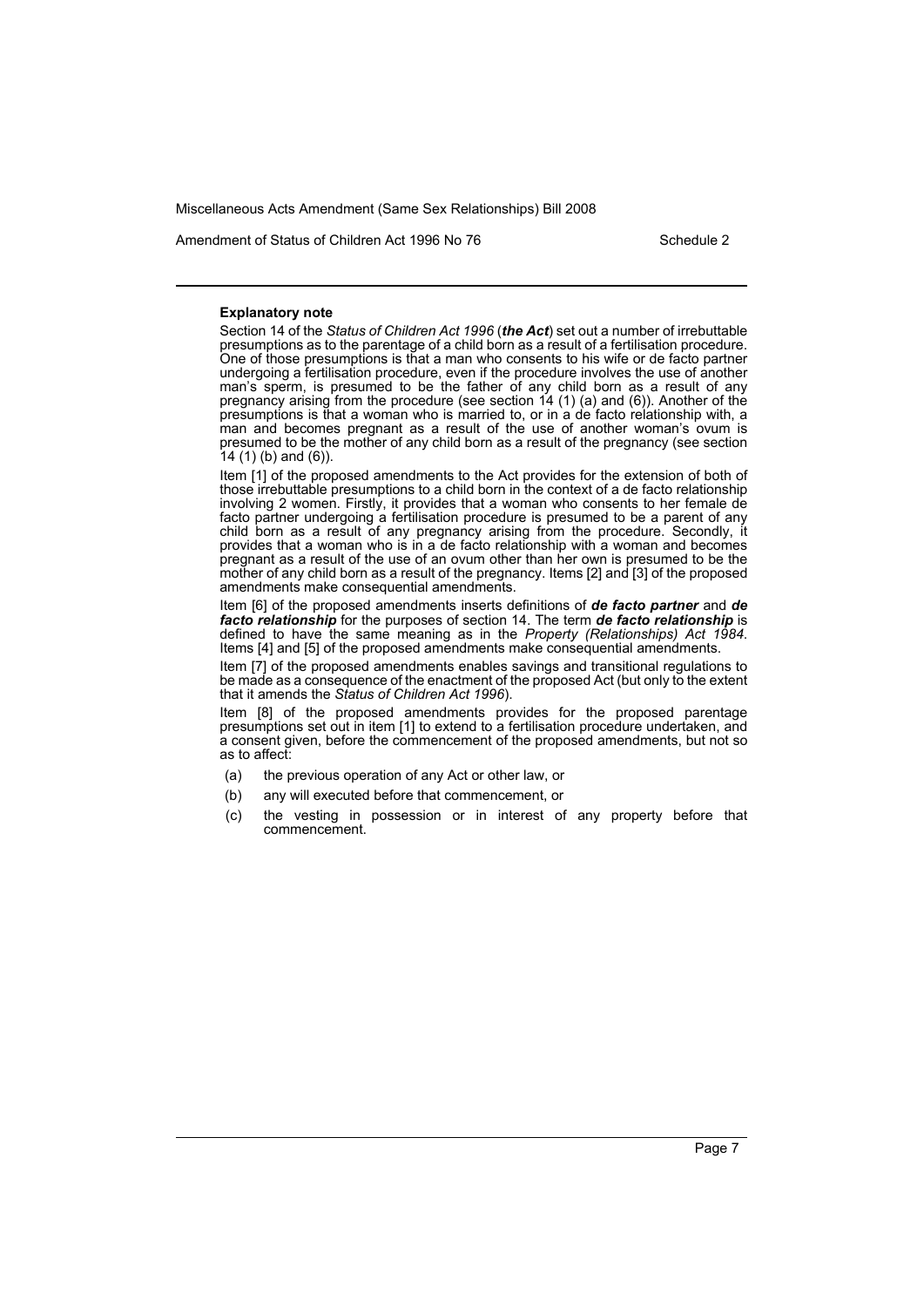Schedule 3 Amendment of other Acts and instruments

# <span id="page-8-0"></span>**Schedule 3 Amendment of other Acts and instruments**

(Section 5)

# **3.1 Aboriginal Land Rights Act 1983 No 42**

# **[1] Section 4 Definitions**

Insert in alphabetical order in section 4 (1):

*de facto partner* of a person, means the other party to a de facto relationship (within the meaning of the *Property (Relationships) Act 1984*) with the person.

#### **[2] Section 4 (1), definition of "relative"**

Insert "or de facto partner" after "spouse" in paragraph (a).

#### **Explanatory note**

For the purposes of Part 10 (Honesty and disclosure of interests) of the *Aboriginal Land Rights Act 1983* (*the Act*), a person is taken to have a pecuniary interest in a matter if the person's spouse, de facto partner, relative or certain other persons associated with the person have a pecuniary interest in the matter.

Item [1] of the proposed amendments to the Act inserts a definition of *de facto partner* into the Act that makes it clear that the term applies to de facto relationships within the meaning of the *Property (Relationships) Act 1984*.

Item [2] of the proposed amendments extends the definition of *relative* of a person to include the de facto partners of those relatives of the person who are listed in paragraph (a) of the definition. The de facto partner of the person is already included in paragraph (b) of the definition.

# **3.2 Agricultural Industry Services Act 1998 No 45**

#### **Section 48 Disclosure and misuse of information**

Insert after section 48 (2):

(3) In this section:

*de facto partner* of a person means the other party to a de facto relationship (within the meaning of the *Property (Relationships) Act 1984*) with the person.

#### **Explanatory note**

The proposed amendment to section 48 of the *Agricultural Industry Services Act 1998* inserts a definition of *de facto partner* for the purposes of that section. Section 48 (2) of that Act makes it an offence for a person to use certain information, acquired by the person in the administration or execution of that Act, for the purpose of gaining an advantage for the person or certain other associates of the person, including the person's spouse or de facto partner. The information concerned is information that is not generally known but if generally known might reasonably be expected to materially affect the market value or price of any primary product.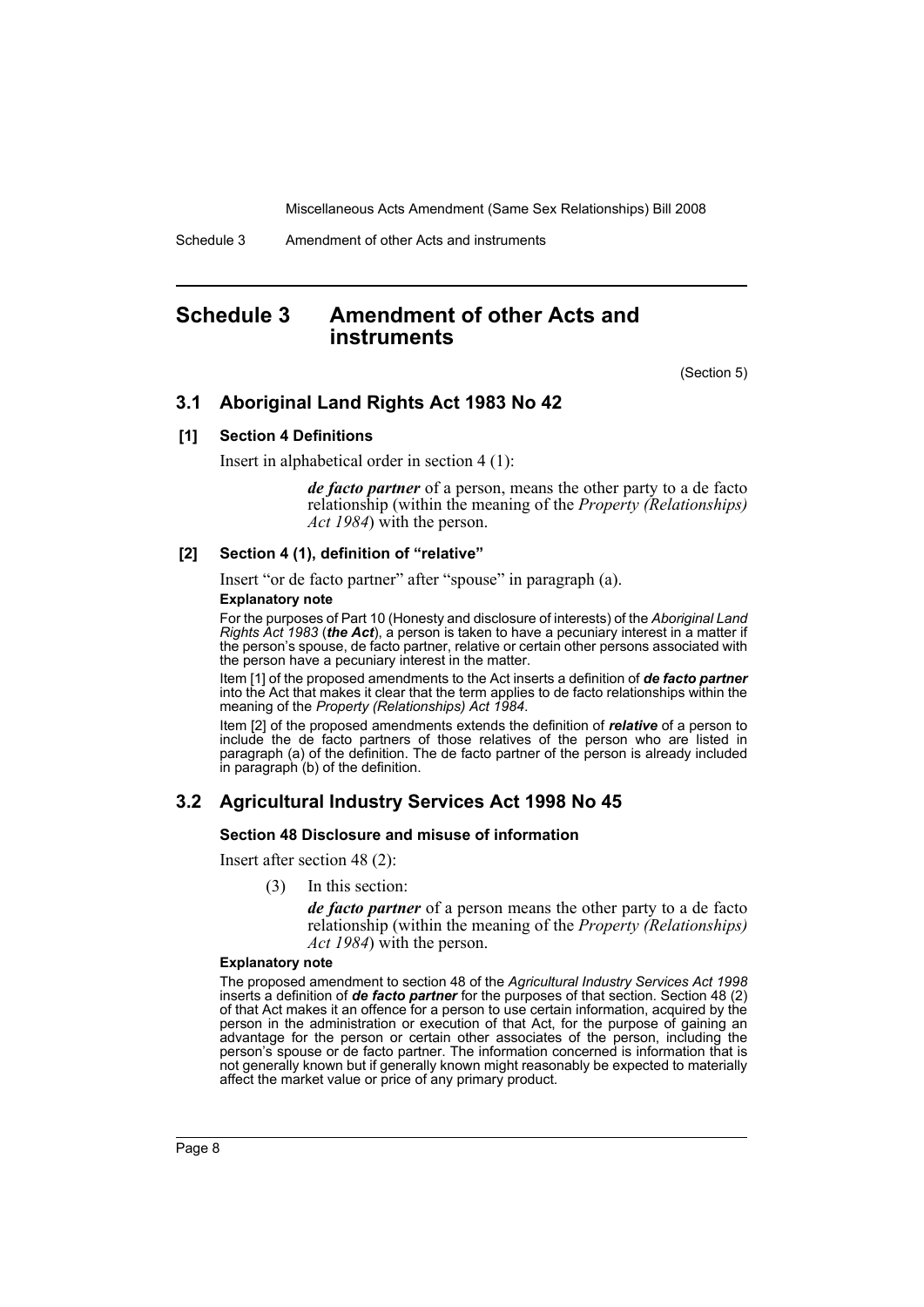Amendment of other Acts and instruments Schedule 3

# **3.3 Apprenticeship and Traineeship Act 2001 No 80**

#### **[1] Section 25 Juniors not to be employed in recognised trade vocations unless apprentices or qualified tradespersons**

Insert ", de facto partner" after "spouse" in section 25 (2) (b).

#### **[2] Section 25 (3)**

Insert after section 25 (2):

(3) In this section:

*de facto partner* of a person means the other party to a de facto relationship (within the meaning of the *Property (Relationships) Act 1984*) with the person.

#### **Explanatory note**

Section 25 (1) of the *Apprenticeship and Traineeship Act 2001* (*the Act*) makes it an offence for an employer to employ a junior in a recognised trade vocation, within the meaning of the Act, unless the junior is an apprentice or qualified tradesperson in that vocation. Section 25 (2) (b) of the Act provides that this offence does not apply to the employment of a person by a spouse. Items [1] and [2] of the proposed amendments extend the circumstances in which the offence does not apply to the employment of a person who is in a de facto relationship, within the meaning of the *Property (Relationships) Act 1984*, with the employer.

# **3.4 Bail Regulation 1999**

# **[1] Clause 3 Definitions**

Insert in alphabetical order in clause 3 (1):

*de facto partner*, in relation to a person, means the other party to a de facto relationship (within the meaning of the *Property (Relationships) Act 1984*) with the person.

#### **[2] Clause 8 Manner of application in relation to bail: sec 22**

Omit "(lawful or de facto)" from clause 8 (2).

Insert instead ", de facto partner".

#### **[3] Clause 11 Notice of bail decisions in cases of alleged sexual assault and personal violence offences**

Omit "domestic" from paragraph (a) of the definition of *personal violence offence* in clause 11 (4).

Insert instead "personal".

# **[4] Clause 11 (5)**

Omit "domestic". Insert instead "personal".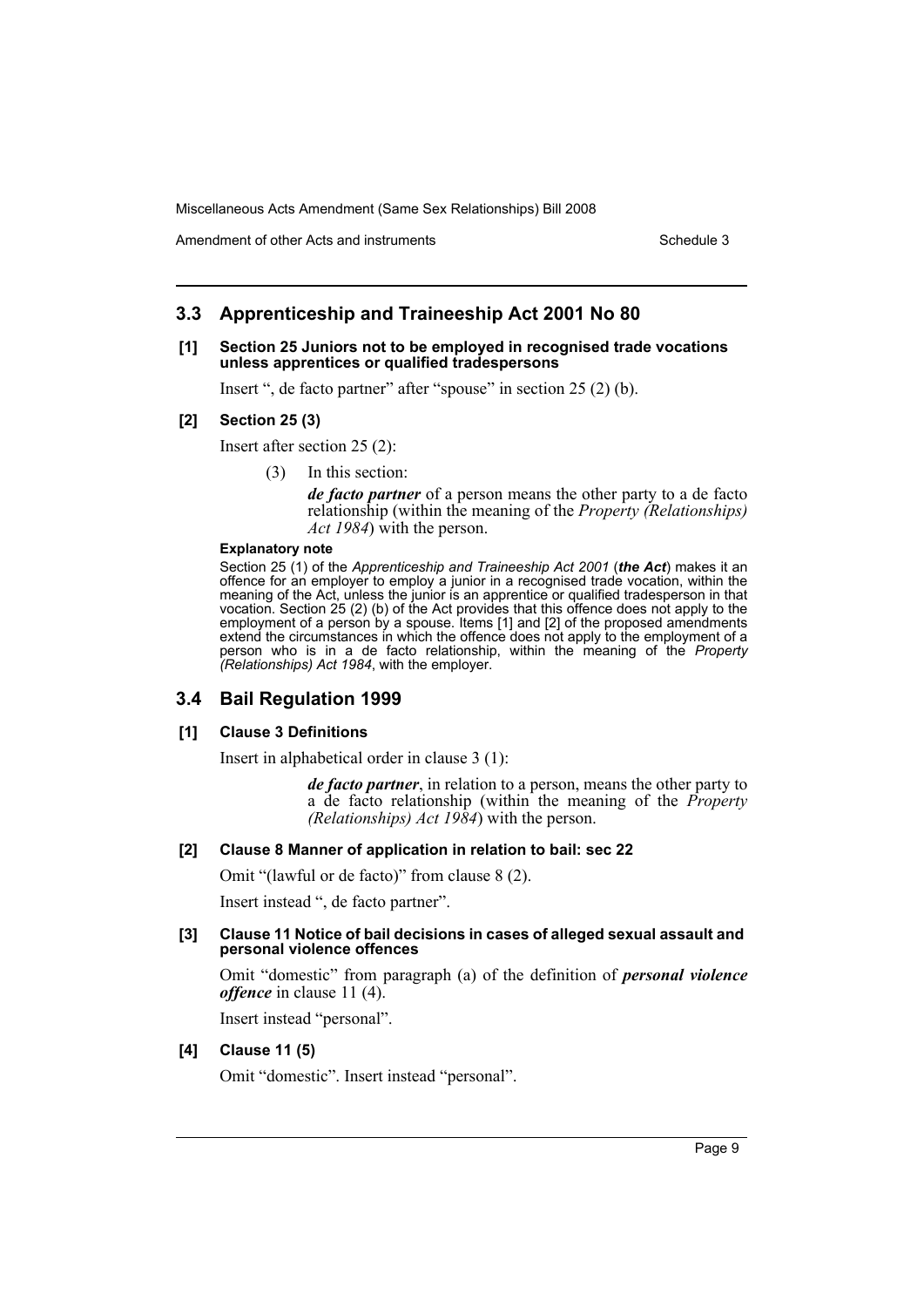Schedule 3 Amendment of other Acts and instruments

#### **[5] Schedule 1 Forms**

Insert "*de facto partner,*" after "*spouse,*" in the matter appearing under the heading "**Acknowledgment**" in Form 6.

#### **Explanatory note**

Item [1] of the proposed amendments to the *Bail Regulation 1999* (*the Regulation*) inserts a definition of *de facto partner* into the Regulation that refers to a party to a de facto relationship within the meaning of the *Property (Relationships) Act 1984*.

The proposed amendment by item [2] to clause 8 of the Regulation, when read with the new definition of *de facto partner* inserted by item [1], makes it clear that an application for bail may be signed on behalf of an accused person by that person's de facto partner, whether or not of the same sex.

The proposed new definition of *de facto partner* will also operate in clause 11 of the Regulation, clarifying that notice of a bail decision in respect of an offence under section 61 of the *Crimes Act 1900* (Common assault prosecuted by indictment) must be given to an alleged victim who is in a de facto relationship, within the meaning of the *Property (Relationships) Act 1984*, with the accused.

The proposed amendment by item [5] to Form 6 in Schedule 1 to the Regulation includes the de facto partner of an accused person in a list of examples of persons who (if regarded as acceptable persons) may acknowledge, as a condition of bail, their acquaintance with the accused and that the accused person is likely to comply with his or her bail undertaking.

Items [3] and [4] of the proposed amendments make amendments to clause 11 of the Regulation, by way of statute law revision. Clause 11 (5) of the Regulation defines the term *domestic relationship* for the purposes of paragraph (a) of the definition of *personal violence offence* in clause 11 (4). A different definition of *domestic relationship* appears in section 4 of the *Bail Act 1978*. Items [3] and [4] change the term *domestic relationship* to *personal relationship* to avoid potential confusion.

# **3.5 Births, Deaths and Marriages Registration Act 1995 No 62**

#### **[1] Section 12 Notification of births**

Insert "birth" before "mother" in section 12 (4).

#### **[2] Section 12 (5), definition of "responsible person"**

Insert "birth" before "mother" in paragraph (b).

#### **[3] Section 18 Registration of parentage details**

Omit "the father and mother" from section 18 (a). Insert instead "both parents".

#### **[4] Schedule 3 Savings, transitional and other provisions**

Insert at the end of clause 1 (1):

*Miscellaneous Acts Amendment (Same Sex Relationships) Act 2008* (but only to the extent that it relates to this Act or amendments to the *Status of Children Act 1996* that affect the operation of this Act)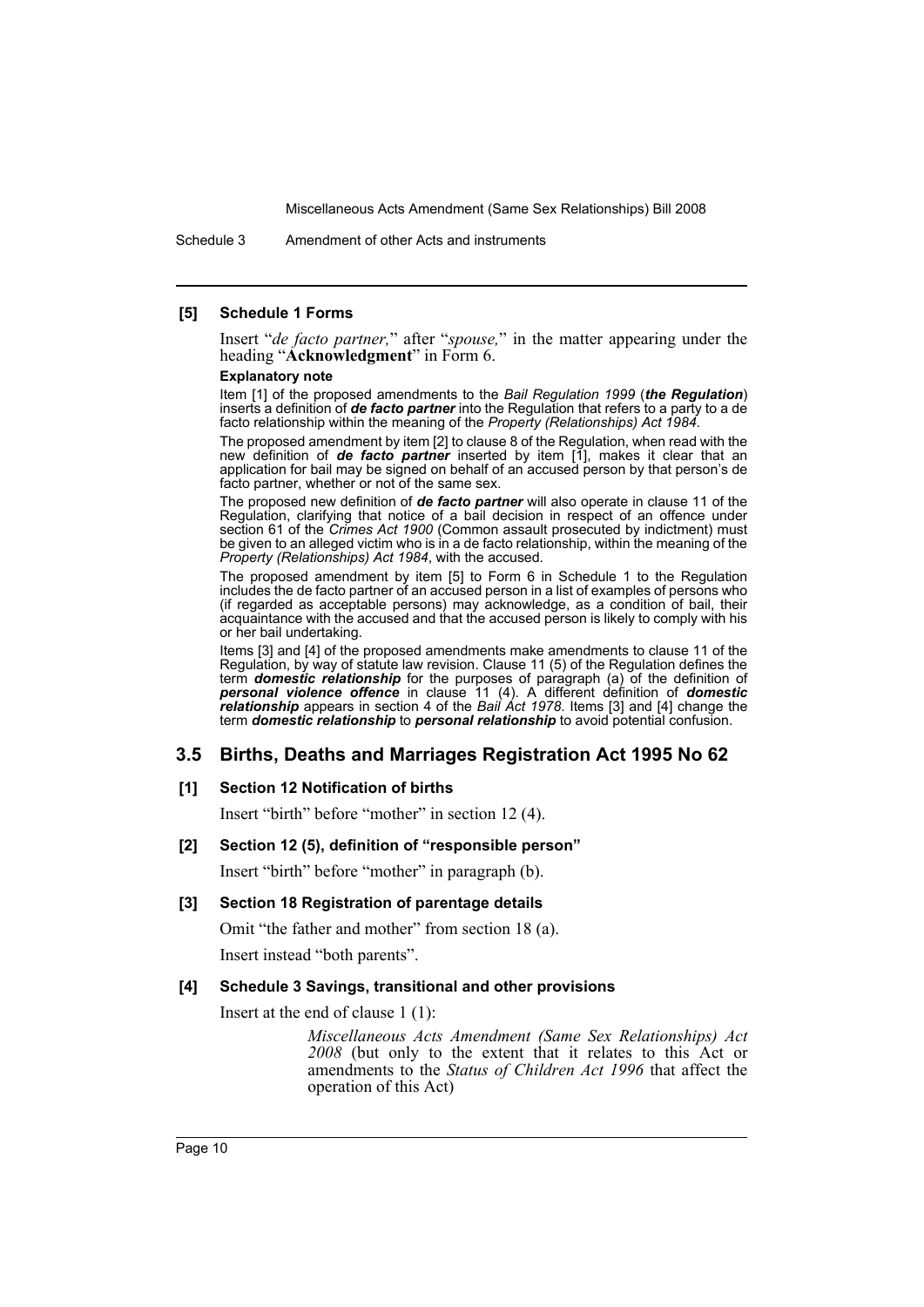Amendment of other Acts and instruments Schedule 3

# **[5] Schedule 3, Part 4**

Insert after clause 16:

# **Part 4 Provision consequent on enactment of Miscellaneous Acts Amendment (Same Sex Relationships) Act 2008**

#### **17 Application to alter register as consequence of amendment of Status of Children Act 1996**

(1) In this clause:

*relevant provisions* means section 14 (1A) (a) of, and clause 7 of Schedule 2 to, the *Status of Children Act 1996*, as inserted by the *Miscellaneous Acts Amendment (Same Sex Relationships) Act 2008*.

- (2) An application may be made to the Registrar for the addition of registrable information, about the identity of a woman who is presumed to be a parent of the child under the relevant provisions, in the birth registration of a child born before the commencement of those provisions.
- (3) The Registrar is to determine the application by making the addition or refusing to make the addition.
- (4) The Registrar must not add registrable information in the child's birth registration about the identity of the woman as a parent of the child unless:
	- (a) the application is made jointly by that woman and the birth mother, and
	- (b) if the child's birth registration already includes registrable information that purports to identify a person as the father of the child:
		- (i) that person has given his consent to the removal of the particulars from the birth registration that identify him as the father of the child (or a court or the regulations authorise their removal because the person is not the father by operation of law or otherwise), and
		- (ii) the Registrar removes those particulars from the birth registration, and
	- (c) if the Registrar requires verification of the information contained in the application—the application is accompanied by a statutory declaration verifying the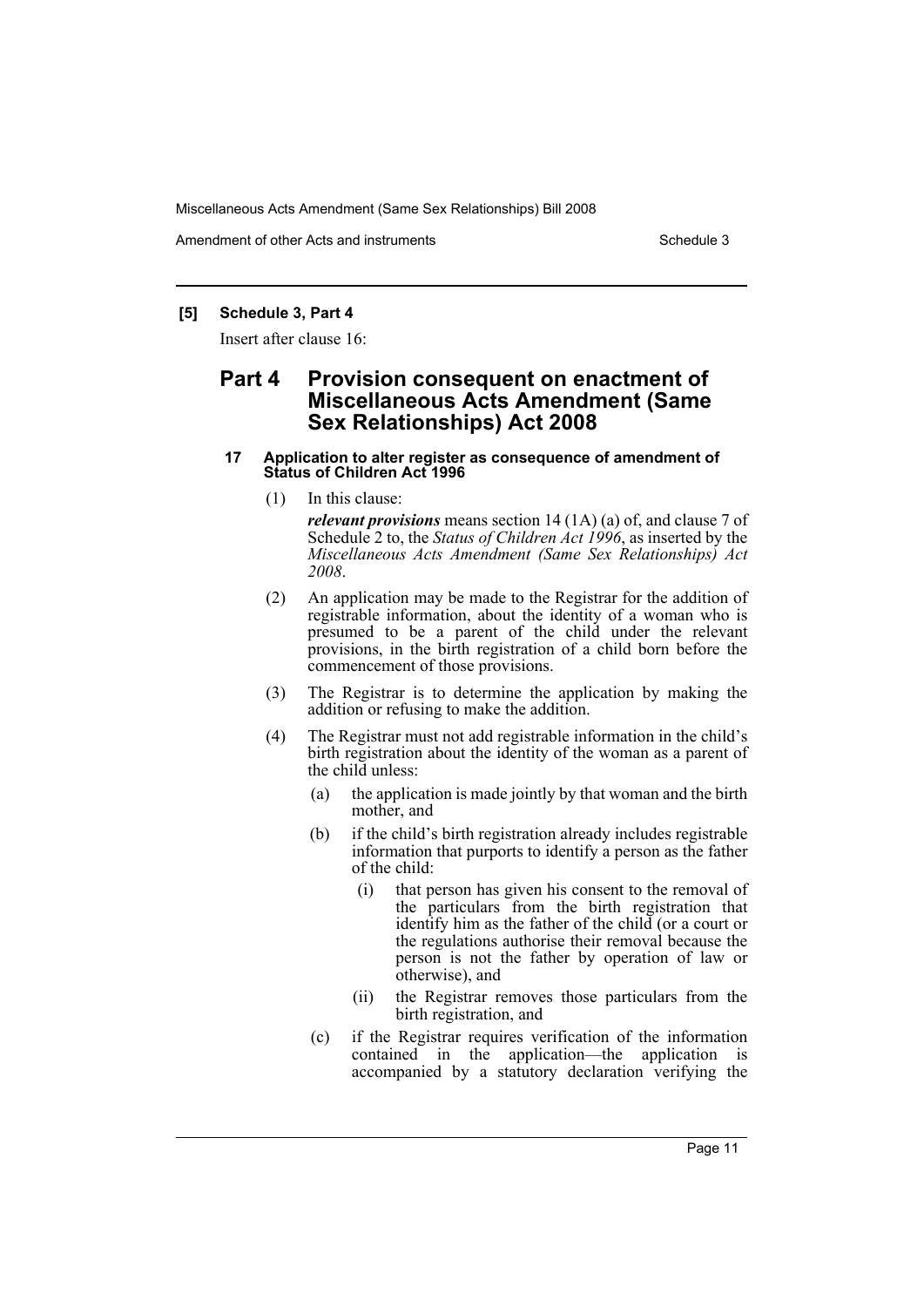Schedule 3 Amendment of other Acts and instruments

information contained in the application and any other evidence that the Registrar may require.

- (5) An application made under this clause must be in a form approved by the Registrar.
- (6) This clause has effect despite sections 18 and 20 of this Act and clause 7 (2) of Schedule 2 to the *Status of Children Act 1996*.

#### **Explanatory note**

Items [1]–[3] of the proposed amendments to the *Births, Deaths and Marriages Registration Act 1995* (*the Act*) are consequential on the amendments made to the parentage presumptions under the *Status of Children Act 1996* (*the SOC Act*) that are set out in Schedule 2.

Item [4] of the proposed amendments enables savings and transitional regulations to be made as a consequence of the proposed Act (but only to the extent that it amends the Act or amendments to the SOC Act that affect the operation of the Act).

Item [5] of the proposed amendments is a transitional provision that is consequent on the enactment of the amendments to the SOC Act that are set out in Schedule 2. The provision enables the Registrar of Births, Deaths and Marriages to amend the information relating to parentage of a child, born before the commencement of relevant amendments to the SOC Act, on the child's birth registration. In particular, the Registrar may:

- (a) add information to the child's birth registration about the identity of a woman who is presumed to be a parent, in the circumstances set out in those amendments to the SOC Act, as the de facto partner of the birth mother of the child, and
- (b) where relevant, remove information that purports to identify a person as the father of the child.

The Registrar may only alter the child's birth registration on the joint application of the birth mother and the woman who is presumed to be a parent as the birth mother's de facto partner. Where the child's birth registration contains information that purports to identify a person as the father of the child, that person's consent will also be required to the removal of the identifying particulars from the registration (unless a court or the regulations authorise their removal because the person is not the father by operation of law or otherwise).

The removal of information purporting to identify a person as the father of the child covers circumstances in which a child's birth registration contains information that purports to identify a sperm donor as the father of the child. The SOC Act provides for an irrebuttable presumption that a sperm donor can only be the father in those circumstances where he is the husband or de facto partner of the birth mother.

# **3.6 Births, Deaths and Marriages Registration Regulation 2006**

#### **[1] Clause 3 Definitions**

Insert in alphabetical order in clause 3 (1):

*de facto partner*, in relation to a person, means the other party to a de facto relationship (within the meaning of the *Property (Relationships) Act 1984*) with the person.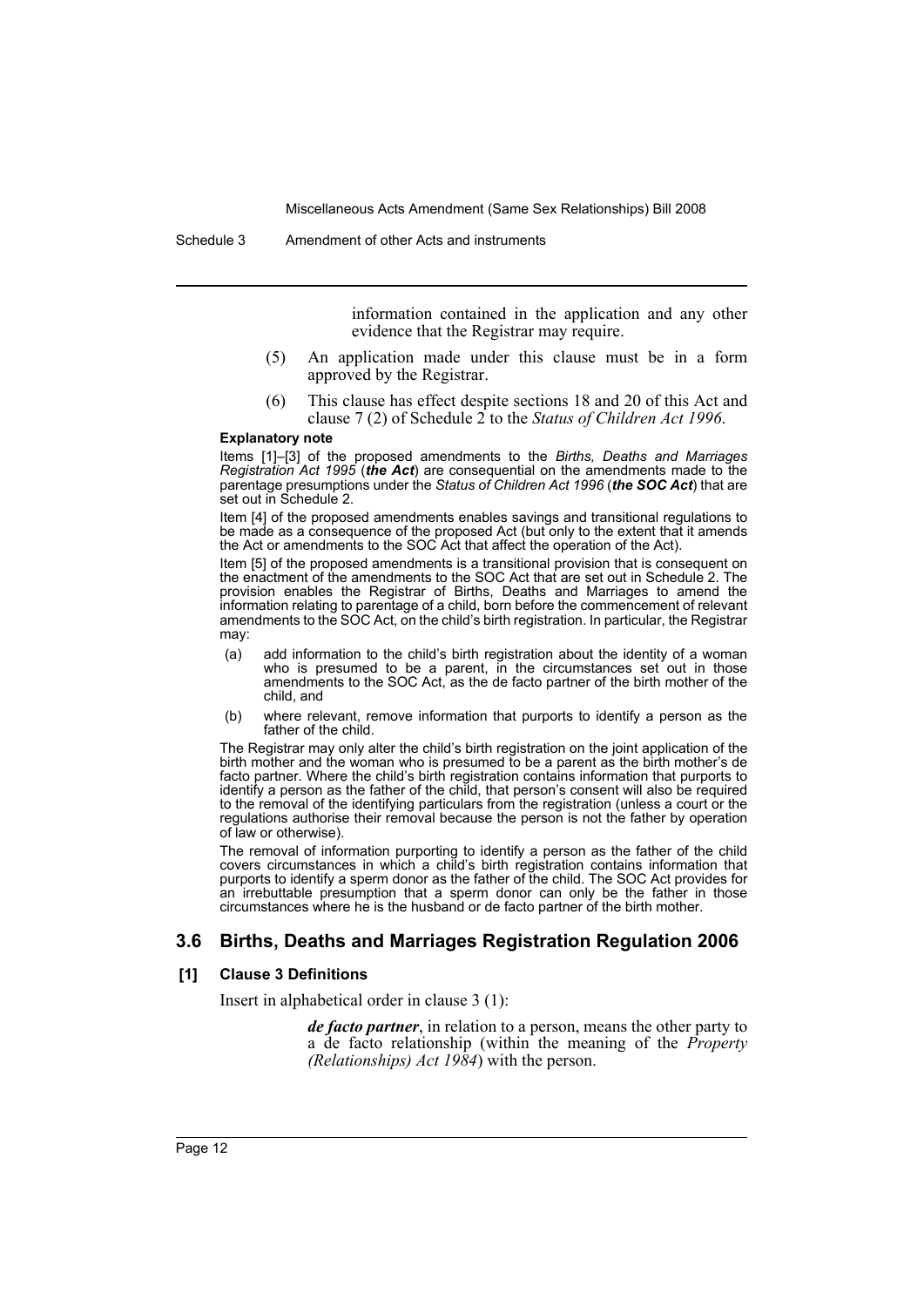Amendment of other Acts and instruments Schedule 3

# **[2] Clause 4 Notification of birth**

Omit clause 4 (e). Insert instead:

(e) the full name, maiden family name, date of birth and (at the time of delivery) usual place of residence of the birth mother of the child,

# **[3] Clause 5 Registration of birth**

Insert "birth" before "mother" in clause 5 (1) (b).

# **[4] Clause 5 (1) (e)**

Omit clause 5 (1) (e)–(h). Insert instead:

(e) the full name, maiden family name (if any), date of birth (or age), place of birth, occupation and (at the time of delivery) usual place of residence of each parent of the child,

# **[5] Clause 5 (1) (j)**

Insert "birth" before "mother".

# **[6] Clause 5 (1) (k)**

Omit "the mother or father". Insert instead "either of the parents".

# **[7] Clause 5 (3)**

Insert after clause 5 (2):

- (3) If the particulars supplied to the Registrar under section 14 of the Act specify that:
	- (a) a parent who is the father of the child wishes to be identified in the register as the father, or
	- (b) a parent who is the birth mother of the child wishes to be identified in the Register as the mother,

or both, the particulars entered in the Register under section 17 of the Act must identify the parent as the father or mother, as the case requires. This subclause does not limit the particulars which may be included in the Register.

# **[8] Clause 10 Persons who may apply for old birth certificate**

Insert "or de facto partner" after "spouse" wherever occurring in clause  $10(1)(c)$ .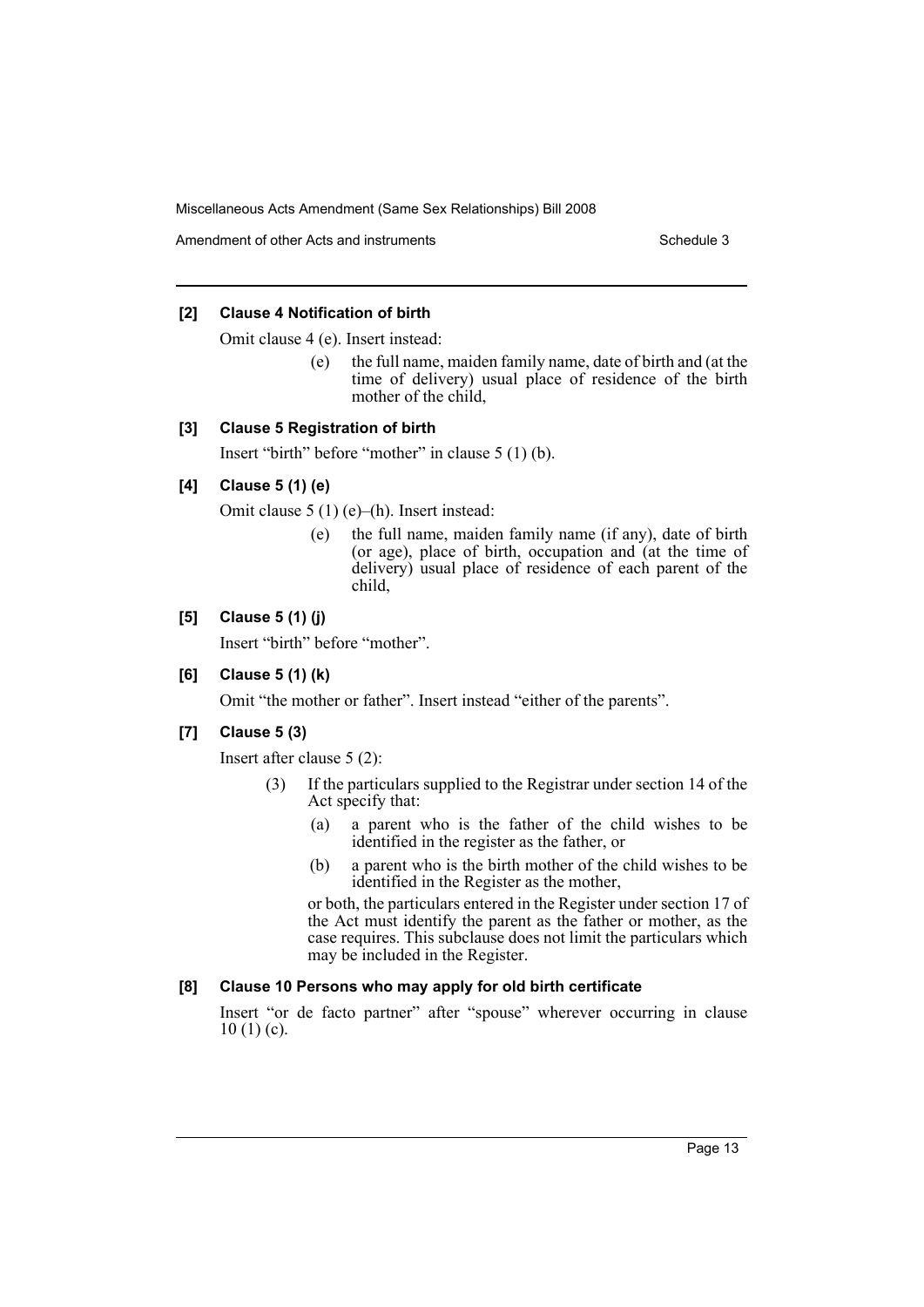Schedule 3 Amendment of other Acts and instruments

# **[9] Clause 12 (ia)**

Insert after clause 12 (i):

(ia) the full name and maiden family name (if any) of any de facto partner of the deceased,

# **[10] Clause 12 (k)**

Omit clause 12 (k) and (l). Insert instead:

(k) the full name, maiden family name (if any) and occupation of each parent of the deceased.

### **[11] Clause 13 (ka)**

Insert after clause 13 (k):

(ka) the full name and maiden family name (if any) of any de facto partner of the deceased,

# **[12] Clause 13 (m)**

Omit clause 13 (m) and (n). Insert instead:

(m) the full name, maiden family name (if any) and occupation of each parent of the deceased.

# **[13] Clause 14 (ha)**

Insert after clause 14 (h):

(ha) the full name and maiden family name (if any) of any de facto partner of the deceased,

#### **[14] Clause 14 (j)**

Omit clause 14 (j) and (k). Insert instead:

(j) the full name, maiden family name (if any) and occupation of each parent of the deceased.

### **Explanatory note**

Items [2]–[6], [10], [12] and [14] of the proposed amendments to the *Births, Deaths and Marriages Registration Regulation 2006* (*the Regulation*) are consequential on the amendments made to the parentage presumptions under the *Status of Children Act 1996* that are set out in Schedule 2.

Items [8], [9], [11] and [13] of the proposed amendments extend provisions that currently apply in relation to spouses to persons in de facto relationships within the meaning of the *Property (Relationships) Act 1984*. For this purpose, item [1] of the proposed amendments inserts a definition of *de facto partner* into the Regulation that refers to such relationships.

Item [8] of the proposed amendments will ensure that a de facto partner of a transgender person is among the persons who may apply for a birth certificate showing the sex of a transgender person before the record of the transgender person's sex was altered under Part 5A of the *Births, Deaths and Marriages Registration Act 1995*.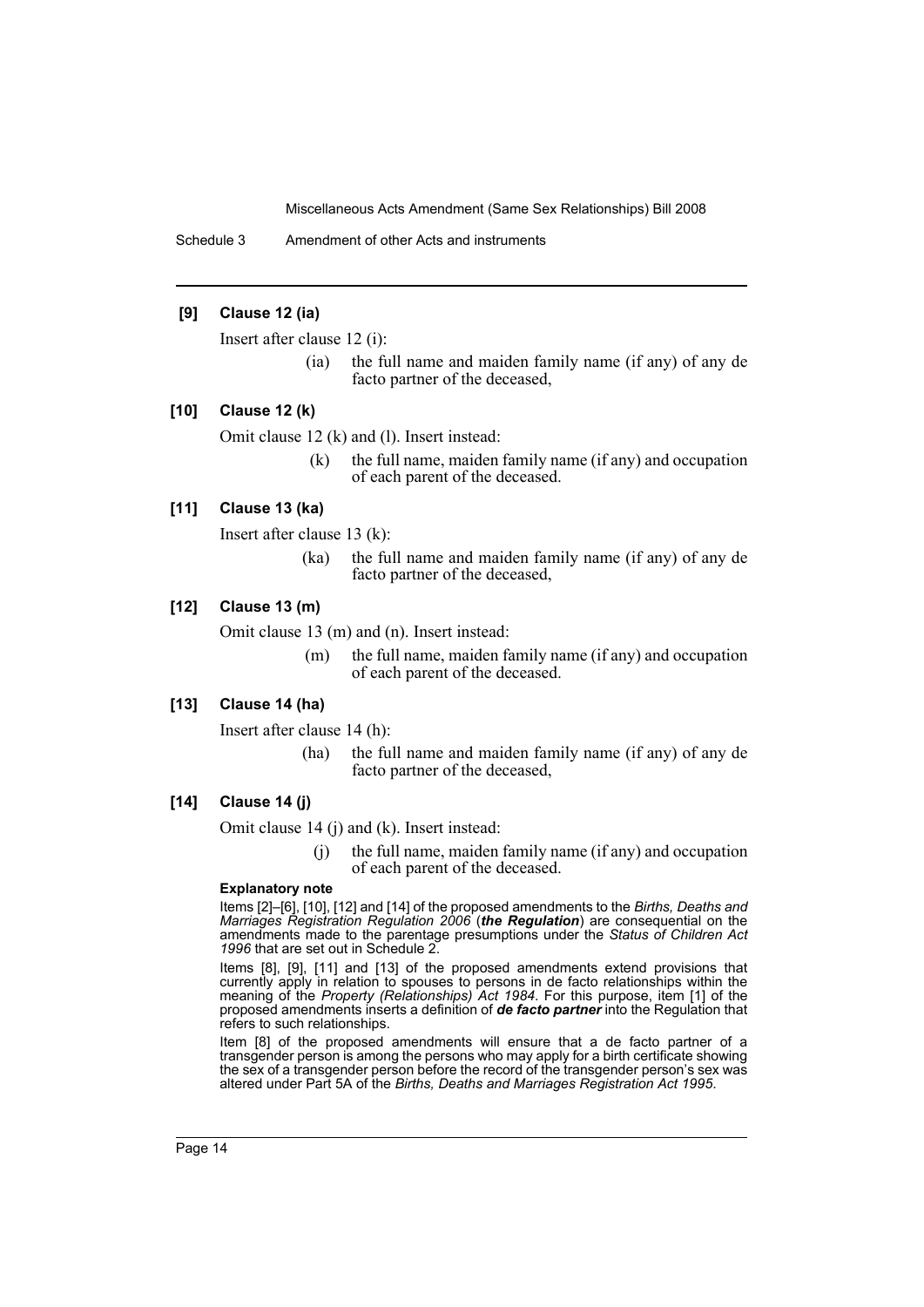Amendment of other Acts and instruments Schedule 3

Clauses 12–14 of the Regulation require funeral directors or others arranging the disposal, or having custody, of human remains to provide certain particulars about the deceased to the Registrar of Births, Deaths and Marriages, including particulars of any spouse of the deceased. Items [9], [11] and [13] of the proposed amendments will ensure that particulars relating to any de facto partner of the deceased are also required to be provided to the Registrar.

# **3.7 Central Coast Water Corporation Act 2006 No 105**

#### **[1] Schedule 6 Duties and liabilities of directors and other officers**

Insert "or de facto partner" after "a spouse" wherever occurring in clause 4 (1).

#### **[2] Schedule 6, clause 4 (1)**

Omit "or spouse" wherever occurring.

Insert instead ", spouse or de facto partner".

#### **[3] Schedule 6, clause 4 (4)**

Insert in alphabetical order:

*de facto partner*, in relation to a director, means the other party to a de facto relationship (within the meaning of the *Property (Relationships) Act 1984*) with the director.

#### **Explanatory note**

Clause 4 of Schedule 6 to the *Central Coast Water Corporation Act 2006* prohibits the Central Coast Water Corporation making a loan to a director, a spouse of a director or a relative of a director or spouse. That clause also prohibits the Corporation giving a guarantee or providing security in connection with a loan made to any of those persons. The proposed amendments to that clause extend those prohibitions to apply to a loan made, guarantee given or security provided to a de facto partner of a director or a relative of any such de facto partner (whether of the same or the opposite sex).

# **3.8 Charles Sturt University Act 1989 No 76**

#### **Schedule 3 Duties of Council members**

Insert in alphabetical order in clause 5 (10):

*de facto partner*, in relation to a member or other person, means the other party to a de facto relationship (within the meaning of the *Property (Relationships) Act 1984*) with the member or other person.

#### **Explanatory note**

Among other things, clause 5 of Schedule 3 to the *Charles Sturt University Act 1989* (*the Act*) requires a member of the Council of Charles Sturt University to disclose a material interest that the member has in a matter under consideration by the Council where the interest appears to raise a conflict with the proper performance of the member's duties in the consideration of the matter. A member has a material interest in a matter if a determination of the Council in the matter may result in a detriment to,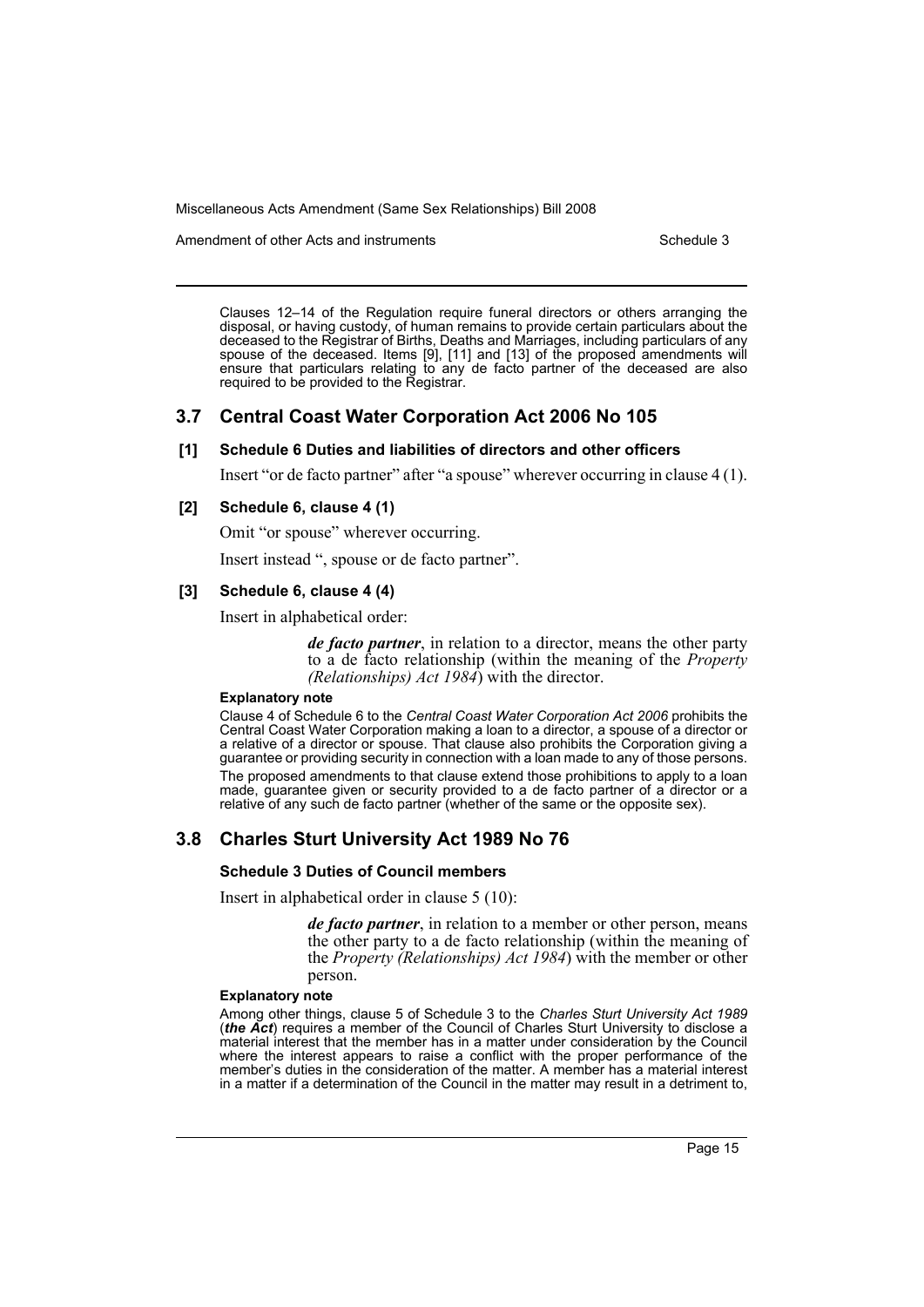Schedule 3 Amendment of other Acts and instruments

or a benefit for, the member or an associate of the member. *Associate* of a member is defined to include the de facto partner of the member and the de facto partner of certain other persons defined as associates of the member, such as a parent, business partner or friend.

The proposed amendment to the Act makes it clear that, for the purposes of clause 5 of Schedule 3, the term *de facto partner* refers to a party to a de facto relationship within the meaning of the *Property (Relationships) Act 1984*.

Parallel amendments are proposed to the following Acts:

- (a) the *Macquarie University Act 1989* (see Schedule 3.33),
- (b) the *Southern Cross University Act 1993* (see Schedule 3.42),
- (c) the *University of New England Act 1993* (see Schedule 3.48),
- (d) the *University of New South Wales Act 1989* (see Schedule 3.49),
- (e) the *University of Newcastle Act 1989* (see Schedule 3.50),
- (f) the *University of Sydney Act 1989* (see Schedule 3.51),
- (g) the *University of Technology, Sydney, Act 1989* (see Schedule 3.52),
- (h) the *University of Western Sydney Act 1997* (see Schedule 3.53),
- (i) the *University of Wollongong Act 1989* (see Schedule 3.54).

# **3.9 Charles Sturt University By-law 2005**

#### **Clause 2 Definitions**

Insert in alphabetical order in clause 2 (1):

*de facto partner* of a person means the other party to a de facto relationship (within the meaning of the *Property (Relationships) Act 1984*) with the person.

#### **Explanatory note**

The proposed amendment to the *Charles Sturt University By-law 2005* (*the By-law*) will make it clear that, for the purposes of clauses 34 and 79 of the By-law, the term *associate* of a person includes the other party to a de facto relationship (within the meaning of the *Property (Relationships) Act 1984*) with the person and the parent, child, brother or sister, business partner or friend of that other party. Among other things, clauses 34 and 79 of the By-law enable certain applicants for appointment to the Council to be required to complete and sign a declaration as to any material personal interests of associates of the applicants in matters likely to be considered at a meeting of the Council.

# **3.10 Commercial Agents and Private Inquiry Agents Act 2004 No 70**

#### **[1] Schedule 2 Trust accounts, records and receivership in relation to debt collection**

Omit clause 27 (2) (b). Insert instead:

(b) an existing or former de facto partner, or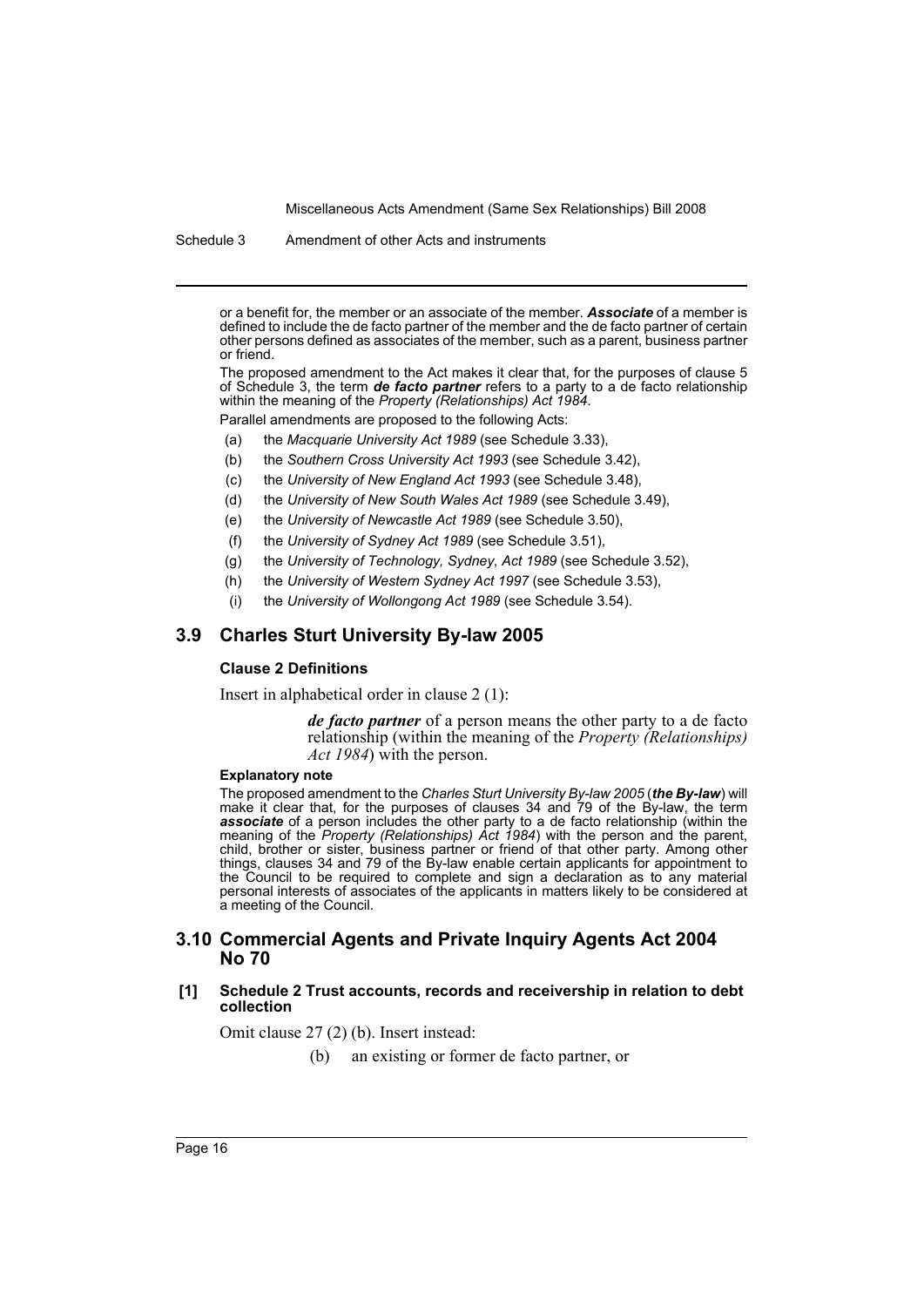Amendment of other Acts and instruments Schedule 3

# **[2] Schedule 2, clause 27 (3)**

Insert after clause 27 (2):

(3) In this clause:

*de facto partner*, in relation to a licensee or other person, means the other party to a de facto relationship (within the meaning of the *Property (Relationships) Act 1984*) with the licensee or other person.

#### **Explanatory note**

Part 3 of Schedule 2 to the *Commercial Agents and Private Inquiry Agents Act 2004* provides for the receivership of property of:

(a) a person who is the holder of a master licence for debt collection under the Act (*a licensee*), or

(b) a licensee's associate.

For the purposes of that Part, a licensee's associate includes an opposite sex, but not a same sex, de facto partner of the licensee.

The proposed amendments to Schedule 2 to the Act extend Part 3 of that Schedule to the receivership of property of a same sex de facto partner of a licensee.

# **3.11 Commercial Agents and Private Inquiry Agents Regulation 2006**

#### **[1] Clause 14 Application fees**

Insert "or de facto partner" after "spouse" in clause 14 (5) (b) (ii).

#### **[2] Clause 14 (6)**

Insert after clause 14 (5):

(6) In this clause:

*de facto partner* of an individual means the other party to a de facto relationship (within the meaning of the *Property (Relationships) Act 1984*) with the individual.

#### **Explanatory note**

The proposed amendments to clause 14 of the *Commercial Agents and Private Inquiry Agents Regulation 2006* provide for individuals in de facto relationships (within the meaning of the *Property (Relationships) Act 1984*) to be treated similarly, for the purposes of that clause, to individuals who are married. Under that clause, an individual is not required to pay any fee in relation to an application for an operator licence if the application is made together with a similar application by a proprietary company for a master licence and, among other things, the individual is a director of the company and any other director of the company is the spouse, parent, sibling, son or daughter of the individual.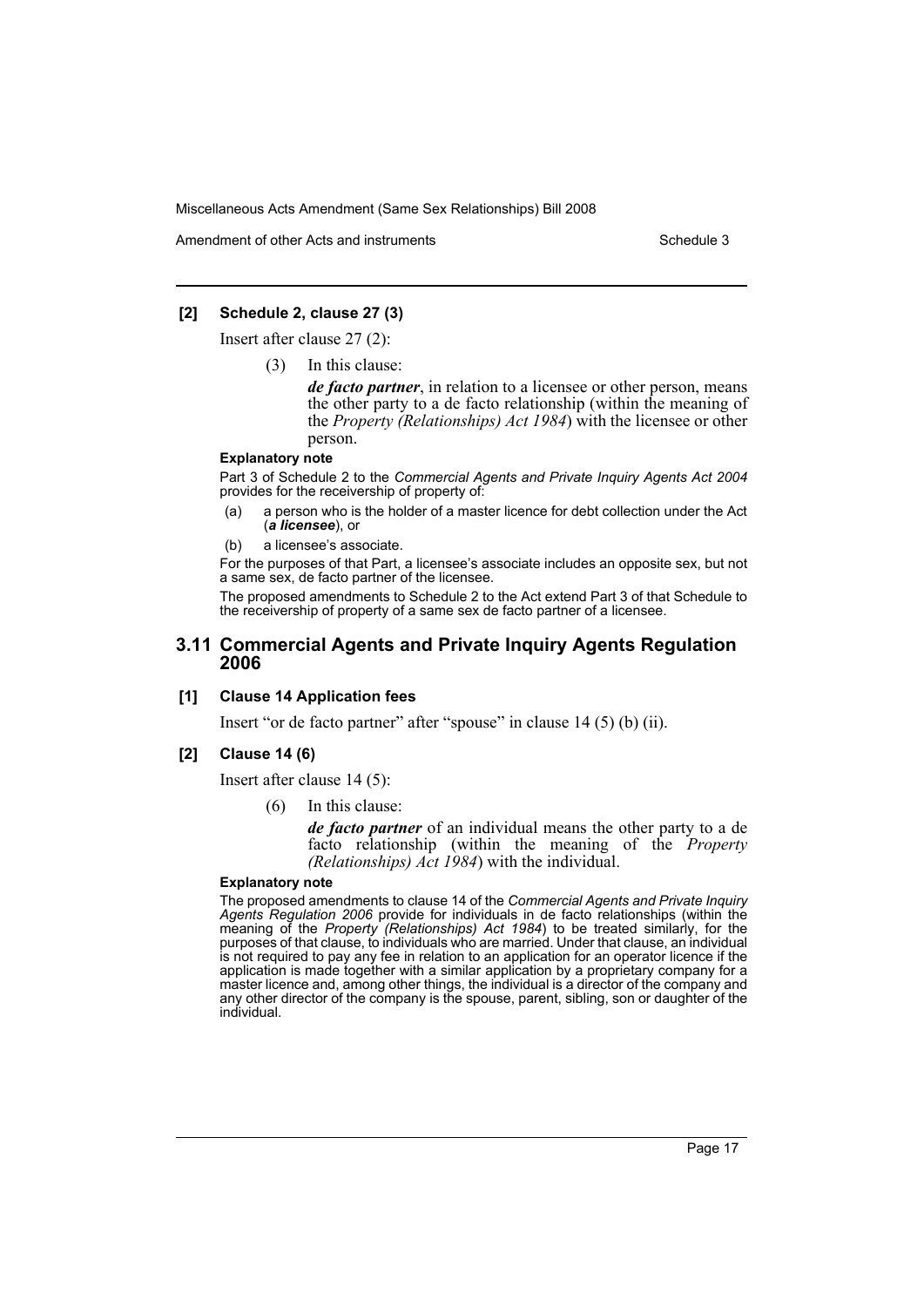Schedule 3 Amendment of other Acts and instruments

# **3.12 Constitution (Disclosures by Members) Regulation 1983**

#### **[1] Clause 7 Interpretation: Part 3**

Insert in alphabetical order in clause 7 (1):

*de facto partner* of a Member means the other party to a de facto relationship (within the meaning of the *Property (Relationships) Act 1984*) with the Member.

#### **[2] Clause 7 (1), definition of "relative"**

Insert "or de facto partner" after "spouse" wherever occurring.

#### **Explanatory note**

The proposed amendments to the *Constitution (Disclosures by Members) Regulation 1983* extend provisions currently applying in relation to spouses of Members of the New South Wales Parliament to persons with whom Members are in a de facto relationship within the meaning of the *Property (Relationships) Act 1984*. In particular, the amendments will ensure that particulars of gifts and contributions to travel received by a Member from the Member's de facto partner or certain relatives of the de facto partner, and particulars of any liability to pay a debt to the de facto partner or those relatives, do not need to be disclosed by a Member.

# **3.13 Contaminated Land Management Act 1997 No 140**

#### **Section 54 Site auditor to avoid conflicts of interest**

Insert after section 54 (3):

(4) In this section:

*de facto partner* of a person means the other party to a de facto relationship (within the meaning of the *Property (Relationships) Act 1984*) with the person.

#### **Explanatory note**

Section 54 of the *Contaminated Land Management Act 1997* (*the Act*) provides that a site auditor must not carry out a site audit on land if, among other things, the auditor:

(a) is related to an owner or occupier of the land, or

(b) has a pecuniary interest in the land or any activity carried out on the land.

A site auditor is related to a person, for the purposes of the section, if the site auditor is a de facto partner of the person. Further, a site auditor has a pecuniary interest, for the purposes of that section, if there is a reasonable likelihood or expectation of appreciable financial gain or loss to a person to whom the auditor is related.

The proposed amendment to section 54 of the Act inserts a definition of *de facto partner* that makes it clear that the term applies in relation to de facto relationships within the meaning of the *Property (Relationships) Act 1984*.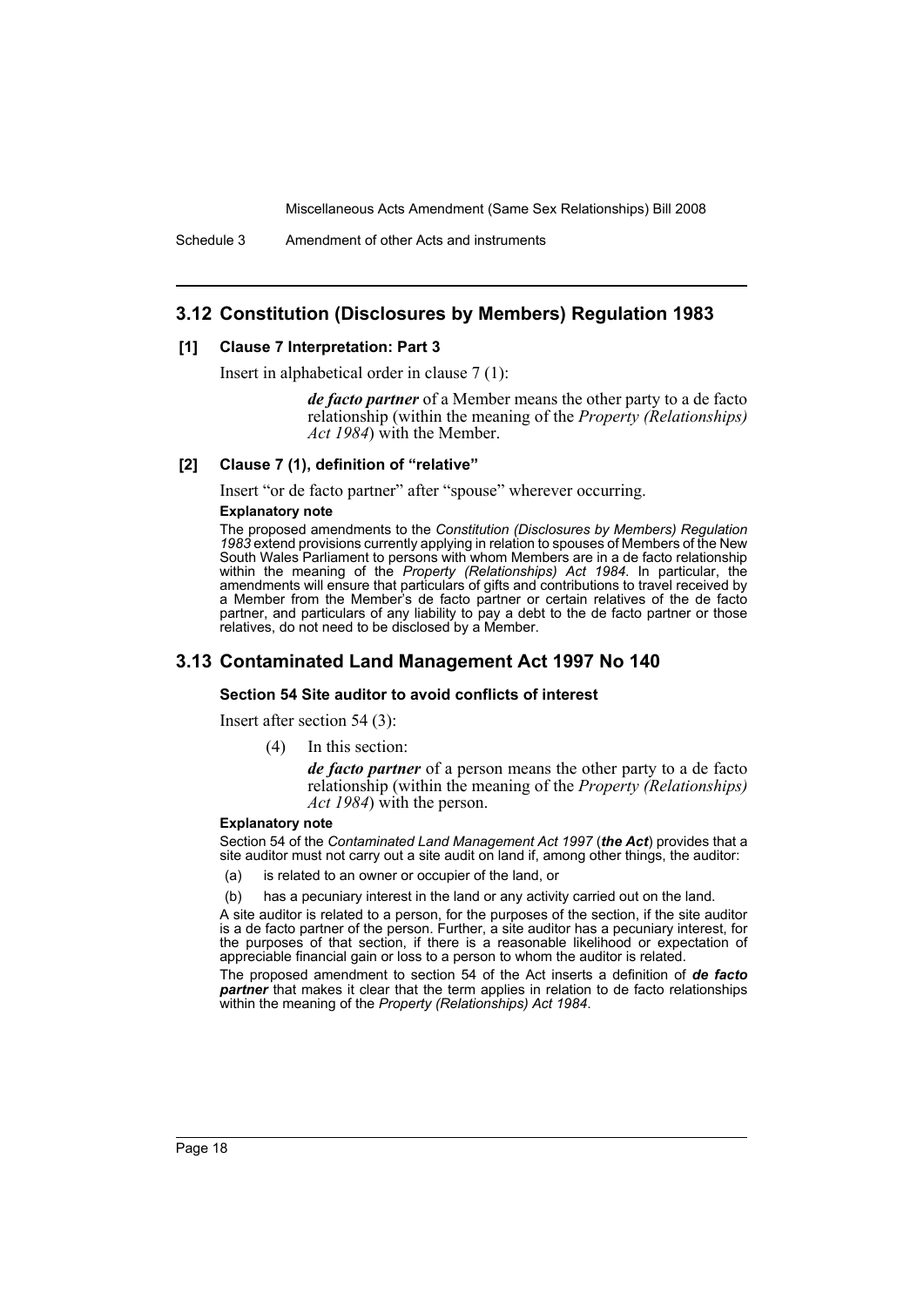Amendment of other Acts and instruments Schedule 3

# **3.14 Co-operative Housing and Starr-Bowkett Societies Act 1998 No 11**

#### **[1] Section 3 Definitions**

Insert in alphabetical order in section 3 (1):

*de facto partner*, in relation to a person, means the other party to a de facto relationship (within the meaning of the *Property (Relationships) Act 1984*) with the person.

#### **[2] Section 4 Interpretation—meaning of "associate"**

Insert ", de facto partner" after "spouse" in section 4 (2) (b).

#### **[3] Section 103 Financial accommodation to directors and associates**

Insert "or de facto partner" after "spouse" wherever occurring in paragraphs (a), (b) (i) and (c) (i) of the definition of **associate** in section 103 (1).

#### **Explanatory note**

Item [1] of the proposed amendments to the *Co-operative Housing and Starr-Bowkett Societies Act 1998* (*the Act*) inserts a definition of *de facto partner* into the Act that refers to de facto relationships within the meaning of the *Property (Relationships) Act 1984*. The term is used in sections 4 and 103 of the Act, as proposed to be amended by items [2] and [3].

Section 4 of the Act provides that a person is an *associate* of another, or is associated with another, if any of a number of specified kinds of relationships exists between them, including a relationship where one is a spouse of the other. Item [2] of the proposed amendments extends the specified relationships to include a relationship where one is a de facto partner of the other. This proposed amendment operates in section 107 of the Act, which enables the Supreme Court to make certain orders prohibiting an associate of a person from transferring money or other property where proceedings are instituted under the Act.

Section 103 of the Act generally restricts the provision of financial accommodation by a co-operative housing society or a Starr-Bowkett society to a director of the society or an associate of the director, including any of the following:

- (a) the director's spouse,
- (b) a trustee of a trust under which the director's spouse has a beneficial interest,
- (c) a body corporate if, among other things, the director's spouse has a material interest in shares in the body corporate.

Item [3] of the proposed amendments extends this restriction to the provision of financial accommodation to any of the following:

- (a) the de facto partner of a director,
- (b) a trustee of a trust under which the director's de facto partner has a beneficial interest,
- (c) a body corporate if, among other things, the director's de facto partner has a material interest in shares in the body corporate.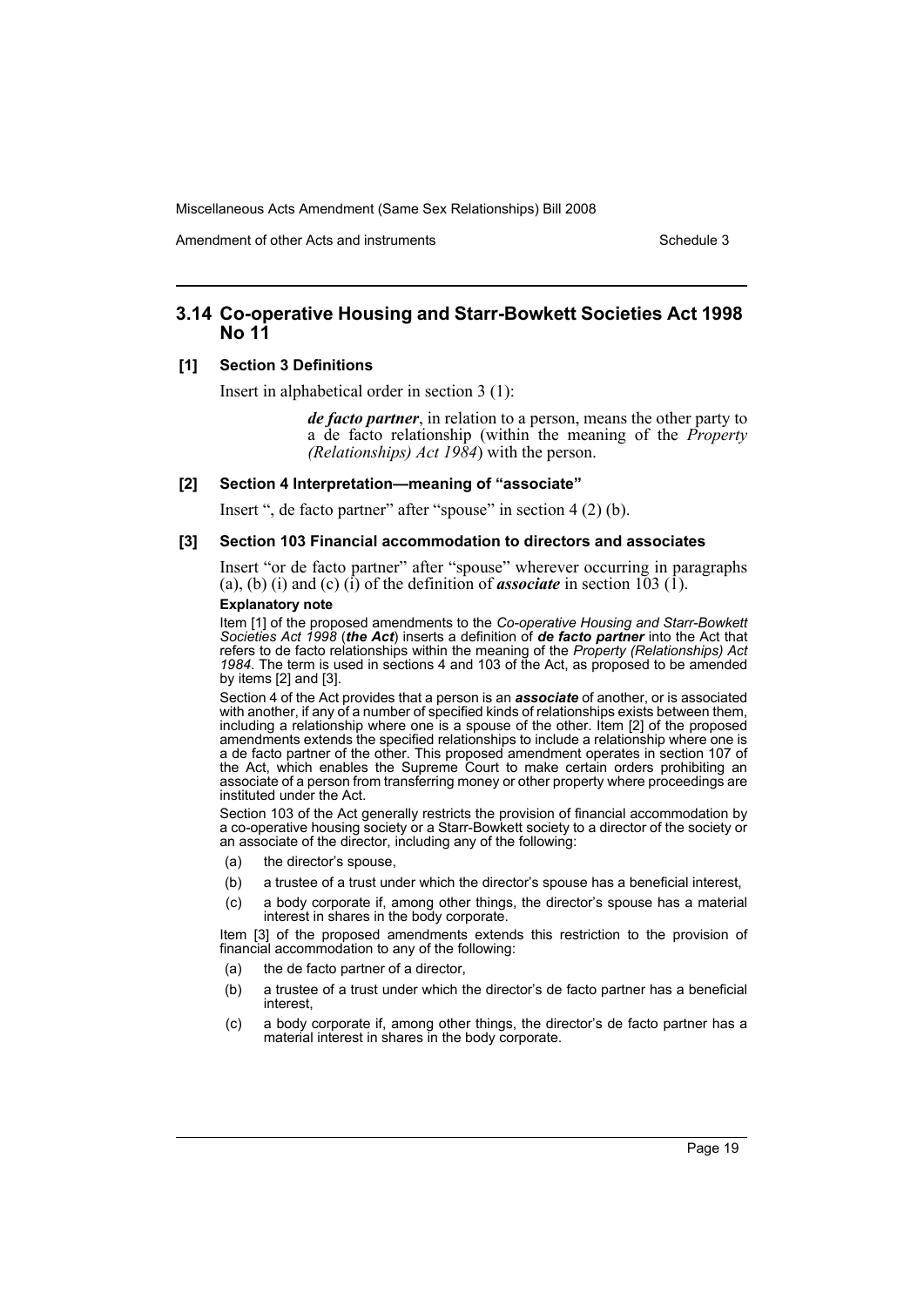Schedule 3 Amendment of other Acts and instruments

# **3.15 Co-operative Housing and Starr-Bowkett Societies Regulation 2005**

#### **Schedule 3 Prescribed information relating to proposed compromise or arrangement**

Omit the definition of *internal creditor* from clause 1. Insert instead:

*internal creditor* means a creditor who is:

- (a) a member of the society, or
- (b) a spouse, de facto partner or relative of a member, or
- (c) a relative of a spouse or de facto partner of a member.

#### **Explanatory note**

The term *internal creditor* in clause 1 of Schedule 3 to the *Co-operative Housing and Starr-Bowkett Societies Regulation 2005* (*the Regulation*) includes the spouse of a member of a co-operative housing society or a Starr-Bowkett society (as a spouse is a *relative*, as defined in that clause) and the relatives of a spouse of such a member. The term operates in clause 2 of Schedule 3 to the Regulation, which prescribes certain information that must be provided in relation to a proposed compromise or arrangement between a co-operative housing society or Starr-Bowkett society and its creditors.

The proposed amendment to the Regulation extends the definition of *internal creditor* to include a de facto partner, and the relative of a de facto partner, of a member of a co-operative housing society or a Starr-Bowkett society. The term *de facto partner* in that definition will refer to de facto relationships within the meaning of the *Property (Relationships) Act 1984* as a consequence of the insertion of the definition in the *Co-operative Housing and Starr-Bowkett Societies Act 1998* by item [1] of Schedule 3.14.

# **3.16 Crimes (Administration of Sentences) Regulation 2001**

#### **[1] Schedule 1 Information to be recorded in relation to inmates**

Insert "(within the meaning of the *Property (Relationships) Act 1984*)" after "de facto relationship" in item 20.

#### **[2] Schedule 1, item 20, note**

Insert at the end of item 20:

**Note.** Under the *Property (Relationships) Act 1984*, a de facto relationship can be an opposite or a same sex relationship. In determining whether two persons are in a de facto relationship, all of the circumstances of the relationship are to be taken into account, including certain matters specified in section 4 (2) of the *Property (Relationships) Act 1984*.

#### **Explanatory note**

Schedule 1 to the *Crimes (Administration of Sentences) Regulation 2001* lists particulars that must be recorded in relation to an inmate as soon as practicable after being received into a correctional centre. Item [1] of the proposed amendments to that Regulation makes it clear that a reference to the inmate's living in a de facto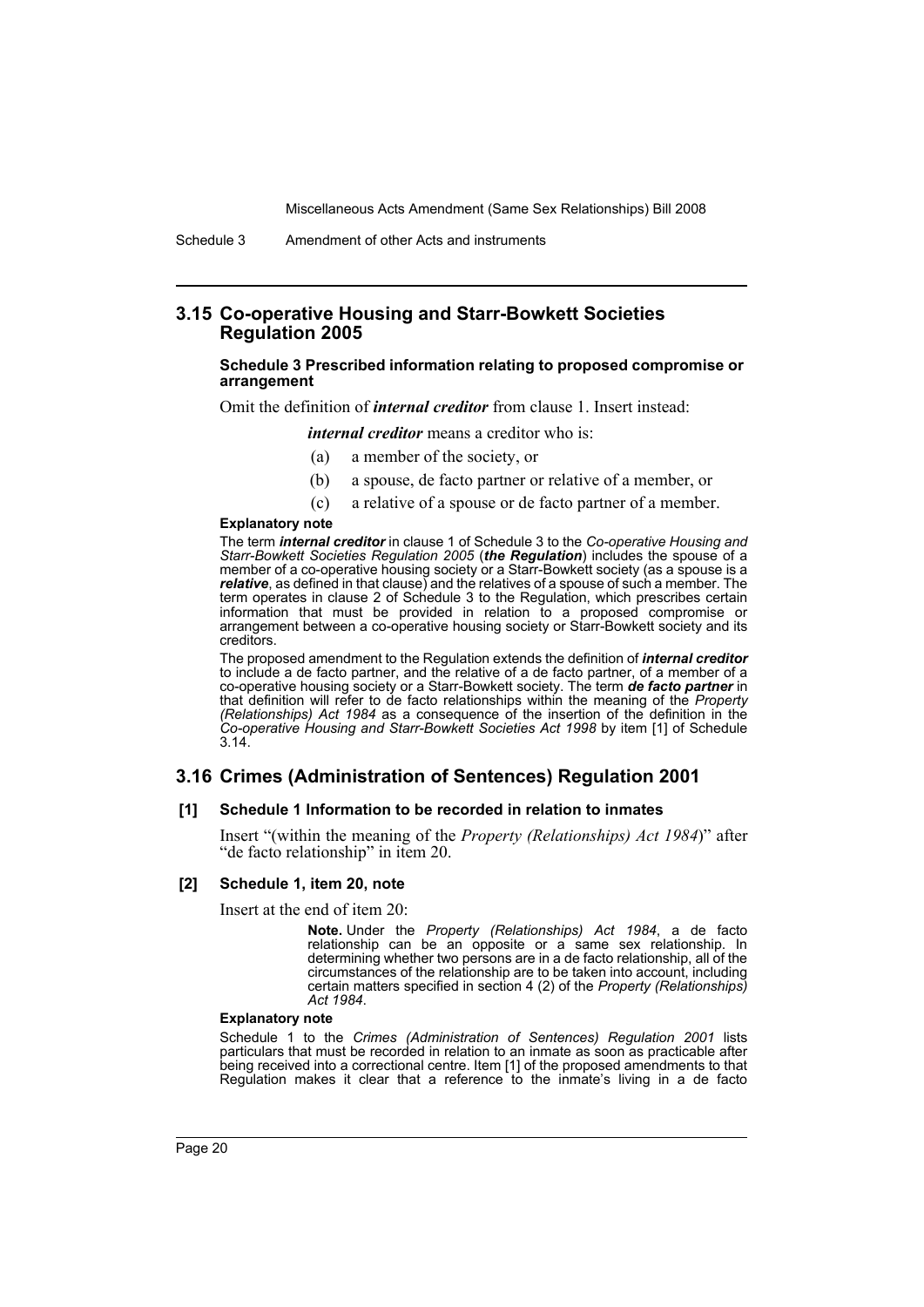Amendment of other Acts and instruments Schedule 3

relationship is a reference to a de facto relationship within the meaning of the *Property (Relationships) Act 1984*. Item [2] of the proposed amendments inserts a related note.

# **3.17 Criminal Procedure Regulation 2005**

#### **Schedule 1 Forms**

Omit "husband or wife" from Form 4.

Insert instead "spouse of the accused person".

#### **Explanatory note**

The proposed amendment to the *Criminal Procedure Regulation 2005* replaces the expression "husband or wife" with "spouse of the accused person" in a form used by courts when recording the reasons for excusing a spouse of an accused person, under section 279 of the *Criminal Procedure Act 1986*, from giving evidence in certain proceedings. Under that section, a reference to the spouse of an accused person includes a reference to a person with whom the accused person has a de facto relationship within the meaning of the *Property (Relationships) Act 1984*. The new reference in the form to a spouse of an accused person will have that same meaning.

# **3.18 Day Procedure Centres Regulation 1996**

# **Clause 16 Definition of pecuniary interest**

Insert in alphabetical order in clause 16 (1):

*de facto partner* of a practitioner means the other party to a de facto relationship (within the meaning of the *Property (Relationships) Act 1984*) with the practitioner.

#### **Explanatory note**

For the purposes of requirements, set out in section 46 of the *Private Hospitals and Day Procedure Centres Act 1988* and Part 3 of the *Day Procedure Centres Regulation 1996* (*the Regulation*), relating to the disclosure of pecuniary interests, a medical practitioner or a dentist (*a practitioner*) has a pecuniary interest in a day procedure centre if a relative of the practitioner has a pecuniary interest in the centre (see clause 16 (3) of the Regulation). The proposed amendment to the Regulation makes it clear that the term de facto partner of a practitioner appearing in the definition of *relative of a practitioner* in clause 16 (1) applies in relation to de facto relationships within the meaning of the *Property (Relationships) Act 1984*.

# **3.19 Drug and Alcohol Treatment Act 2007 No 7**

# **[1] Section 5 Definitions**

Insert after paragraph (c) (i) of the definition of *primary carer* in section 5 (1):

(ia) the other party to any de facto relationship (within the meaning of the *Property (Relationships) Act 1984*) with the dependent person if the relationship between that party and the dependent person is close and continuing, or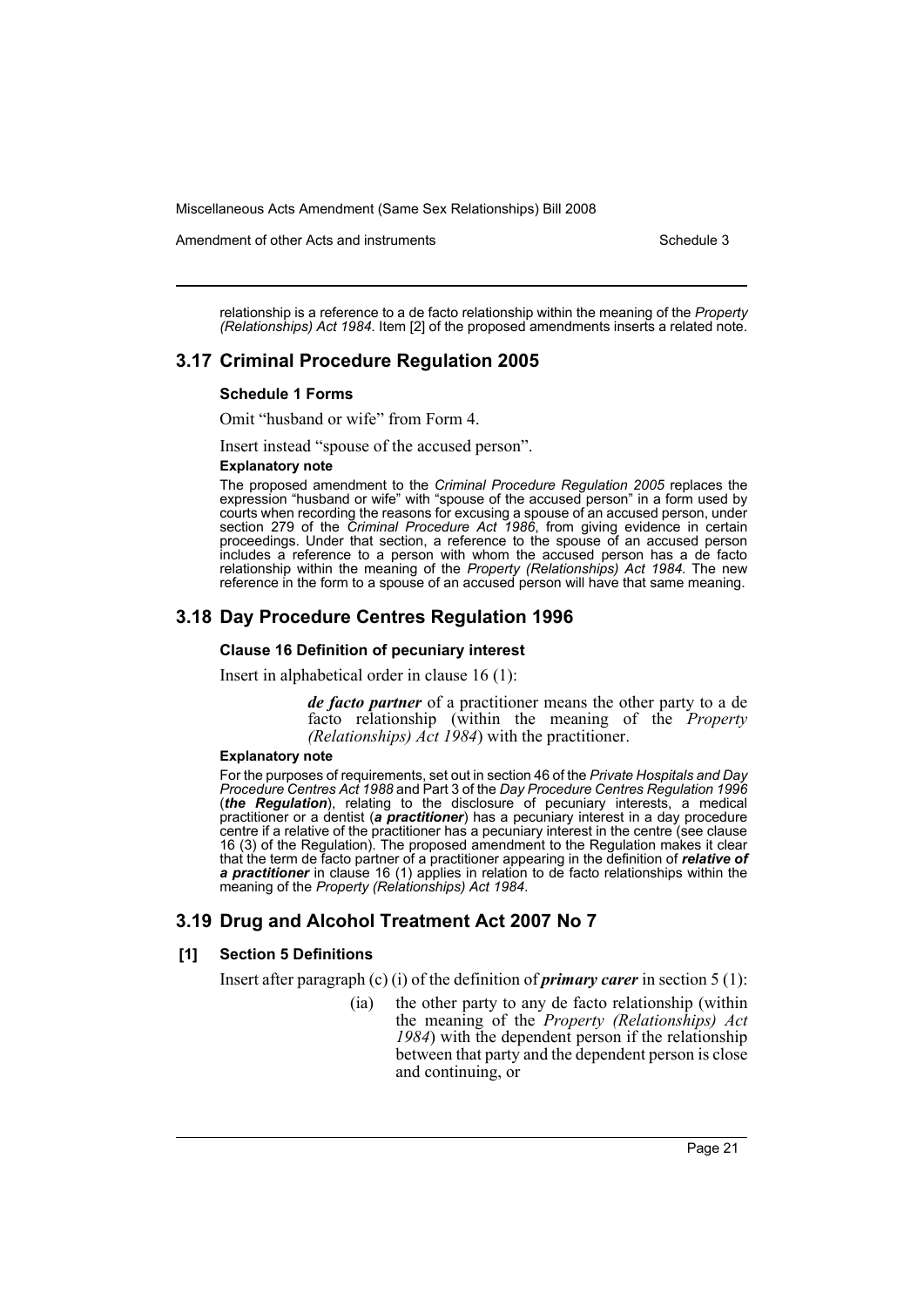Schedule 3 Amendment of other Acts and instruments

#### **[2] Schedule 2 Dependency certificate**

Insert after paragraph (c) (i) of the definition of *primary carer* in note 3:

(ia) the other party to any de facto relationship (within the meaning of the *Property (Relationships) Act 1984*) with the dependent person if the relationship between that party and the dependent person is close and continuing, or

#### **Explanatory note**

Currently, the definition of *primary carer* of a dependent person in the *Drug and Alcohol Treatment Act 2007* includes the person's spouse if the relationship between the spouse and the person is close and continuing. Item [1] of the proposed amendments to that Act extends this definition to include the other party to a de facto relationship (within the meaning of the *Property (Relationships) Act 1984*) with the person. The effect of the amendment is that a de facto partner who has a close and continuing relationship with a dependent person will have the same rights to receive from the person's treating medical practitioner notice, advice and information relating to the person as a spouse who has such a relationship.

Item [2] of the proposed amendments makes a consequential amendment.

# **3.20 Farm Produce Act 1983 No 30**

#### **Section 27 Restriction on persons to whom agents may sell consignments**

Insert after section 27 (5):

In this section, a reference to a member of the seller's family includes a reference to a person with whom the seller is in a de facto relationship within the meaning of the *Property (Relationships) Act 1984*.

#### **Explanatory note**

Section 27 of the *Farm Produce Act 1983* restricts the sale of farm produce by a farm produce seller to the seller's family. The proposed amendment to that section makes it clear that the restriction applies also to the sale of farm produce to a person with whom the seller is in a de facto relationship within the meaning of the *Property (Relationships) Act 1984*.

# **3.21 Fire Brigades Regulation 2003**

#### **Clause 18 Unacceptable behaviour**

Insert "or domestic" after "marital" in clause 18 (1) (h).

#### **Explanatory note**

The proposed amendment to the *Fire Brigades Regulation 2003* is consequential on the proposed amendments to the *Anti-Discrimination Act 1977*, set out in Schedule 1, that replace the term *marital status* with the term *marital or domestic status*.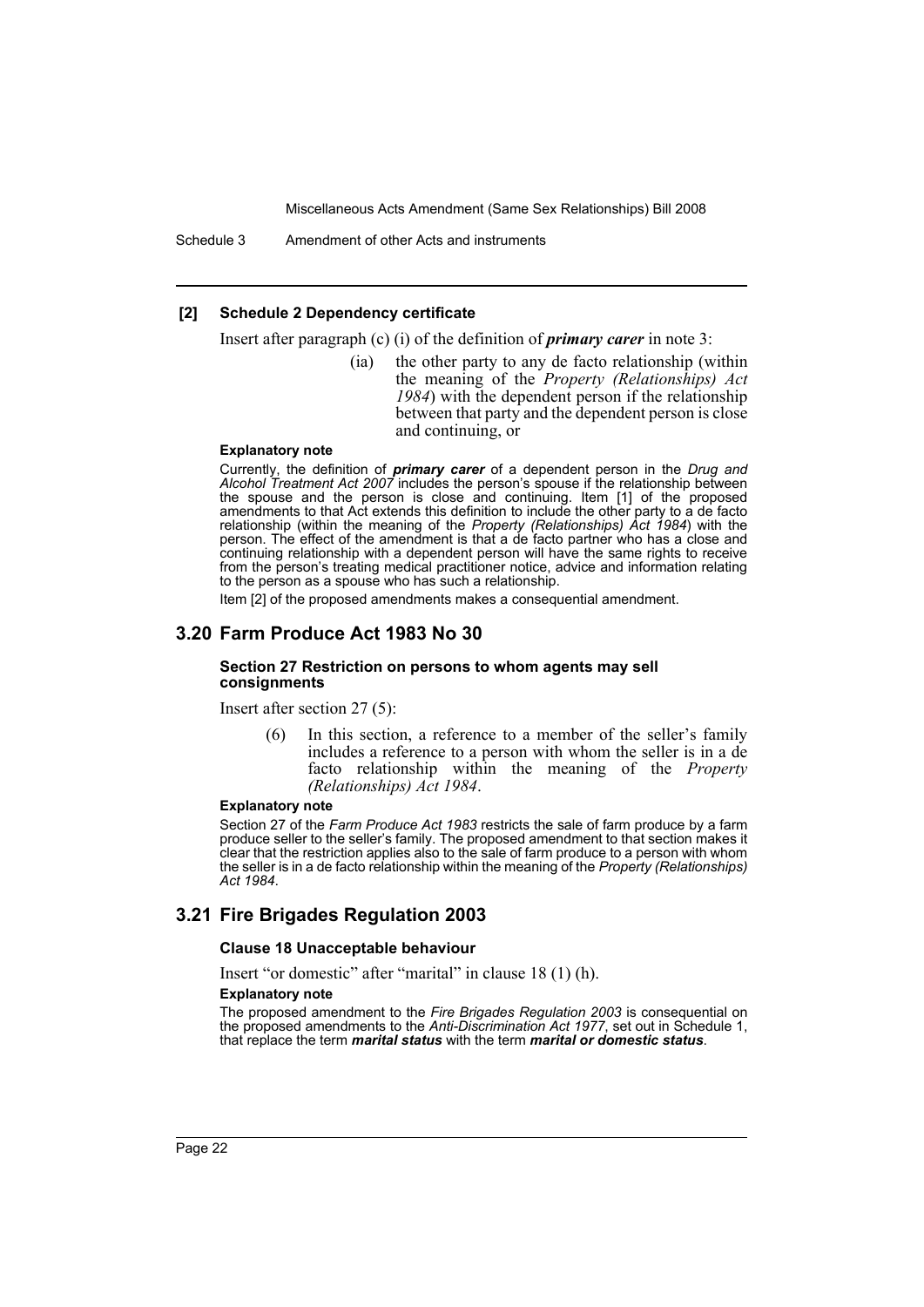Amendment of other Acts and instruments Schedule 3

# **3.22 Greyhound and Harness Racing Administration Act 2004 No 36**

#### **Section 3 Definitions**

Insert in alphabetical order in section 3 (1):

*de facto partner*, in relation to a person, means the other party to a de facto relationship (within the meaning of the *Property (Relationships) Act 1984*) with the person.

#### **Explanatory note**

The proposed amendment to the *Greyhound and Harness Racing Administration Act 2004* (*the Act*) inserts a definition of *de facto partner* into the Act that makes it clear that the term applies in relation to de facto relationships within the meaning of the *Property (Relationships) Act 1984*. The term is used in the definition of *close family member of a director* in section 13 of the Act and in clause 11 of Schedule 1 to the Act.

Section 13 enables the registration of a proprietary company as a bookmaker in relation to greyhound racing or harness racing if, among other things, each shareholder who is not a director of the company is a close family member of a director. *Close family member of a director* is defined to include, among other persons, a de facto partner of the director.

Under clause 11 of Schedule 1 to the Act, a member of the Greyhound and Harness Racing Regulatory Authority is taken to have a pecuniary interest in a matter under consideration by the Authority, for the purposes of disclosure and other requirements set out in clause 10 of that Schedule, if the member's de facto partner has a pecuniary interest in the matter.

# **3.23 Greyhound Racing Act 2002 No 38**

#### **Schedule 1 Provisions relating to GRNSW**

Insert after clause 11 (5):

(6) In this clause:

*de facto partner* of a person means the other party to a de facto relationship (within the meaning of the *Property (Relationships) Act 1984*) with the person.

#### **Explanatory note**

Under clause 11 of Schedule 1 to the *Greyhound Racing Act 2002* (*the Act*), a member of Greyhound Racing New South Wales (*GRNSW*) is taken to have a pecuniary interest in a matter under consideration by GRNSW, for the purposes of disclosure and other requirements set out in clause 10 of that Schedule, if the member's de facto partner has a pecuniary interest in the matter.

The proposed amendment inserts a definition of *de facto partner* that makes it clear that, for the purposes of clause 10 of Schedule 1 to the Act, that term applies in relation to de facto relationships within the meaning of the *Property (Relationships) Act 1984*. The effect of the proposed amendment is parallel to the effect on clauses 10 and 11 of Schedule 1 to the *Greyhound and Harness Racing Administration Act 2004* of the proposed amendment to that Act set out in Schedule 3.22. See the explanatory note appearing under that Schedule.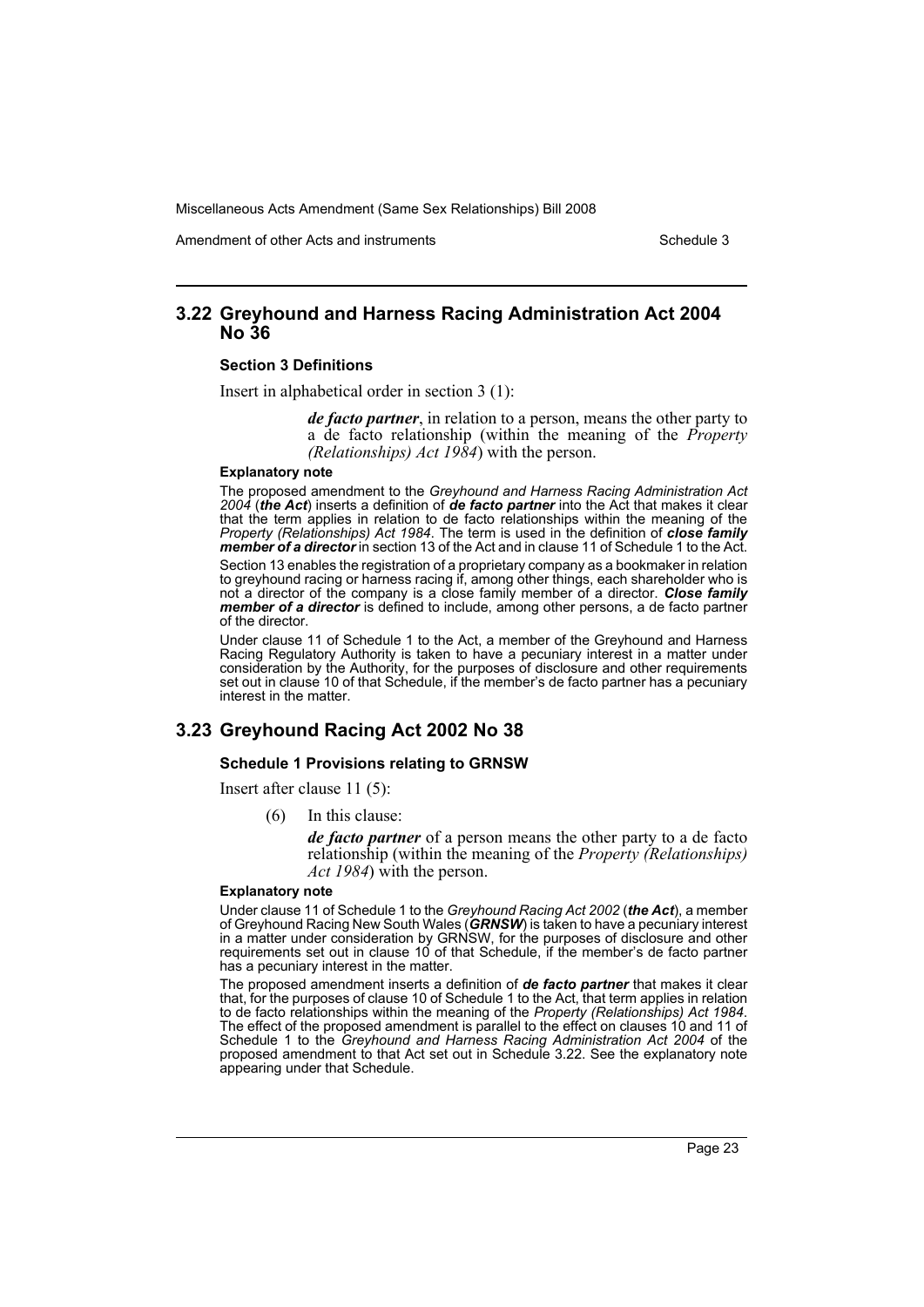Schedule 3 Amendment of other Acts and instruments

# **3.24 Growth Centres (Development Corporations) Act 1974 No 49**

#### **[1] Section 34 Disclosure of interest**

Insert "or the parties to a de facto relationship," after "together," in section 34 (4).

#### **[2] Section 34 (4) and (5)**

Insert "or de facto partner" after "spouse" wherever occurring.

#### **[3] Section 34 (12)**

Insert after section 34 (11):

(12) In this section:

*de facto partner*, in relation to a person, means the other party to a de facto relationship with the person.

*de facto relationship* has the same meaning as in the *Property (Relationships) Act 1984*.

#### **Explanatory note**

Section 34 of the *Growth Centres (Development Corporations) Act 1974* (*the Act*) requires a member of a development corporation, or a member of a committee or sub-committee of a development corporation, to disclose certain interests, including any pecuniary interests, that the member has in matters under consideration by the development corporation. For the purposes of that section, the interest of a person's spouse is taken as also being the interest of the person. The proposed amendments to the Act similarly result in the interest of one party to a de facto relationship (within the meaning of the *Property (Relationships) Act 1984*) being treated as the interest of the other party.

# **3.25 Harness Racing Act 2002 No 39**

#### **Schedule 1 Provisions relating to HRNSW**

Insert after clause 11 (5):

(6) In this clause:

*de facto partner* of a person means the other party to a de facto relationship (within the meaning of the *Property (Relationships) Act 1984*) with the person.

#### **Explanatory note**

The proposed amendment to the *Harness Racing Act 2002*, which applies in relation to pecuniary interests of a member of Harness Racing New South Wales, is parallel to the amendment made to the *Greyhound Racing Act 2002* set out in Schedule 3.23. See the explanatory note appearing under that Schedule.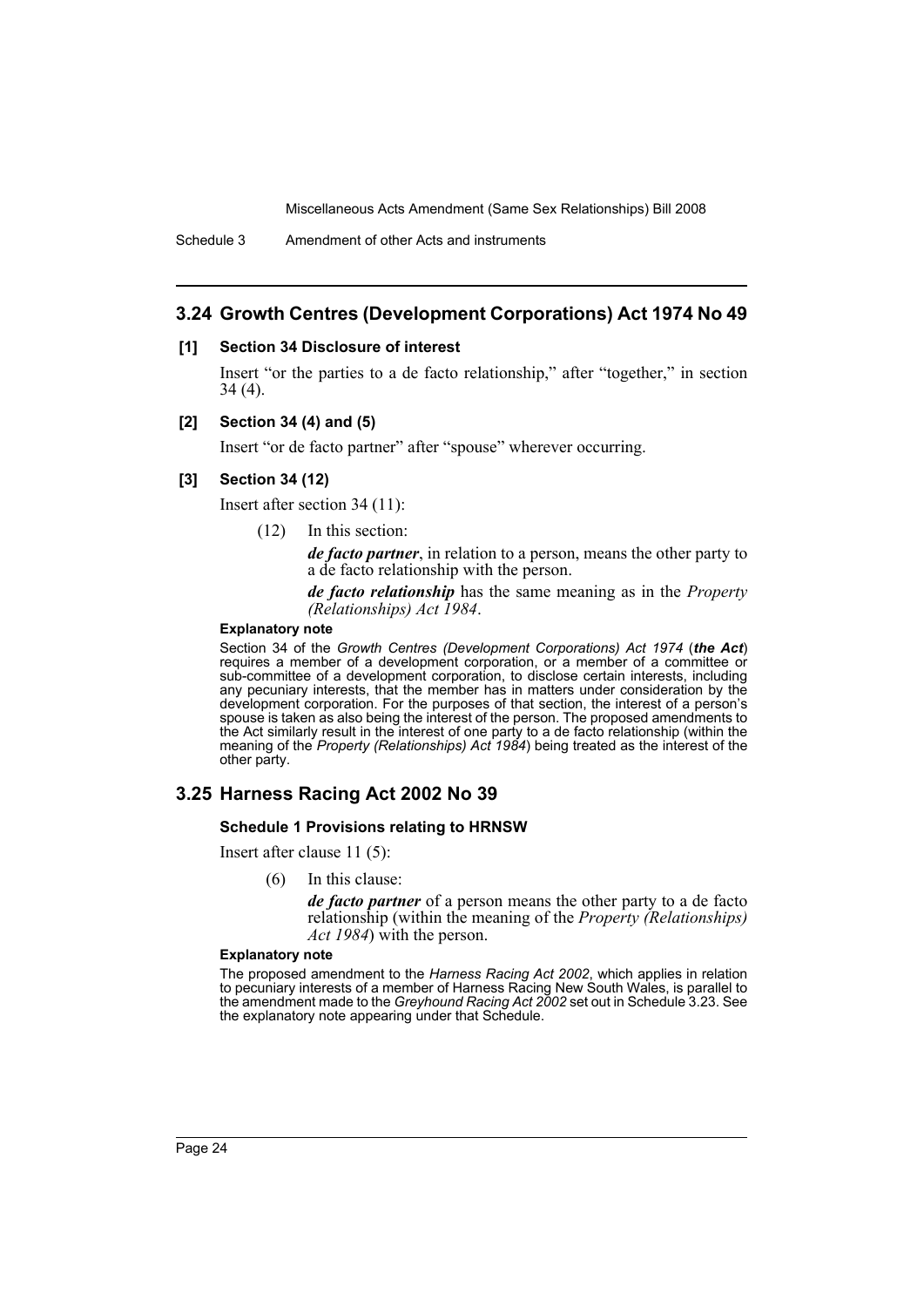Amendment of other Acts and instruments Schedule 3

# **3.26 Home Building Act 1989 No 147**

#### **[1] Section 3AA Meaning of "close associate" of applicant for, or holder of, licence**

Omit section 3AA (2) (b). Insert instead:

(b) an existing or former de facto partner, or

#### **[2] Section 3AA (4)**

Insert after section 3AA (3):

(4) For the purposes of this section:

*de facto partner*, in relation to an applicant for, or holder of, a licence, means the other party to a de facto relationship (within the meaning of the *Property (Relationships) Act 1984*) with the applicant or holder.

#### **Explanatory note**

The term *close associate* of an applicant for, or holder of, a licence or of an applicant for the renewal or restoration of a licence is defined in section 3AA of the *Home Building Act 1989* (*the Act*) to include an opposite sex de facto partner of the applicant or holder. The proposed amendments to the Act extend the term to include same sex de facto partners. The term *close associate* is used in sections 20 (6), 32B (5), 35 (1), 40 (1) and 127 of the Act.

Sections 20 (6), 32B (5) and 40 (1) of the Act enable the Director-General to reject an application for a licence, or an application to renew or restore a licence, on the ground that the Director-General considers that a close associate of the applicant who would not be a fit and proper person to hold a licence or other authority exercises a significant influence over the applicant or the operation and management of the applicant's business. Sections 20 (6) and 32B (5) also enable the Director-General to reject an application for a licence if there are reasonable grounds to believe that the application has been made with the intention of avoiding disclosure of any relevant past misconduct of a close associate of the applicant.

Section 35 (1) of the Act enables the Director-General to require a close associate of an applicant for a contractor licence to authorise a third party to provide certain information or records or to consent to a third party giving the Director-General financial and other confidential information concerning the close associate.

Section 127 of the Act enables any person authorised by the Director-General to obtain information about the financial solvency of a close associate of an applicant for, or holder of, a licence.

# **3.27 Industrial Relations Act 1996 No 17**

### **[1] Section 5 Definition of employee**

Insert ", de facto partner" after "spouse" in section 5 (4).

#### **[2] Sections 55 (1), 58 (1) (d) and (2) and 60 (3)**

Insert "or partner" after "paternity" wherever occurring.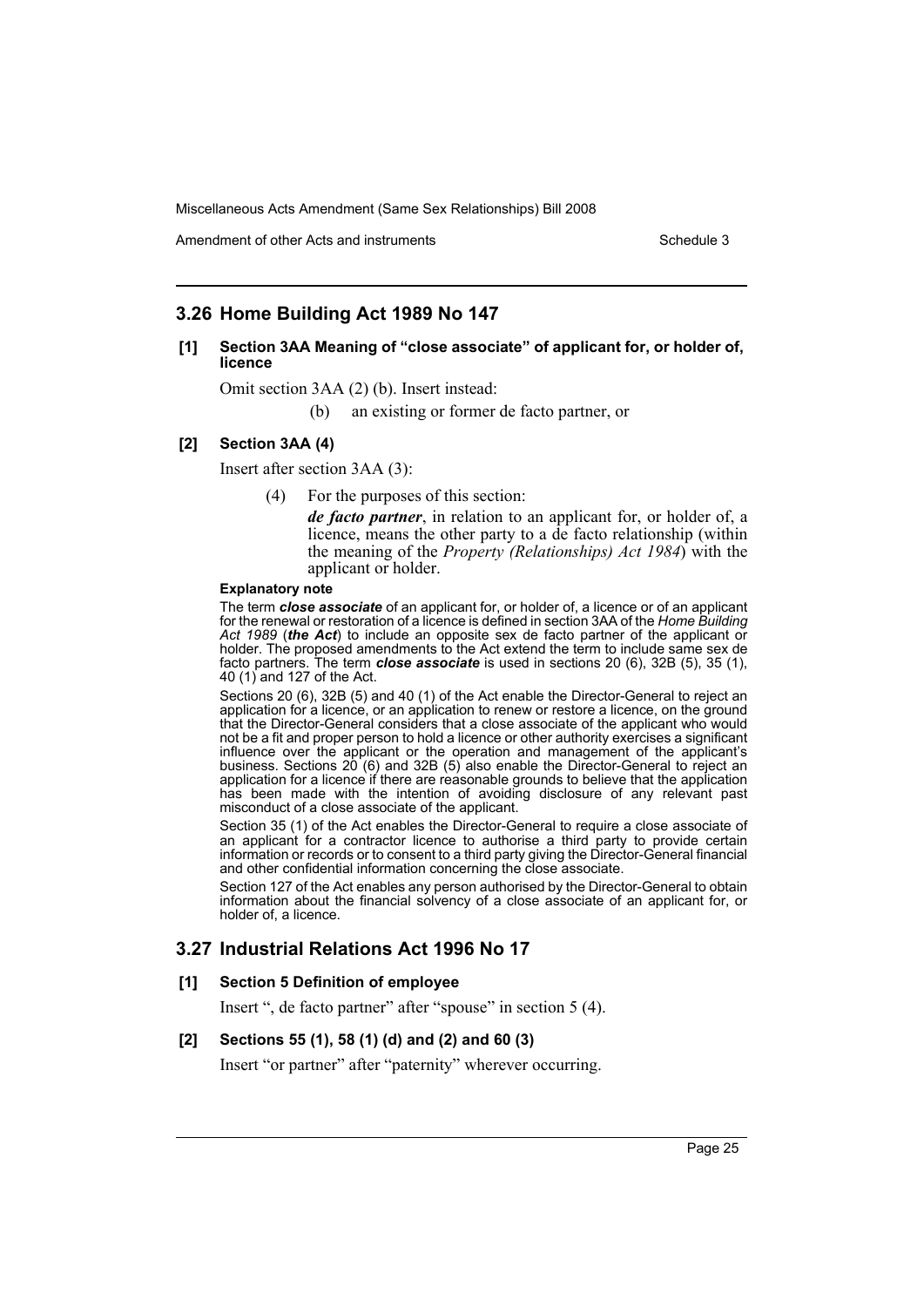Schedule 3 Amendment of other Acts and instruments

# **[3] Section 55 What is parental leave?**

Omit "or the birth of a child" from section 55 (2). Insert instead ", or the birth of a child following the pregnancy,".

# **[4] Section 55 (3)**

Omit the subsection. Insert instead:

- (3) *Paternity or partner leave* is leave taken by an employee in connection with the birth of a child of the employee or a child of the employee's spouse (being a child born as a result of the pregnancy of that spouse). Paternity or partner leave consists of:
	- (a) an unbroken period of up to one week at the time of the birth of the child or other termination of the pregnancy (*short paternity or partner leave*), and
	- (b) a further unbroken period in order to be the primary care-giver of the child (*extended paternity or partner leave*).

# **[5] Section 55 (5)**

Omit "de facto spouse". Insert instead "de facto partner".

- **[6] Section 58 Notices and documents required to be given to employer** Insert "**or partner**" after "**Paternity**" in the heading to section 58 (2).
- 
- **[7] Section 58 (2) (b) and (d) (ii)**

Omit "he" wherever occurring. Insert instead "the employee".

# **[8] Section 58 (2) (c) and (d) (i)**

Omit "his" wherever occurring. Insert instead "the employee's".

# **[9] Schedule 4 Savings, transitional and other provisions**

Insert at the end of clause 2 (1):

*Miscellaneous Acts Amendment (Same Sex Relationships) Act 2008*, but only in relation to the amendments made to this Act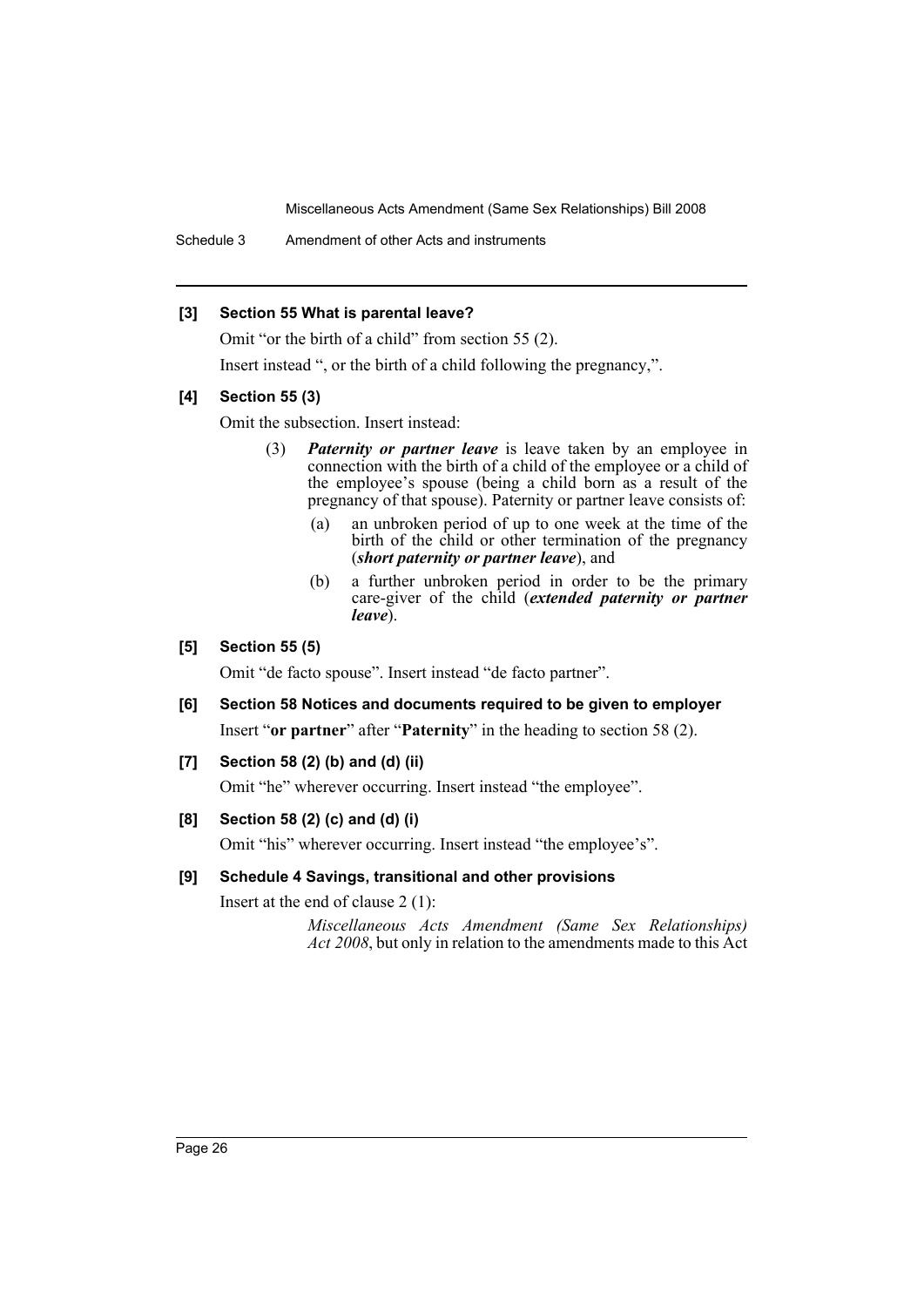Amendment of other Acts and instruments Schedule 3

# **[10] Schedule 4, Part 9, clause 48**

Insert after clause 47:

#### **48 Provisions consequent on enactment of Miscellaneous Acts Amendment (Same Sex Relationships) Act 2008**

- (1) The amendments made to Part 4 of Chapter 2 of this Act by the *Miscellaneous Acts Amendment (Same Sex Relationships) Act 2008* extend to the taking of extended paternity or partner leave by a female employee where the birth of a child of the employee or of the employee's female de facto partner has taken place before the commencement of the amendments.
- (2) The following provisions apply in place of section 58 (2) in relation to that extended paternity or partner leave:
	- (a) the employee must, at least 4 weeks before proceeding on leave, give written notice of the dates on which she proposes to start and end the period of leave,
	- (b) the employee must, before the start of leave, provide a certificate from a medical practitioner stating that the child was born and the date of birth,
	- (c) the employee must, before the start of leave, provide a statutory declaration by the employee stating:
		- (i) if applicable, the period of any maternity leave sought or taken by her de facto partner, and
		- (ii) that the employee is seeking the period of leave to become the primary care-giver of the child.
- (3) Any entitlement of a female employee to take paternity or partner leave under this clause ceases on the expiration of 1 year following the birth of the child concerned.
- (4) In this clause:
	- (a) a reference to a child of a female employee is a reference to a child of whom the employee is presumed to be a parent because of the application of section 14  $(1A)$  (a) of the *Status of Children Act 1996*, and
	- (b) a reference to a child of the employee's de facto partner is a reference to a child who is born following the pregnancy of the employee's de facto partner.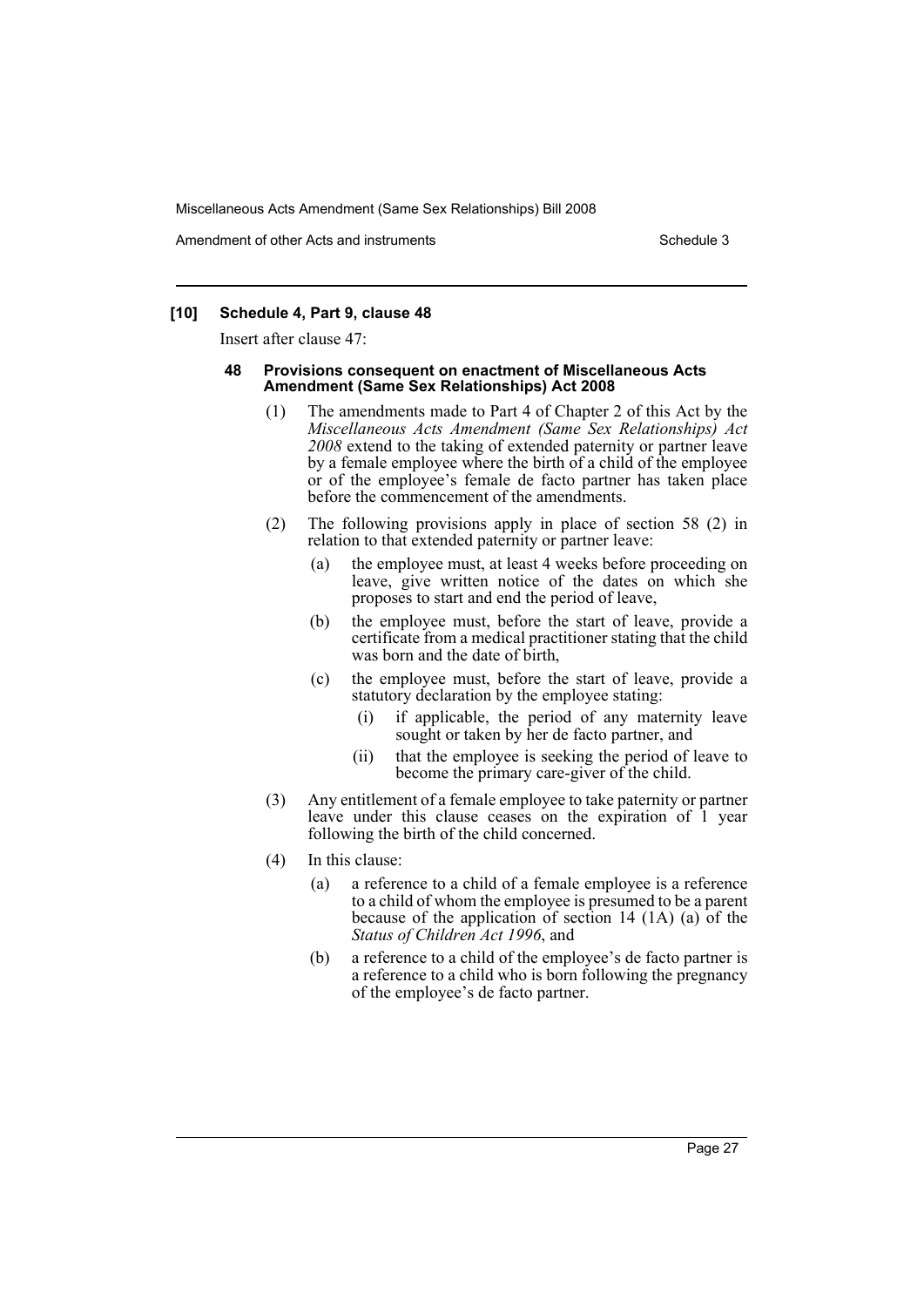Schedule 3 Amendment of other Acts and instruments

#### **[11] Dictionary**

Insert in alphabetical order:

*de facto partner*, in relation to a person, means the other party to a de facto relationship (within the meaning of the *Property (Relationships) Act 1984*) with the person.

#### **Explanatory note**

Section 5 (4) of the *Industrial Relations Act 1996* (*the Act*) provides that a person who is employed by his or her spouse or parent is not an employee for the purposes of the Act. ltem [1] of the proposed amendments to the Act extends this exclusion to a person who is engaged or employed by his or her de facto partner.

Item [4] of the proposed amendments recasts section 55 (3) to replace the term *paternity leave* with the term *paternity or partner leave* and extend this form of leave to certain female employees in connection with the birth of a child. Currently, paternity leave is available to a male employee in connection with the birth of his child or a child of his spouse or de facto partner. To ensure the similar treatment of female employees, partner leave will be available to a female employee in connection with the birth of her child or a child of her de facto partner following the pregnancy of her de facto partner. The child of the female employee referred to in this context is a child born as a result of the pregnancy of another woman following a fertilisation procedure to which the employee consented, as a de facto partner, and of whom the employee is presumed to be a parent under the proposed amendments to the *Status of Children Act 1996* set out in Schedule 2. Items [2], [3], [6], [7] and [8] of the proposed amendments make consequential amendments.

Section 55 (5) of the Act defines the term *spouse*, wherever appearing in the provisions of the Act relating to parental leave (Part 4 of Chapter 2), to include a de facto spouse. Item [5] of the proposed amendments replaces "de facto spouse" in that definition with "de facto partner".

Item [11] of the proposed amendments inserts a definition of *de facto partner* into the Act that makes it clear that the term applies to de facto relationships within the meaning of the *Property (Relationships) Act 1984*.

Item [9] of the proposed amendments enables savings and transitional regulations to be made as a consequence of the proposed Act (but only to the extent that it amends the Act).

Item [10] of the proposed amendments provides for the proposed entitlement for certain female employees to take partner leave to extend to the taking of partner leave by such employees where the birth concerned has taken place before the commencement of the amendments. The entitlement is to cease at the expiration of 1 year following the birth of the child. This is consistent with section 54 of the Act, which (among other things) provides that parental leave is not to extend beyond 1 year after the birth of the child concerned.

# **3.28 Irrigation Areas (Reduction of Rents) Act 1974 No 83**

# **[1] Section 3 Interpretation**

Insert in alphabetical order in section 3 (1):

*domestic partner* of an eligible pensioner means:

(a) the spouse of the eligible pensioner, or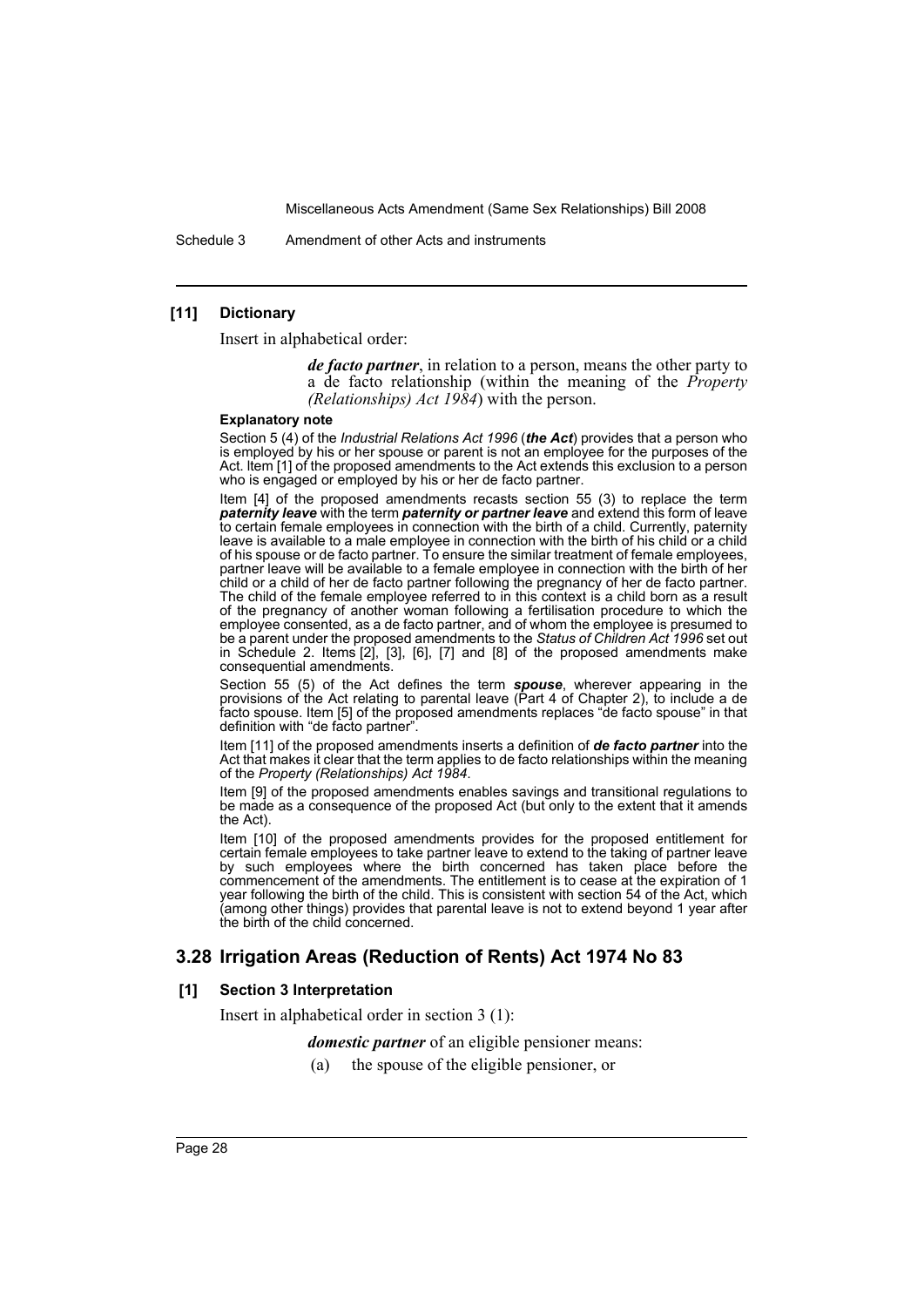Amendment of other Acts and instruments Schedule 3

(b) a person with whom the eligible pensioner is in a de facto relationship within the meaning of the *Property (Relationships) Act 1984*.

# **[2] Section 3 (2) (a) and (c)**

Omit "spouse" wherever occurring. Insert instead "domestic partner".

# **Explanatory note**

The proposed amendments to the *Irrigation Areas (Reduction of Rents) Act 1974* (*the Act*) extend the class of persons who may be a *jointly eligible occupier*, for the purposes of the Act, to a person with whom an eligible pensioner is in a de facto relationship within the meaning of the *Property (Relationships) Act 1984*. Currently, the term covers only eligible pensioners and their spouses.

Under the Act, rent for a certain kind of lease in respect of land within a special land district (within the meaning of the *Crown Lands Act 1989*), or a lease under the *Wentworth Irrigation Act 1890*, may be reduced if the lease is held by an eligible pensioner who occupies a dwelling on the land concerned as his or her principal place of abode. In the case of a lease held jointly with other persons, the discount is applied to the rent in direct proportion to the total share of interests in the lease that is held by an eligible pensioner with any jointly eligible occupier.

The effect of extending the term *jointly eligible occupier* to a de facto partner of an eligible pensioner is that the share of any interests of such a de facto partner in a lease will be taken into account when determining the amount by which rent may be reduced under the Act in the same way as the share of any interests held by a spouse is currently taken into account.

# **3.29 Liquor Act 1982 No 147**

# **[1] Section 4 Definitions**

Insert in alphabetical order in section 4 (1):

*de facto partner* of a person means the other party to a de facto relationship (within the meaning of the *Property (Relationships) Act 1984*) with the person.

#### **[2] Section 4 (1), definition of "spouse"**

Omit the definition.

#### **[3] Section 63 Endorsement of licence after death or disability of licensee**

Insert "or de facto partner" after "spouse" in section 63 (2) (a).

# **[4] Section 69 Disciplinary powers of court**

Insert "or de facto partner" after "spouse" in section 69 (2) where firstly occurring.

# **[5] Section 69 (2)**

Insert ", de facto partner" after "spouse" where secondly occurring.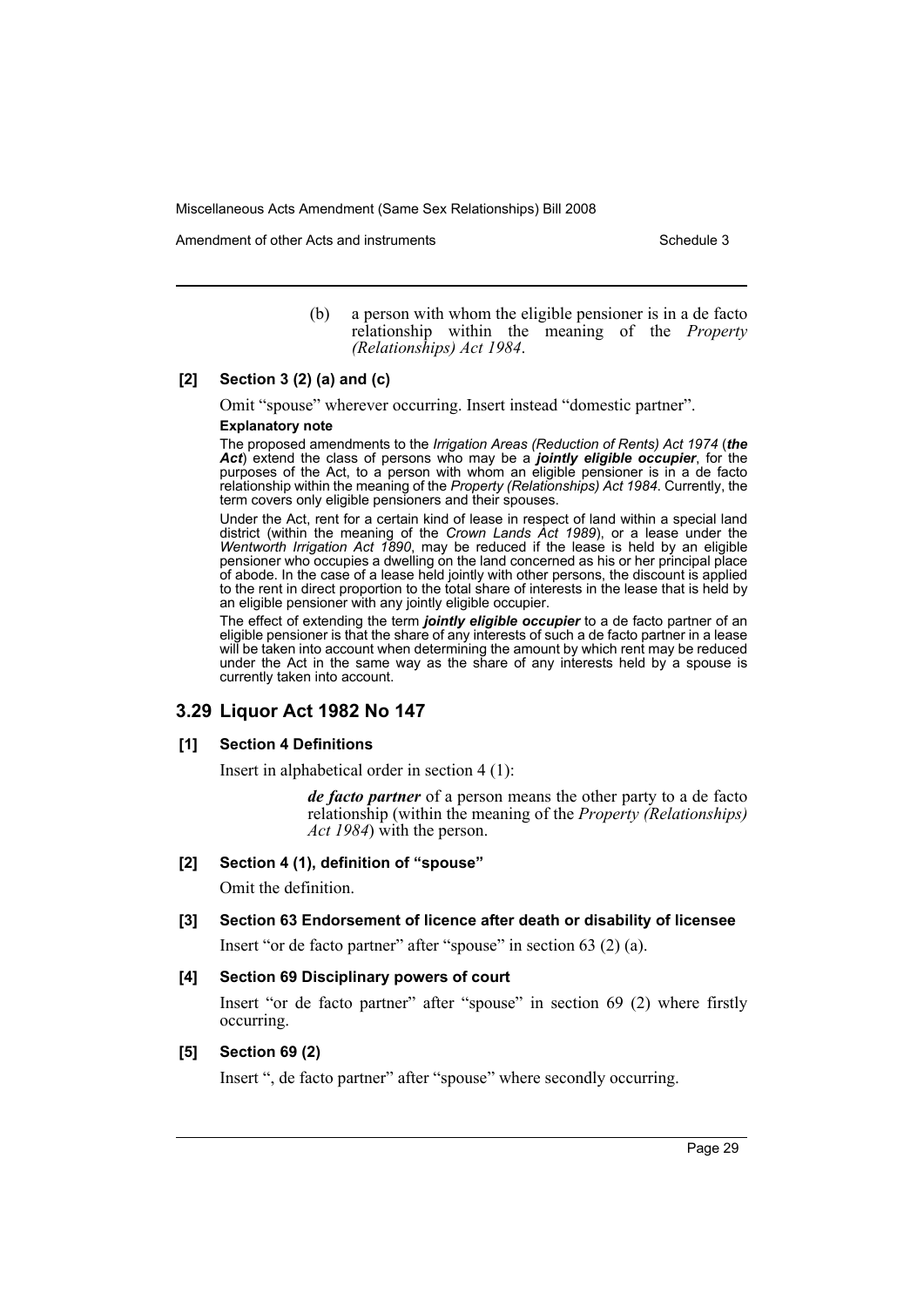Schedule 3 Amendment of other Acts and instruments

#### **Explanatory note**

Item [2] of the proposed amendments omits the definition of *spouse*, in relation to a licensee under the *Liquor Act 1982* (*the Act*), that extends the term to "a person who, although not legally married to the licensee, ordinarily lives with the licensee as the spouse of the licensee on a permanent and domestic basis". In place of that term, the term *de facto partner* is defined by reference to the *Property (Relationships) Act 1984* (item [1] of the proposed amendments) and inserted in those provisions of the Act where the term *spouse* is currently used (items [3]–[5] of the proposed amendments).

The effect of item [3], when read with item [1], of the proposed amendments is that where a licensee under the Act dies, the business of the licensee may be carried on for up to 1 month by the de facto partner of the licensee.

The effect of items [4] and [5], when read with item [1] of the proposed amendments, is that where a licensee is disqualified, under section 69 (1) of the Act, from holding a licence, the licence may be transferred to the de facto partner of the licensee.

# **3.30 Local Government Act 1993 No 30**

### **[1] Dictionary**

Omit the definition of *de facto partner*. Insert instead:

*de facto partner*, in relation to a person, means the other party to a de facto relationship (within the meaning of the *Property (Relationships) Act 1984*) with the person.

#### **[2] Dictionary, definition of "jointly eligible occupier"**

Insert "or de facto partner" after "spouse" wherever occurring in paragraphs (a) and (c).

#### **[3] Dictionary, definition of "relative"**

Insert "or de facto partner" after "spouse" in paragraph (a).

#### **Explanatory note**

Currently, the definition of *de facto partner* in the *Local Government Act 1993* (*the Act*) is limited to opposite sex de facto relationships. Item [1] of the proposed amendments to the Act extends that definition to same sex de facto relationships by referring to a de facto relationship within the meaning of the *Property (Relationships) Act 1984*.

Currently, the term *relative*, in relation to a person, is defined in the Act to include certain relatives of a person or the person's spouse. The kinds of relatives concerned are listed in paragraph (a) of the definition. Item [3] of the proposed amendments extends the term *relative*, in relation to a person, to include such relatives of the person's de facto partner.

The terms *de facto partner* and *relative* are both used in provisions of Chapter 14 of the Act relating to the disclosure of pecuniary interests (see sections 443, 449 and 454 of the Act). The term *relative*, which is defined to include the spouse or de facto partner of the person, is also used in section 448 in relation to interests that do not need to be disclosed for the purposes of Chapter 14.

The terms *de facto partner* and *relative* are also both used in section 664 (2) and (3) of the Act. Section 664 (2) makes it an offence for a person acting in the administration or execution of the Act to use information, acquired by the person in the administration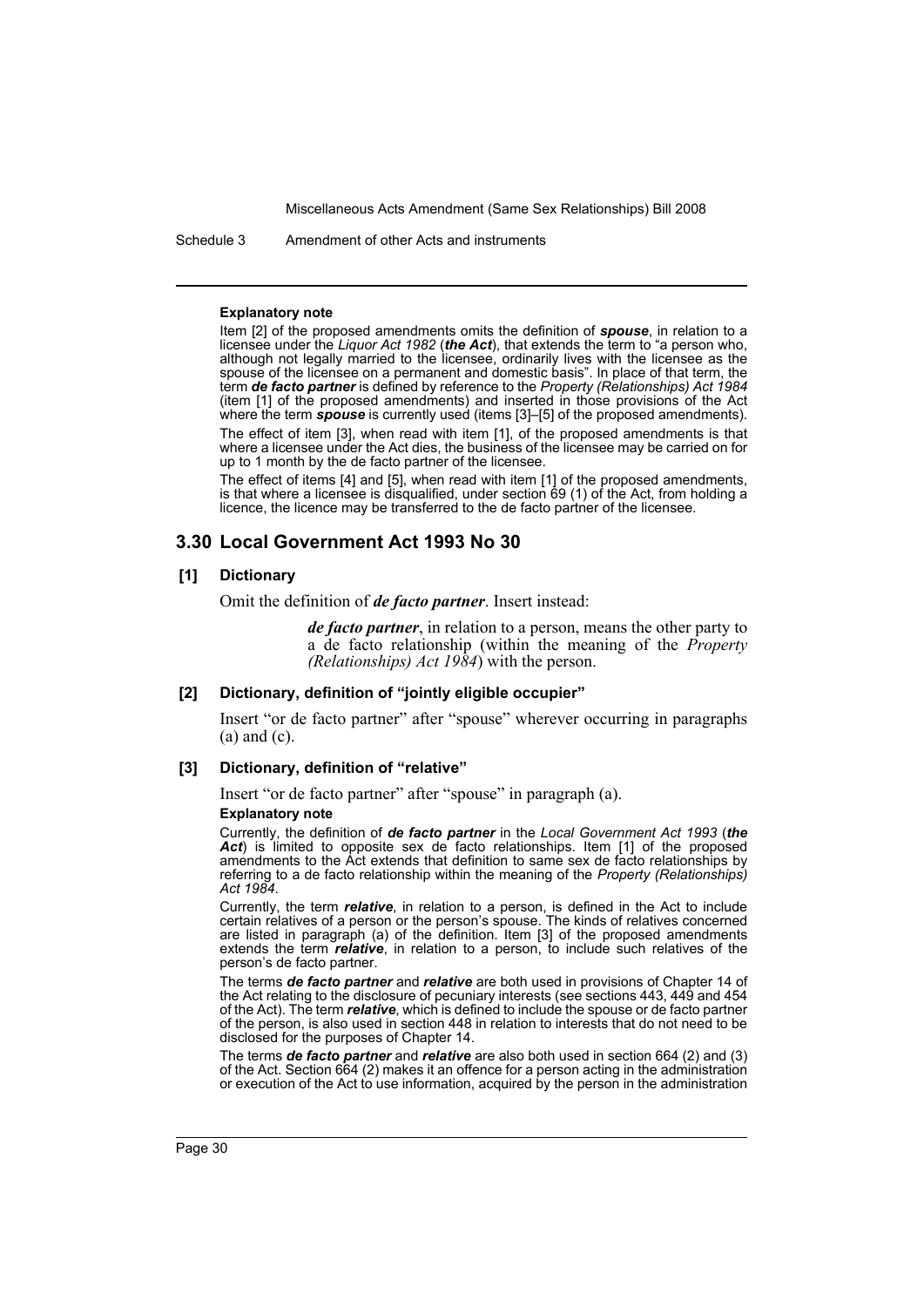Amendment of other Acts and instruments Schedule 3

or execution of the Act and not generally known, for the purpose of gaining a financial advantage for the person or the person's spouse, de facto partner or relative. Section 664 (3) makes it an offence for a person acting in the administration or execution of the Act, for the purpose of gaining an advantage for the person, the person's spouse or de facto partner or a relative of the person, to influence the determination of an application for an approval, or the giving of an order, under the Act.

The term *relative* is used in section 716 (3) of the Act, which enables land to be sold for unpaid rates and charges to a council, a councillor, a relative of a councillor, a member of staff of the council or any relative of a member of staff of the council by public auction only.

Item [2] of the proposed amendments extends the definition of *jointly eligible occupier* to include the de facto partner of an *eligible pensioner*, within the meaning of the Act, for the purposes of determining the amount by which a rate or charge on land may be reduced under section 575 of the Act. Currently, the term *jointly eligible occupier* covers only eligible pensioners and their spouses. The effect of the amendment, in relation to the reduction of a rate or charge on land held jointly by an eligible pensioner and his or her de facto partner is similar to the effect of the amendments to the *Irrigation Areas (Reduction of Rents) Act 1974* set out in Schedule 3.28. See the explanatory note appearing under that Schedule.

# **3.31 Local Government (General) Regulation 2005**

# **Clause 217 Additional information for inclusion in annual report**

Insert "(whether of the same or the opposite sex)" after "partner" in clause 217 (1) (a1) (vii).

### **Explanatory note**

The proposed amendment to the *Local Government (General) Regulation 2005* amends a provision that requires an annual report of a council to include details on the total cost of the expenses of any spouse, partner or other person who accompanied a councillor in the performance of his or her civic functions. The proposed amendment makes it clear that the reference to a partner of a councillor in the provision is a reference to any partner of the councillor, whether of the same or the opposite sex.

# **3.32 Lotteries and Art Unions Regulation 2007**

#### **[1] Clause 96 Certain persons not to be involved in mini-numbers lottery**

Omit clause 96 (e). Insert instead:

(e) the spouse, de facto partner or other family member of a person referred to in paragraph (b)–(d), if the spouse, de facto partner or family member lives at the same address as that person.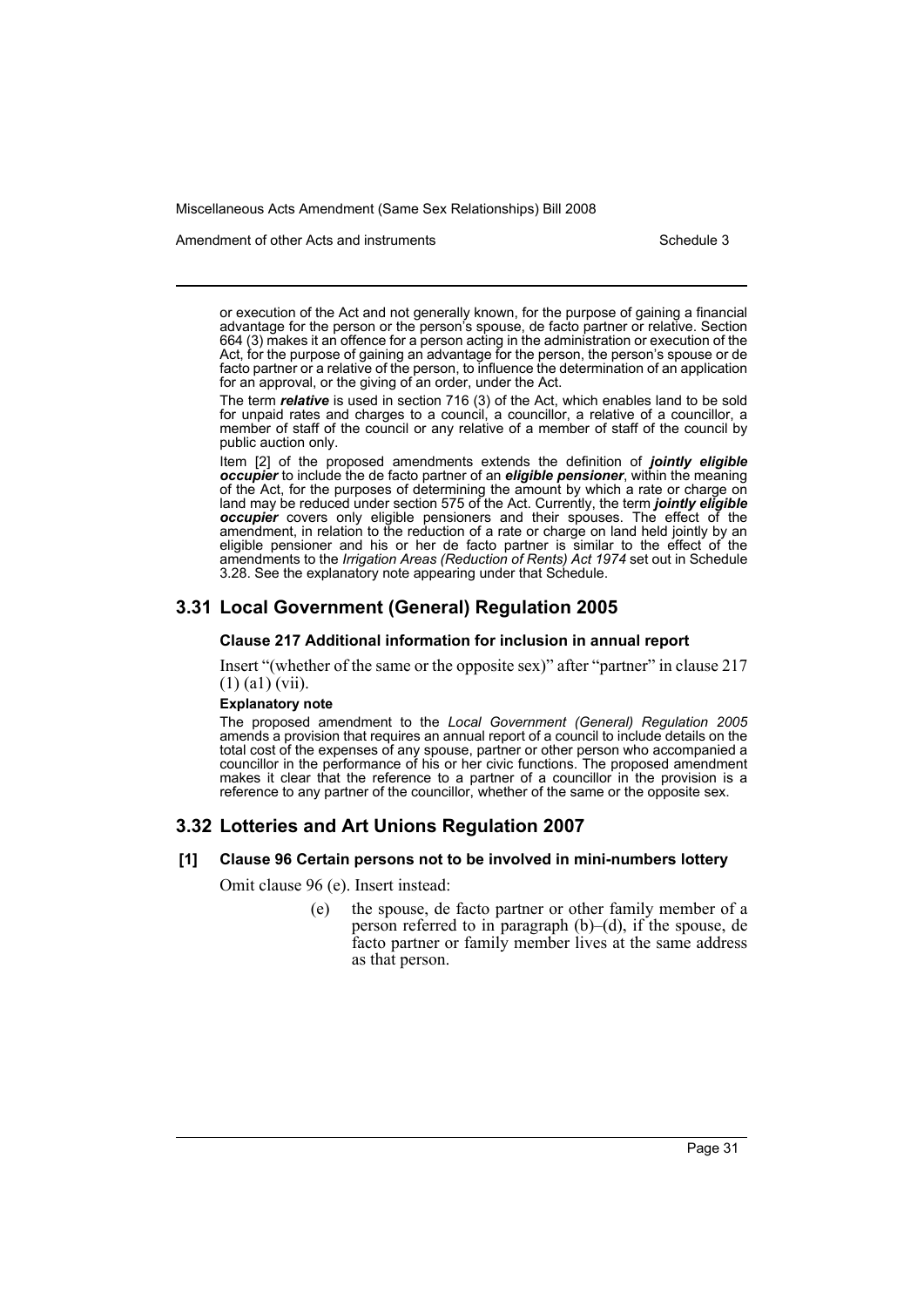Schedule 3 Amendment of other Acts and instruments

#### **[2] Clause 96 (2)**

Insert at the end of clause 96:

(2) In this clause:

*de facto partner* of a person means the other party to a de facto relationship (within the meaning of the *Property (Relationships) Act 1984*) with the person.

#### **Explanatory note**

The proposed amendments to the *Lotteries and Art Unions Regulation 2007* amend a provision that prohibits, among others, the de facto spouses of certain persons involved in the conduct of a mini-numbers lottery from playing in the lottery.

Item [1] of the proposed amendments replaces references to a de facto spouse with references to a de facto partner. Item [2] of the proposed amendments inserts a definition of *de facto partner* that refers to a party to a de facto relationship within the meaning of the *Property (Relationships) Act 1984*.

# **3.33 Macquarie University Act 1989 No 126**

#### **Schedule 2A Duties of Council members**

Insert in alphabetical order in clause 5 (10):

*de facto partner* of a member means the other party to a de facto relationship (within the meaning of the *Property (Relationships) Act 1984*) with the member.

#### **Explanatory note**

The proposed amendment to clause 5 of Schedule 2A to the *Macquarie University Act 1989* is an amendment, applying in relation to the material interests of a member of the Council of Macquarie University, that is parallel to the amendment to the *Charles Sturt University Act 1989* set out in Schedule 3.8. See the explanatory note appearing under that Schedule.

# **3.34 Pre-Trial Diversion of Offenders Act 1985 No 153**

#### **[1] Section 3 Definitions**

Insert in alphabetical order in section 3 (1):

*de facto partner*, in relation to a person, means the other party to a de facto relationship (within the meaning of the *Property (Relationships) Act 1984*) with the person.

#### **[2] Section 14 Assessment**

Omit "de facto spouse" from section 14 (2) (c).

Insert instead "de facto partner".

#### **Explanatory note**

Item [1] of the proposed amendments to the *Pre-Trial Diversion of Offenders Act 1985* (*the Act*) inserts a definition of *de facto partner* into the Act that makes it clear that the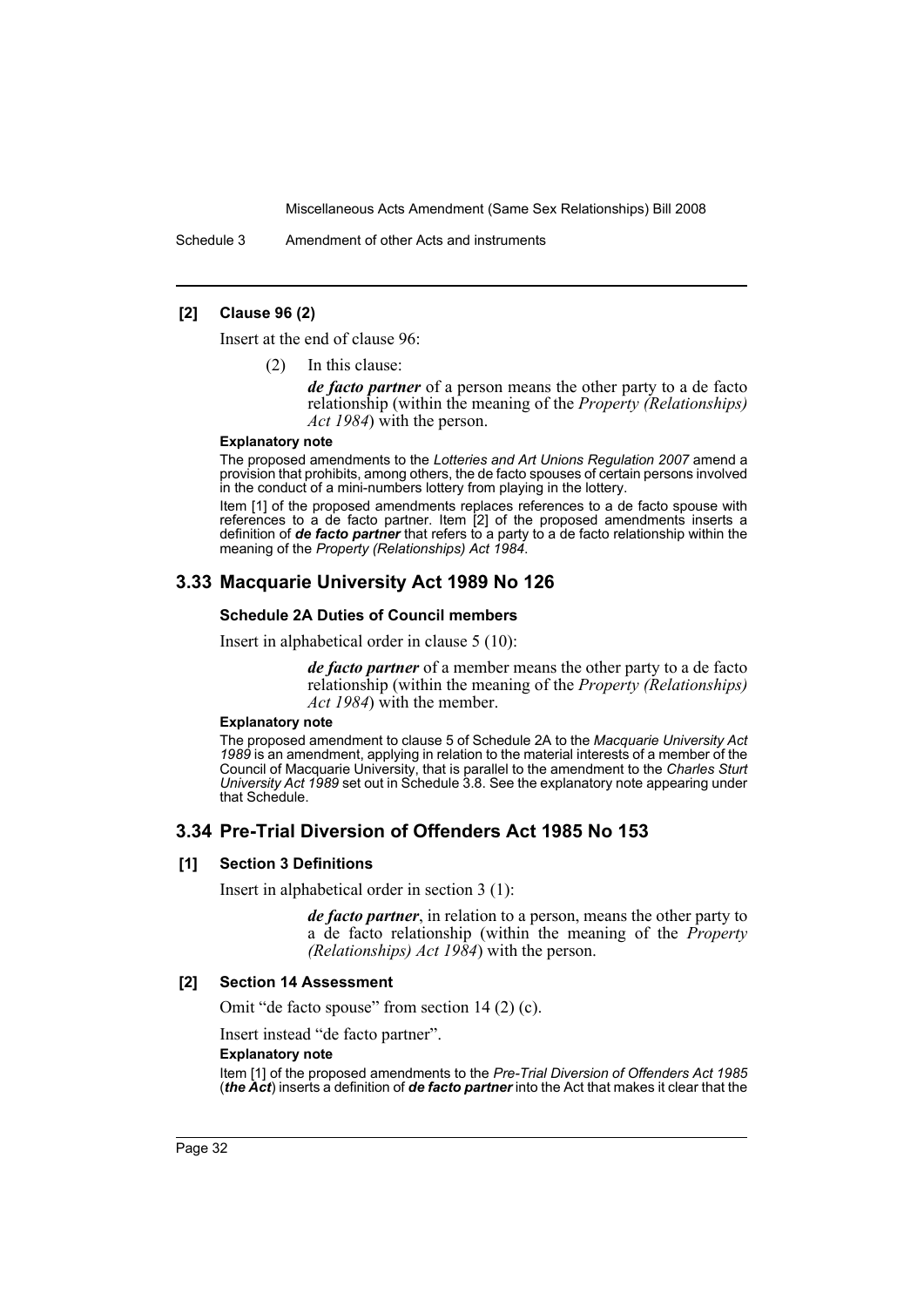Amendment of other Acts and instruments Schedule 3

term applies in relation to de facto relationships within the meaning of the *Property (Relationships) Act 1984*. The term is used in sections 2A, 3A, 14 (as amended by item [2] of the proposed amendments) and 30A of the Act.

Section 2A of the Act provides, among other things, that the purpose of the Act is to provide for the protection of children who have been victims of sexual assault by a parent or a parent's spouse or de facto partner. Section 3A of the Act provides that the Act applies to a person who is charged with a child sexual assault offence committed with or upon the person's child or the child of the person's spouse or de facto partner. Section 14 of the Act provides for the assessment of such a person's suitability for participation in the Pre-Trial Diversion of Offenders Program. Section 30A (1) of the Act describes that program as a program for the treatment of a person who commits a child sexual assault offence with or upon the person's child or the child of the person's spouse or de facto partner.

# **3.35 Privacy and Personal Information Protection Act 1998 No 133**

#### **Sections 53 (7A) (a) and 55 (4A) (a)**

Insert "(whether of the same or the opposite sex)" after "partner" wherever occurring.

#### **Explanatory note**

The proposed amendment to the *Privacy and Personal Information Protection Act 1998* (*the Act*) amends provisions of the Act relating to the payment of compensation to a person who is aggrieved by:

- (a) the contravention by a public sector agency of an information protection principle, or a privacy code of practice, that applies to the agency, or
- (b) the disclosure by a public sector agency of personal information kept in a public register.

Sections 53 and 55 of the Act enable a public sector agency and the Administrative Decisions Tribunal, respectively, to pay or order the payment of monetary compensation following a review by the agency or the Tribunal into the agency's conduct. Sections 53 (7A) and 55 (4A) provide, however, that monetary compensation may not be paid if, among other things, the applicant for the review is a convicted inmate or former convicted inmate or a spouse, partner or other listed associate of such an inmate or former inmate.

The proposed amendment makes it clear that the reference to a partner of a convicted inmate or former convicted inmate in these provisions is a reference to any partner of the inmate or former inmate, whether of the same or the opposite sex.

# **3.36 Private Hospitals Regulation 1996**

#### **Clause 16 Definition of pecuniary interest**

Insert in alphabetical order in clause 16 (1):

*de facto partner* of a practitioner means the other party to a de facto relationship (within the meaning of the *Property (Relationships) Act 1984*) with the practitioner.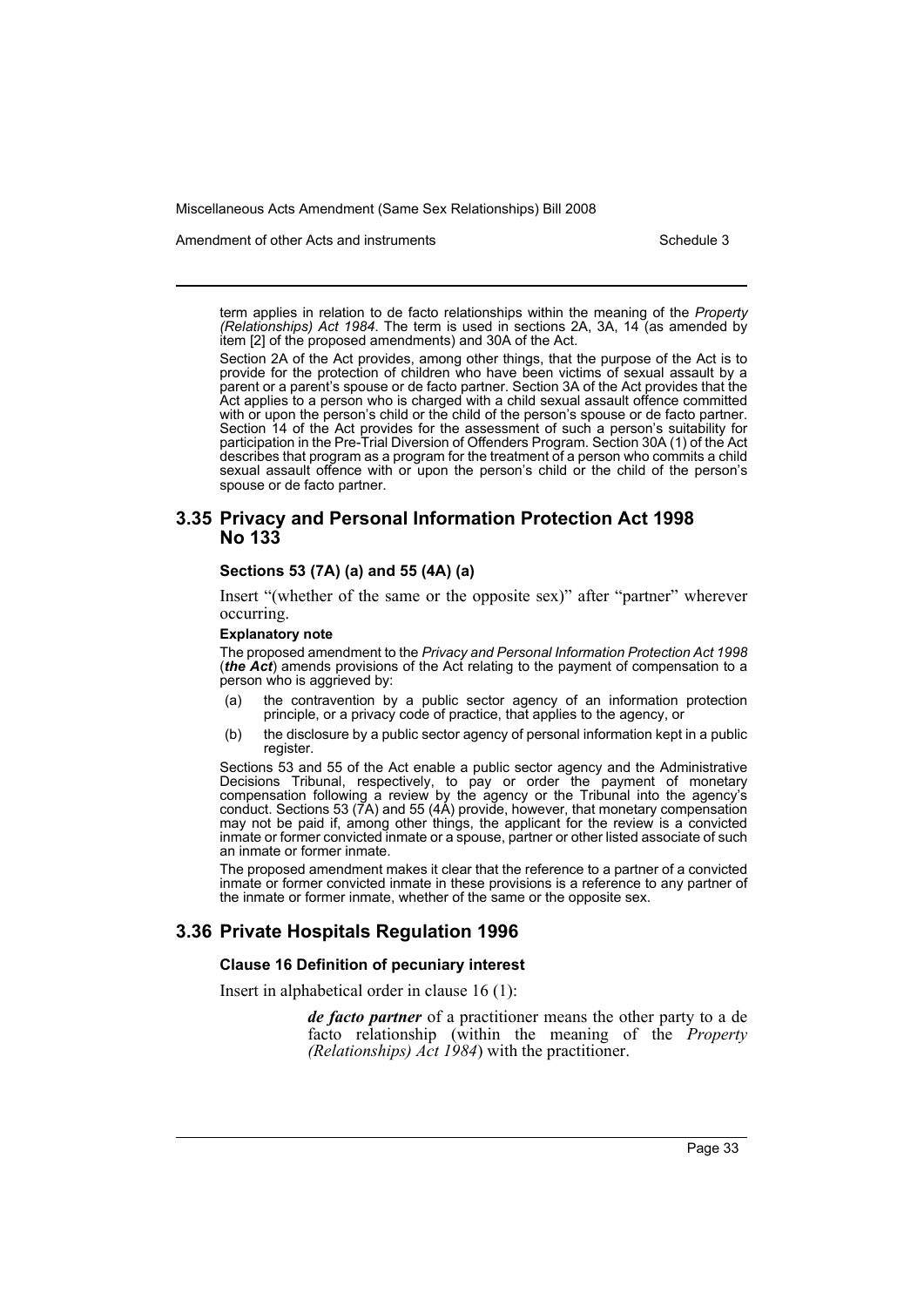Schedule 3 Amendment of other Acts and instruments

#### **Explanatory note**

The proposed amendment to the *Private Hospitals Regulation 1996* makes an amendment in relation to the pecuniary interests of medical practitioners and dentists (*practitioners*) in private hospitals that is parallel to the proposed amendment to the *Day Procedure Centres Regulation 1996* set out in Schedule 3.18. See the explanatory note appearing under that Schedule.

# **3.37 Property (Relationships) Act 1984 No 147**

#### **Section 5 Domestic relationships**

Insert after section 5 (3) (c):

(c1) where the domestic relationship is a de facto relationship between two women, a child of whom both of those women are presumed to be parents by virtue of the *Status of Children Act 1996*.

#### **Explanatory note**

The proposed amendment to the *Property (Relationships) Act 1984* (*the Act*) is consequential on the amendment made to the parentage presumptions under the *Status of Children Act 1996* that are set out in Schedule 2. Section 5 (3) (c) (ii) of the Act provides that a reference in the Act to a child of the parties to a domestic relationship includes, where the domestic relationship is a de facto relationship between a man and a woman, a reference to a child of the woman of whom the man is presumed, by virtue of the *Status of Children Act 1996*, to be the father. The proposed amendment will similarly provide that a reference in the Act to a child of the parties to a domestic relationship includes, where the domestic relationship is a de facto relationship between two women, a reference to a child of whom both women are presumed to be parents by virtue of the *Status of Children Act 1996*.

# **3.38 Property, Stock and Business Agents Act 2002 No 66**

#### **[1] Section 3 Definitions**

Insert in alphabetical order in section 3 (1):

*de facto partner*, in relation to a person, means the other party to a de facto relationship (within the meaning of the *Property (Relationships) Act 1984*) with the person.

#### **[2] Section 49 Restrictions on licensee obtaining beneficial interest in property**

Omit paragraph (b) of the definition of *close relative* in section 49 (6).

Insert instead:

(b) an existing or former de facto partner, or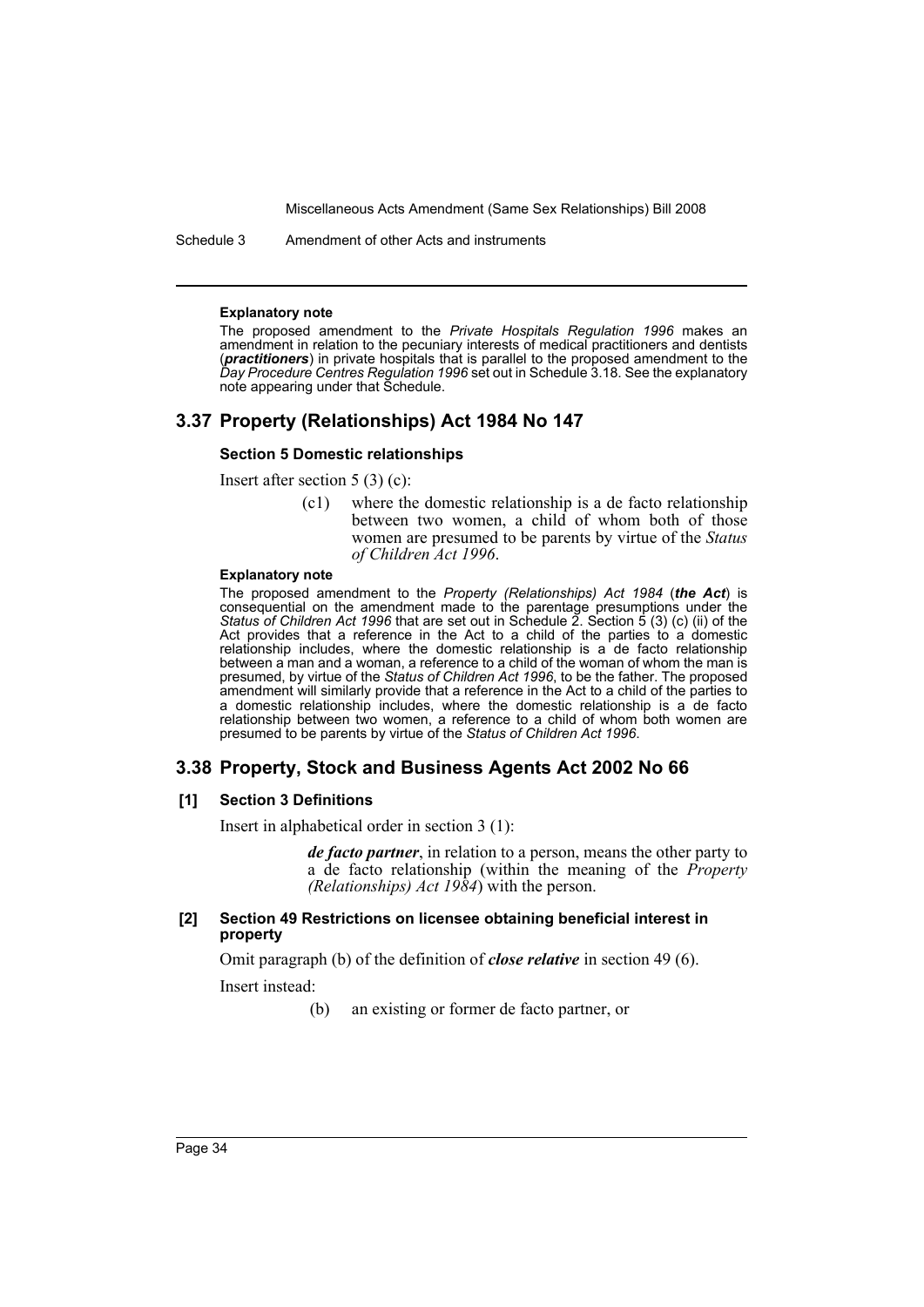Amendment of other Acts and instruments Schedule 3

### **[3] Section 124 Associates of a licensee**

Omit section 124 (2) (b). Insert instead:

(b) an existing or former de facto partner, or

#### **Explanatory note**

The proposed amendments to the *Property, Stock and Business Agents Act 2002* (*the Act*) extend provisions that currently apply in relation to opposite sex de facto partners to same sex de facto partners.

Item [2] of the proposed amendments to the Act, when read with item [1] of those amendments, extends the definition of *close relative* of a person in section 49 of the Act to include a same sex de facto partner of the person. Section 49 of the Act prohibits a real estate agent for the vendor of property, and any real estate salesperson employed by the agent, from obtaining, or being in any way concerned in obtaining, a beneficial interest in the property. A person is taken to have a beneficial interest in property if a close relative of the person obtains a beneficial interest in the property and in other specified circumstances where a close relative has a connection with a corporation or person who obtains a beneficial interest in the property.

Item [3] of the proposed amendments, when read with item [1] of those amendments, extends references to associates of a licensee in Part 9 of the Act to the same sex de facto partner of the licensee and certain relatives of that partner. Part 9 provides for the appointment of a manager for the business, or receivership of the property, of a licensee, including where the Director-General is of the opinion that there has been a failure to account by the licensee (see sections 126 and 138 of the Act). A *failure to account* is defined for the purposes of that Part to include a failure by a licensee to account for, pay or deliver money or other valuable property under the control of the licensee that has been received by or entrusted to an associate of the licensee in the course of the carrying on of the licensee's business (see section 125 of the Act).

Item [3], together with item [1], of the proposed amendments will also operate in section 139 of the Act, which enables the receivership of property of an associate of a licensee.

# **3.39 Public Sector Employment and Management Act 2002 No 43**

#### **Section 97 Maternity leave etc**

Omit "paternity" from section 97 (1). Insert instead "partner".

#### **Explanatory note**

The proposed amendment to the *Public Sector Employment and Management Act 2002* is consequential on the amendments relating to partner leave made to the *Industrial Relations Act 1996* contained elsewhere in this Schedule.

# **3.40 Road Transport (General) Act 2005 No 11**

#### **[1] Section 23 Associates**

Insert "de facto partner," after "spouse," in section 23 (1) (a).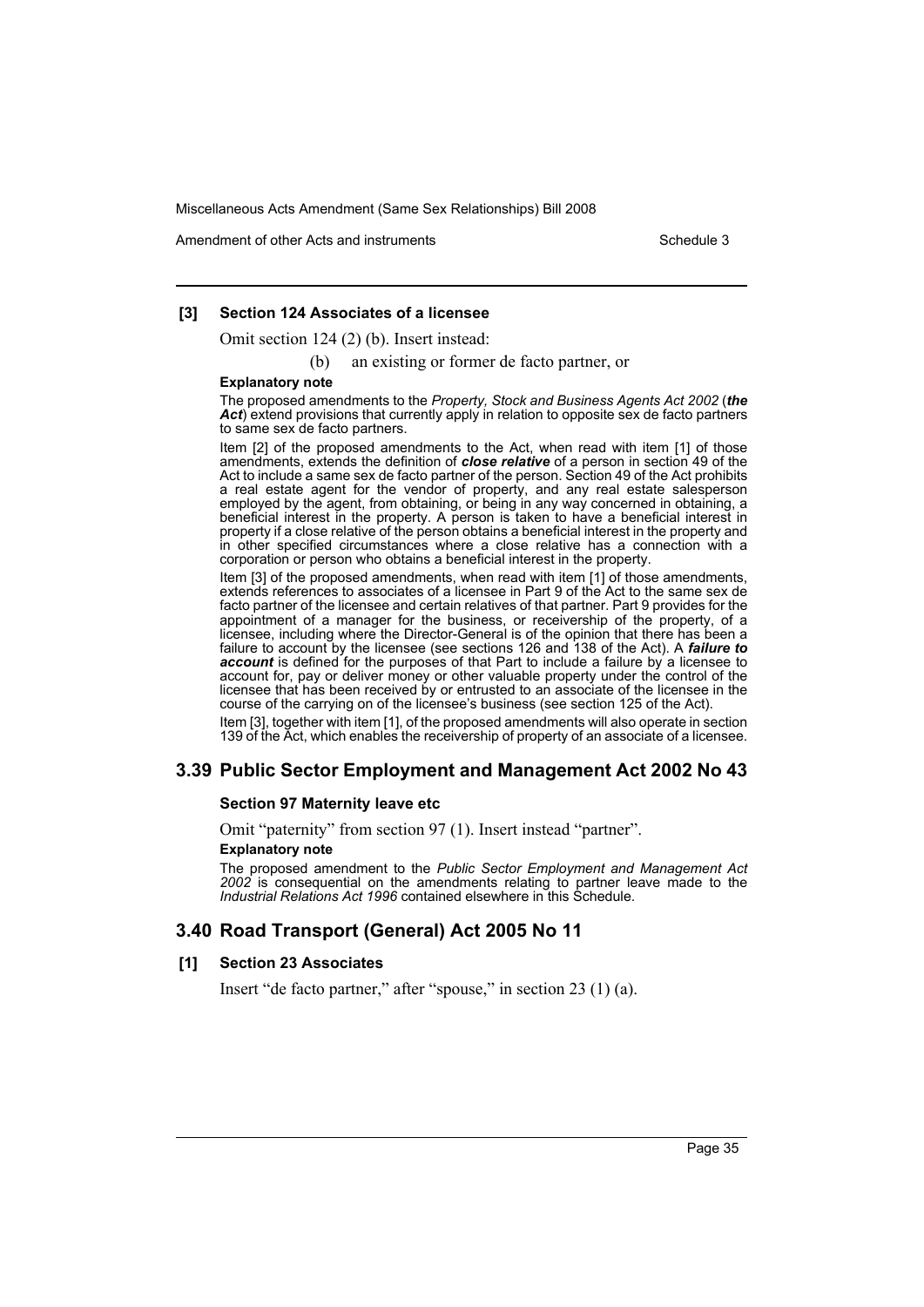Schedule 3 Amendment of other Acts and instruments

# **[2] Section 23 (2)**

Omit the subsection. Insert instead:

(2) In this section:

*beneficiary* of a trust includes an object of a discretionary trust.

*de facto partner* of a person means the other party to a de facto relationship (within the meaning of the *Property (Relationships) Act 1984*) with the person.

#### **Explanatory note**

Currently, section 23 of the *Road Transport (General) Act 2005* (*the Act*) provides that a person is an *associate* of another if one is a spouse of the other. Item [1] of the proposed amendments to the Act extends that term to include de facto partners. The term *associate* is used in sections 107 and 108 of the Act. Section 107 enables a court that finds a person guilty of an applicable road law offence to require the payment of a fine based on the gross commercial benefit that has been received, or is receivable, by an associate of the person from the commission of the offence. Section 108 enables a court that cancels or suspends the registration of a vehicle under that section to also disqualify an associate of the person who was or is the registered operator from registering the vehicle.

Item [2] of the proposed amendments inserts a definition of *de facto partner*, for the purposes of the term *associate*, that refers to de facto relationships within the meaning of the *Property (Relationships) Act 1984*. Item [2] also reinstates the definition of *beneficiary* of a trust that currently appears in section 23 (2) of the Act.

# **3.41 Rural Lands Protection Act 1998 No 143**

#### **[1] Schedule 5 Sale of land for unpaid money owing to board**

Insert "or de facto partner" after "spouse" in clause 6 (4) wherever occurring.

# **[2] Dictionary**

Insert in alphabetical order:

*de facto partner* of a person means the other party to a de facto relationship (within the meaning of the *Property (Relationships) Act 1984*) with the person.

#### **Explanatory note**

Item [1] of the proposed amendments to the *Rural Lands Protection Act 1998* (*the Act*) extends the term *relative* of a person, for the purposes of clause 6 of Schedule 5 to the Act, to a de facto partner of the person and certain relatives of that de facto partner. Currently, the term includes the spouse and relatives of the spouse. Clause 6 of Schedule 5 provides that the sale of land for unpaid money owing to a rural lands protection board must not be sold under that Schedule to a relative of a director or any relative of a member of staff of the board.

Item [2] of the proposed amendments inserts a definition of *de facto partner* into the Dictionary to the Act that makes it clear that the term refers to de facto relationships within the meaning of the *Property (Relationships) Act 1984*. As well as being used in the definition of *relative* of a person (as amended by item [1]), for the purposes of clause 6 of Schedule 5 to the Act, the term is used in clause 3 of Schedule 1 (Constitution and procedure of State Council and boards). That clause provides that a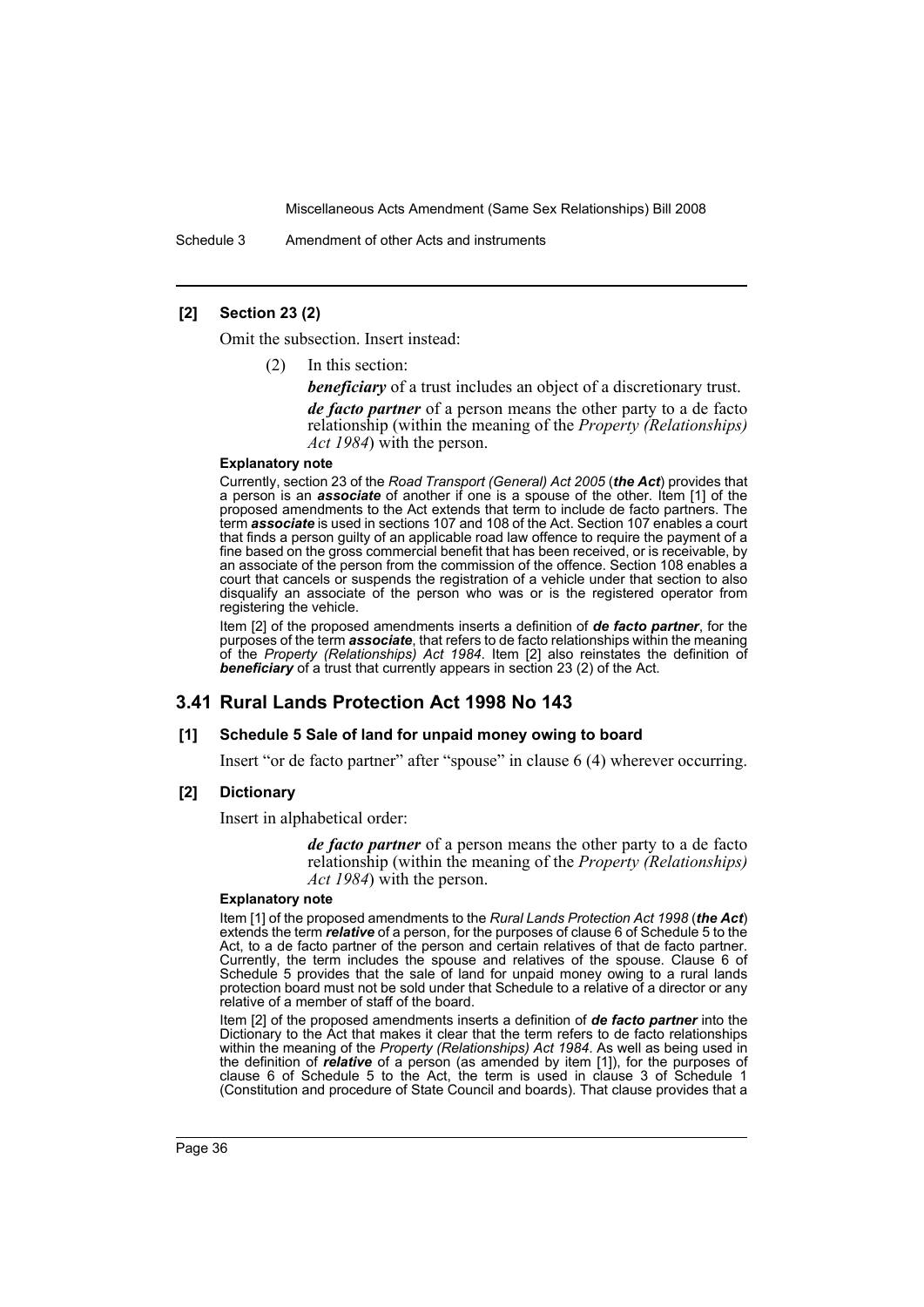Amendment of other Acts and instruments Schedule 3

person is taken to have a pecuniary interest in a matter if the person's de facto partner has a pecuniary interest in the matter.

# **3.42 Southern Cross University Act 1993 No 69**

#### **Schedule 2A Duties of Council members**

Insert in alphabetical order in clause 5 (10):

*de facto partner* of a member means the other party to a de facto relationship (within the meaning of the *Property (Relationships) Act 1984*) with the member.

#### **Explanatory note**

The proposed amendment to clause 5 of Schedule 2A to the *Southern Cross University Act 1993* is an amendment, applying in relation to the material interests of a member of the Council of Southern Cross University, that is parallel to the amendment to the *Charles Sturt University Act 1989* set out in Schedule 3.8. See the explanatory note appearing under that Schedule.

# **3.43 State Owned Corporations Act 1989 No 134**

#### **[1] Schedule 10 Duties and liabilities of directors and other officers**

Insert "or de facto partner," after "a spouse" in clause 4 (1) (a) and (b) wherever occurring.

#### **[2] Schedule 10, clause 4 (1) (a) and (b)**

Omit "or spouse" wherever occurring.

Insert instead ", spouse or de facto partner".

#### **[3] Schedule 10, clause 4 (4)**

Insert in alphabetical order:

*de facto partner* of a director means the other party to a de facto relationship (within the meaning of the *Property (Relationships) Act 1984*) with the director.

#### **Explanatory note**

Clause 4 of Schedule 10 to the *State Owned Corporations Act 1989* prohibits a statutory State owned corporation making a loan to a director, a spouse of a director or a relative of a director or spouse. That clause also prohibits the corporation giving a guarantee or providing security in connection with a loan made to any of those persons. The proposed amendments to clause 4 of Schedule 10 extend those prohibitions to apply in relation to a loan made to a de facto partner of a director or a relative of any such de facto partner (whether of the same or the opposite sex).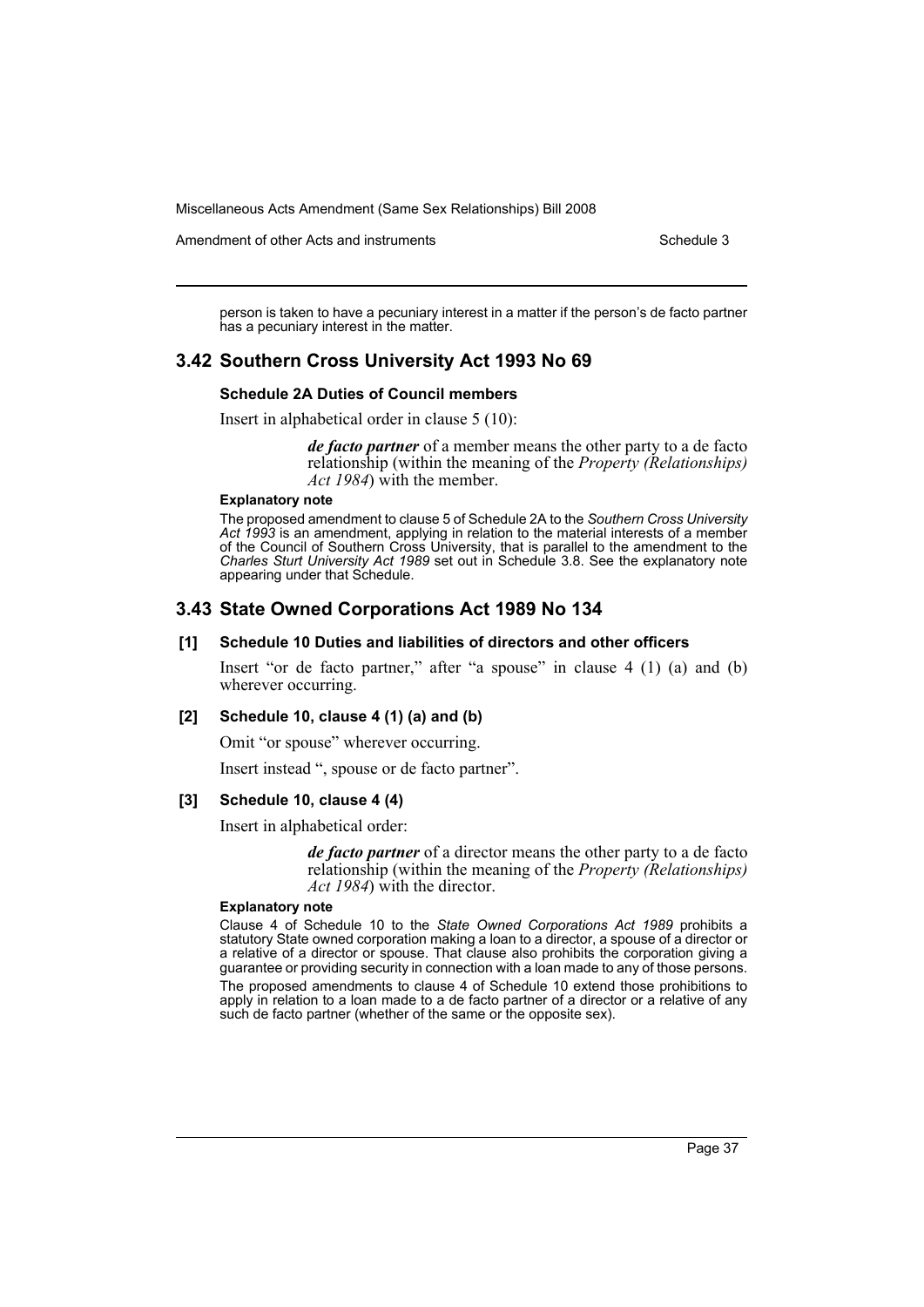Schedule 3 Amendment of other Acts and instruments

# **3.44 Supreme Court Act 1970 No 52**

#### **[1] Section 114 Superannuation Act 1916**

Insert ", de facto partner" after "spouse" in section 114 (2) (b).

#### **[2] Section 114 (4)**

Insert after section 114 (3):

(4) In this section:

*de facto partner* of an associate Judge means the other party to a de facto relationship (within the meaning of the *Property (Relationships) Act 1984*) with the associate Judge.

#### **Explanatory note**

Section 114 of the *Supreme Court Act 1970* provides, among other things, that the *Superannuation Act 1916* does not apply to an associate Judge and that any spouse of the associate Judge is not entitled to receive any payment or pension under that Act. The effect of the proposed amendments is that the de facto partner of an associate Judge (whether of the same or the opposite sex) will also not be entitled to receive any payment or pension under the *Superannuation Act 1916*.

### **3.45 Sydney Cricket and Sports Ground Act 1978 No 72**

#### **[1] Schedule 1 Provisions relating to constitution and procedure of the Trust**

Omit "husband and wife who are living together" from clause 13 (8).

Insert instead "married couple who are living together, or the parties to a de facto relationship (within the meaning of the *Property (Relationships) Act 1984*)".

#### **[2] Schedule 1, clause 13 (8) and (9)**

Insert "or de facto partner" after "spouse" wherever occurring.

#### **[3] Schedule 1, clause 13 (16)**

Insert after clause 13 (15):

(16) In this clause:

*de facto partner*, in relation to a person, means the other party to a de facto relationship (within the meaning of the *Property (Relationships) Act 1984*) with the person.

#### **Explanatory note**

Under clause 13 of Schedule 1 to the *Sydney Cricket and Sports Ground Act 1978*, a pecuniary interest that a spouse of a member of the Sydney Cricket and Sports Ground Trust has in a contract or proposed contract with the Trust is taken as also being the pecuniary interest of the member for the purposes of disclosure requirements in that clause. The proposed amendments to that Act will result in the pecuniary interests of a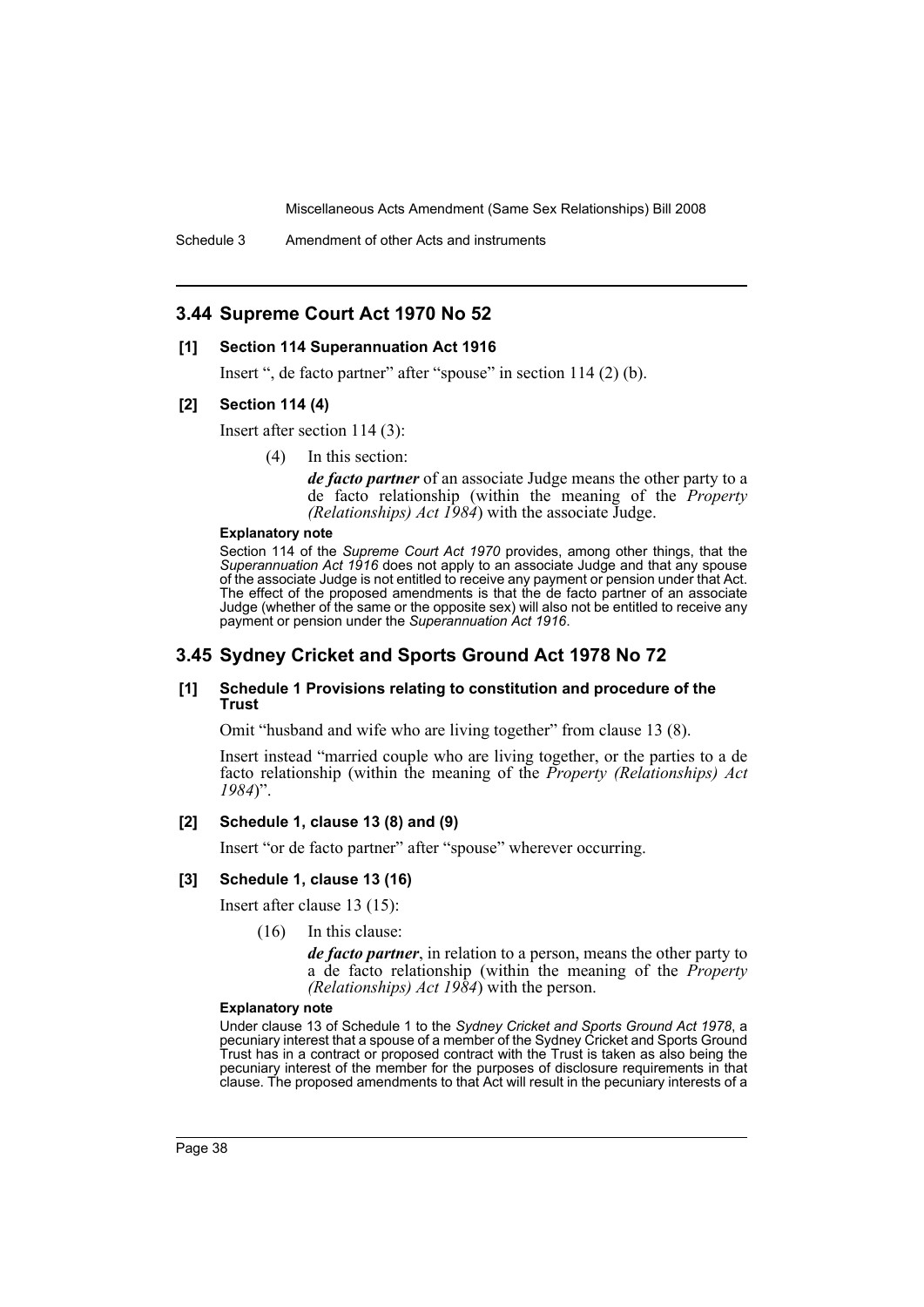Amendment of other Acts and instruments Schedule 3

person with whom a member is in a de facto relationship (within the meaning of the *Property (Relationships) Act 1984*) being treated in the same way.

# **3.46 Sydney Cricket Ground and Sydney Football Stadium By-law 2004**

#### **[1] Clause 3 Definitions and notes**

Insert in alphabetical order in clause 3 (1):

*de facto partner*, in relation to a member, means the other party to a de facto relationship (within the meaning of the *Property (Relationships) Act 1984*) with the member.

#### **[2] Clauses 31 (1) and 32 (4)**

Insert "or de facto partner" after "spouse" wherever occurring.

#### **[3] Clause 35 Transfer of gold, double gold or junior gold membership to family**

Omit "spouse" from clause 35 (5). Insert instead "partner".

#### **Explanatory note**

Item [1] of the proposed amendments to the *Sydney Cricket Ground and Sydney Football Stadium By-law 2004* (*the By-law*) inserts a definition of *de facto partner* that refers to de facto relationships within the meaning of the *Property (Relationships) Act 1984*.

Item [2] of the proposed amendments extends to the de facto partner of a member entitlements that a spouse of a member currently has to apply for or be admitted to certain kinds of membership of the Sydney Cricket Ground and Sydney Football Stadium on the death of the member.

Item [3] of the proposed amendments replaces the term "de facto spouse" with "de facto partner" in clause 35 (5). Item [3], when read with item [1], of the proposed amendments, ensures that the entitlement that an opposite sex de facto partner of a member currently has to apply for certain kinds of membership of the member to be transferred to the partner extends to a same sex de facto partner of a member.

# **3.47 Thoroughbred Racing Act 1996 No 37**

#### **Section 14A Licensing of bookmakers**

Insert in alphabetical order in section 14A (9):

*de facto partner* of a director means the other party to a de facto relationship (within the meaning of the *Property (Relationships) Act 1984*) with the director.

#### **Explanatory note**

Section 14A of the *Thoroughbred Racing Act 1996* (*the Act*) enables the licensing of a proprietary company as a bookmaker under that Act if, among other things, each shareholder who is not a director of the company is a close family member of a director. *Close family member of a director* is defined to include, among other persons, a de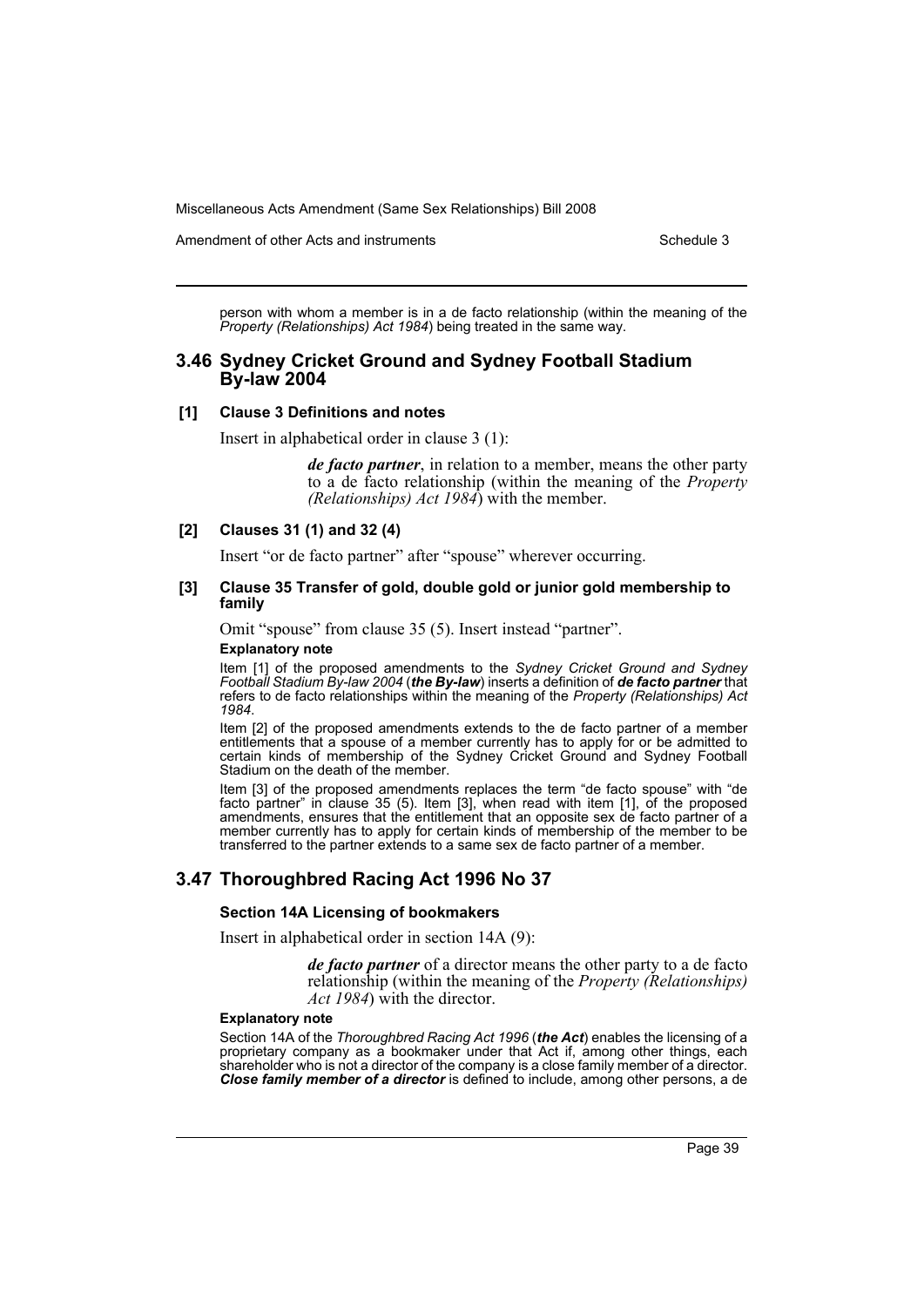Schedule 3 Amendment of other Acts and instruments

facto partner of the director. The proposed amendment to section 14A makes it clear that the term *de facto partner* applies in relation to de facto relationships within the meaning of the *Property (Relationships) Act 1984*. The effect of the proposed amendment on the operation of section 14A of the Act is parallel to the effect on section 13 of the *Greyhound and Harness Racing Administration Act 2004* by the amendment to that Act contained elsewhere in this Schedule.

# **3.48 University of New England Act 1993 No 68**

#### **Schedule 2A Duties of Council members**

Insert in alphabetical order in clause 5 (10):

*de facto partner* of a member means the other party to a de facto relationship (within the meaning of the *Property (Relationships) Act 1984*) with the member.

#### **Explanatory note**

The proposed amendment to clause 5 of Schedule 2A to the *University of New England Act 1993* is an amendment, applying in relation to the material interests of a member of the Council of the University of New England, that is parallel to the amendment to the *Charles Sturt University Act 1989* set out in Schedule 3.8. See the explanatory note appearing under that Schedule.

#### **3.49 University of New South Wales Act 1989 No 125**

#### **Schedule 2A Duties of Council members**

Insert in alphabetical order in clause 5 (10):

*de facto partner* of a member means the other party to a de facto relationship (within the meaning of the *Property (Relationships) Act 1984*) with the member.

#### **Explanatory note**

The proposed amendment to clause 5 of Schedule 2A to the *University of New South Wales Act 1989* is an amendment, applying in relation to the material interests of a member of the Council of the University of New South Wales, that is parallel to the amendment to the *Charles Sturt University Act 1989* set out in Schedule 3.8. See the explanatory note appearing under that Schedule.

#### **3.50 University of Newcastle Act 1989 No 68**

#### **Schedule 2A Duties of Council members**

Insert in alphabetical order in clause 5 (10):

*de facto partner* of a member means the other party to a de facto relationship (within the meaning of the *Property (Relationships) Act 1984*) with the member.

#### **Explanatory note**

The proposed amendment to clause 5 of Schedule 2A to the *University of Newcastle Act 1989* is an amendment, applying in relation to the material interests of a member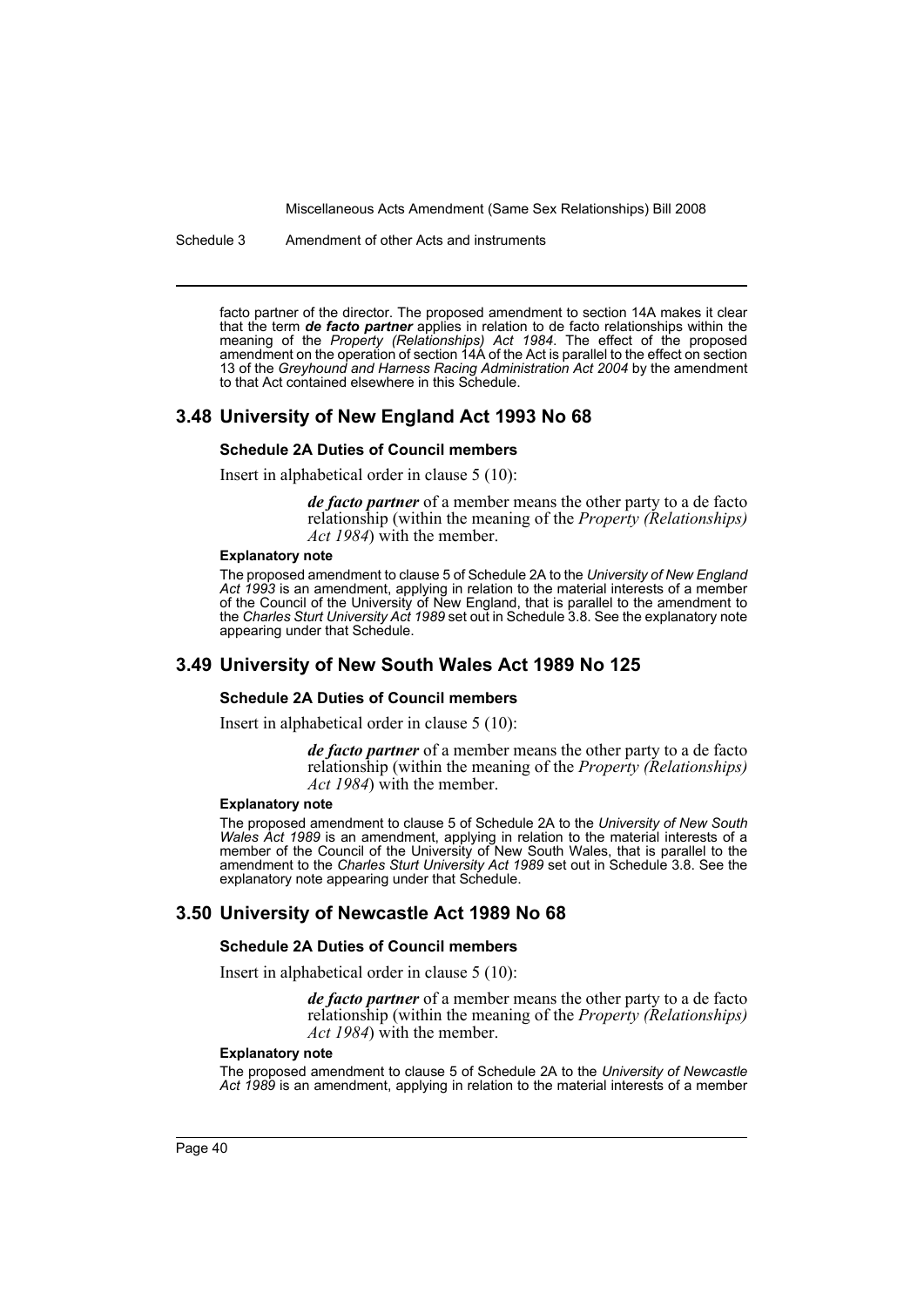Amendment of other Acts and instruments Schedule 3

of the Council of the University of Newcastle, that is parallel to the amendment to the *Charles Sturt University Act 1989* set out in Schedule 3.8. See the explanatory note appearing under that Schedule.

# **3.51 University of Sydney Act 1989 No 124**

#### **Schedule 2A Duties of Fellows**

Insert in alphabetical order in clause 5 (10):

*de facto partner* of a Fellow means the other party to a de facto relationship (within the meaning of the *Property (Relationships) Act 1984*) with the Fellow.

#### **Explanatory note**

The proposed amendment to clause 5 of Schedule 2A to the *University of Sydney Act 1989* is an amendment, applying in relation to the material interests of a Fellow of the Senate of the University of Sydney, that is parallel to the amendment to the *Charles Sturt University Act 1989* set out in Schedule 3.8. See the explanatory note appearing under that Schedule.

# **3.52 University of Technology, Sydney, Act 1989 No 69**

#### **Schedule 2A Duties of Council members**

Insert in alphabetical order in clause 5 (10):

*de facto partner* of a member means the other party to a de facto relationship (within the meaning of the *Property (Relationships) Act 1984*) with the member.

#### **Explanatory note**

The proposed amendment to clause 5 of Schedule 2A to the *University of Technology, Sydney, Act 1989* is an amendment, applying in relation to the material interests of a member of the Council of the University of Technology, Sydney, that is parallel to the amendment to the *Charles Sturt University Act 1989* set out in Schedule 3.8. See the explanatory note appearing under that Schedule.

# **3.53 University of Western Sydney Act 1997 No 116**

# **Schedule 2A Duties of Board members**

Insert in alphabetical order in clause 5 (10):

*de facto partner* of a member means the other party to a de facto relationship (within the meaning of the *Property (Relationships) Act 1984*) with the member.

#### **Explanatory note**

The proposed amendment to clause 5 of Schedule 2A to the *University of Western Sydney Act 1997* is an amendment, applying in relation to the material interests of a member of the Board of Trustees of the University of Western Sydney, that is parallel to the amendment to the *Charles Sturt University Act 1989* set out in Schedule 3.8. See the explanatory note appearing under that Schedule.